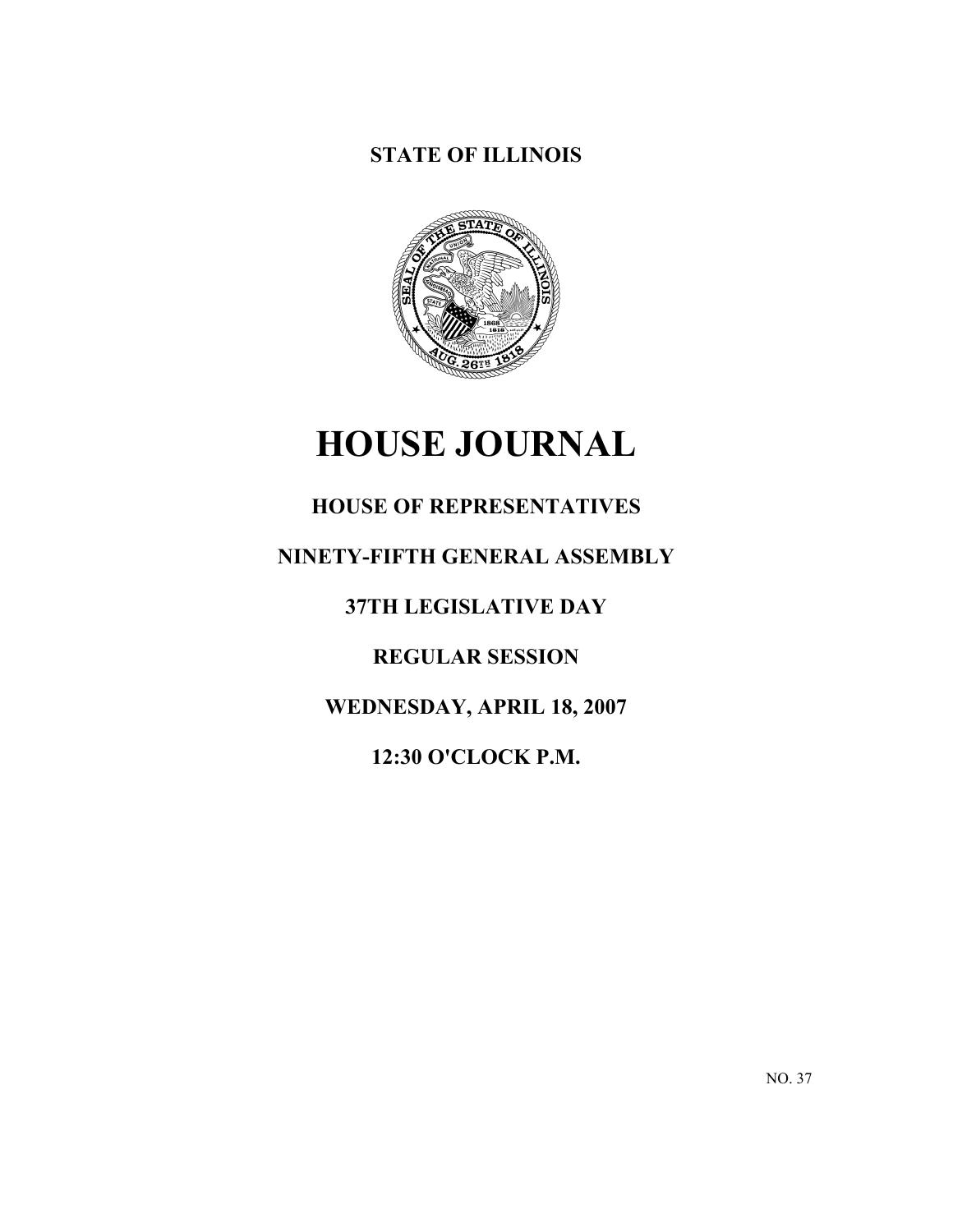# HOUSE OF REPRESENTATIVES Daily Journal Index<br>37th Legislative Day

| Action | Page(s) |
|--------|---------|
|        | 29      |
|        |         |
|        |         |
|        |         |
|        |         |
|        |         |
|        |         |
|        |         |
|        |         |
|        |         |
|        |         |
|        |         |
|        |         |
|        |         |
|        |         |
|        |         |

| <b>Bill Number</b> | <b>Legislative Action</b> | Page(s) |
|--------------------|---------------------------|---------|
| <b>HB 0008</b>     |                           |         |
| HB 0147            |                           |         |
| HB 0151            |                           |         |
| HB 0232            |                           |         |
| HB 0263            |                           |         |
| HB 0263            |                           |         |
| HB 0313            |                           |         |
| HB 0415            |                           |         |
| HB 0419            |                           |         |
| HB 0419            |                           |         |
| HB 0473            |                           |         |
| HB 0586            |                           |         |
| HB 0587            |                           |         |
| HB 0587            |                           |         |
| HB 0611            |                           |         |
| HB 0611            |                           |         |
| HB 0632            |                           |         |
| HB 0632            |                           |         |
| <b>HB</b> 0680     |                           |         |
| HB 0811            |                           |         |
| HB 0858            |                           |         |
| HB 0858            |                           |         |
| HB 0950            |                           |         |
| HB 0962            |                           |         |
| HB 0962            |                           |         |
| HB 0983            |                           |         |
| HB 0985            |                           |         |
| <b>HB</b> 1080     |                           |         |
| HB 1320            |                           |         |
| HB 1322            |                           |         |
| HB 1362            |                           |         |
| HB 1366            |                           |         |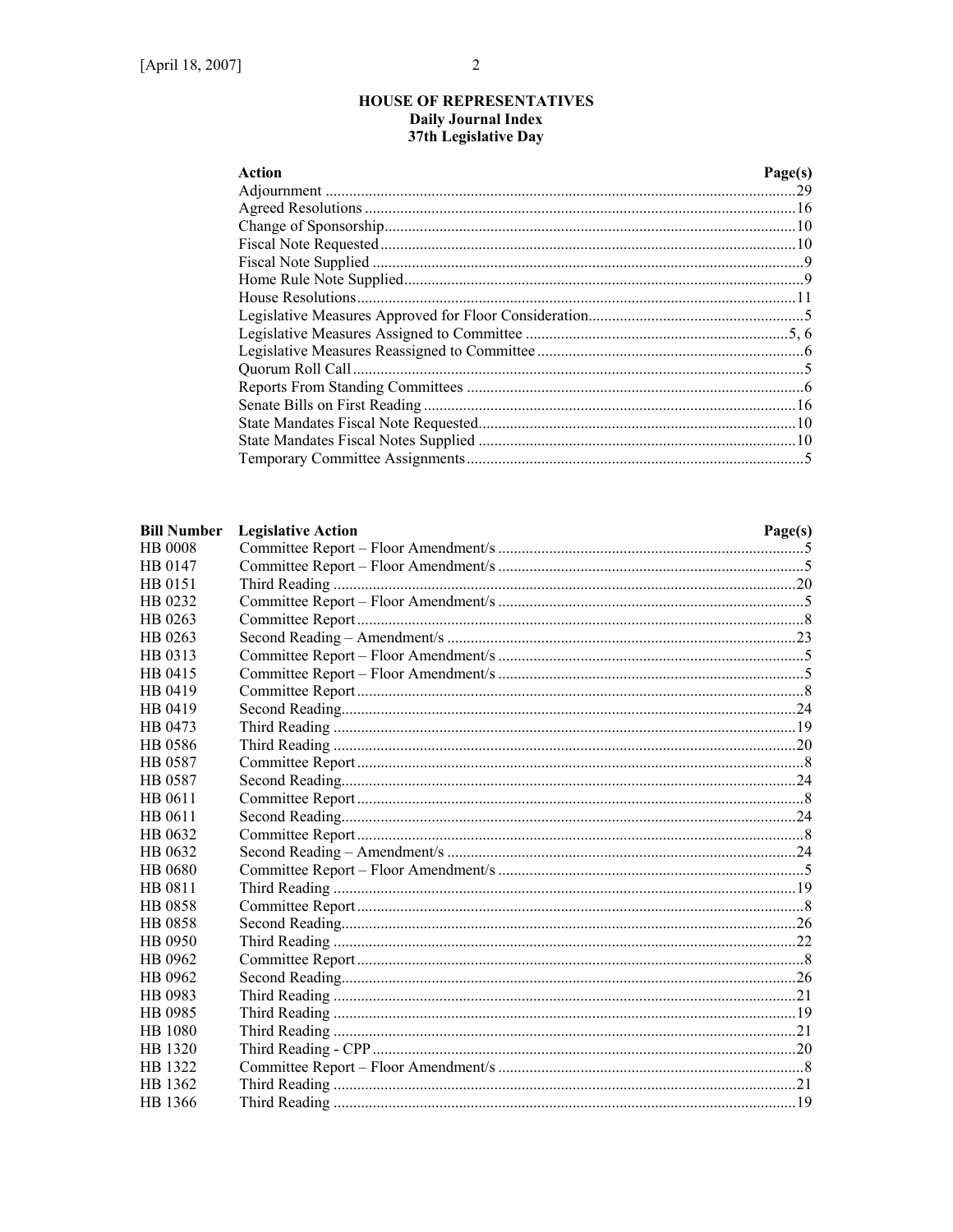| HB 1382         |     |
|-----------------|-----|
| HB 1400         |     |
| HB 1434         |     |
| HB 1517         |     |
| HB 1558         |     |
| HB 1619         |     |
| HB 1638         |     |
| HB 1648         |     |
| HB 1656         |     |
| HB 1685         |     |
| HB 1685         |     |
| HB 1711         |     |
| HB 1718         |     |
| HB 1752         |     |
| HB 1752         |     |
| HB 1753         |     |
| HB 1753         |     |
| HB 1759         |     |
| HB 1872         |     |
| HB 1872         |     |
| HB 1876         |     |
| HB 1876         |     |
| HB 1963         |     |
| HB 2132         |     |
| HB 2133         |     |
| HB 2304         |     |
| HB 2632         |     |
| HB 2749         |     |
| HB 2786         |     |
|                 |     |
| HB 2787         |     |
| HB 2858         |     |
| HB 3022         |     |
| HB 3218         |     |
| HB 3289         |     |
| HB 3327         |     |
| HB 3453         |     |
| HB 3455         |     |
| HB 3476         |     |
| HB 3508         |     |
| HB 3512         |     |
| HB 3627         |     |
| HB 3653         |     |
| HB 3677         |     |
| HB 3767         |     |
| <b>HJR 0047</b> |     |
| <b>HJR 0047</b> |     |
| <b>HJR 0047</b> |     |
| <b>HJR 0048</b> |     |
| <b>HJR 0049</b> |     |
| HR 0086         |     |
| HR 0243         |     |
| HR 0243         |     |
| HR 0267         |     |
| HR 0272         |     |
| HR 0283         |     |
| HR 0283         | .29 |
| HR 0284         |     |
|                 |     |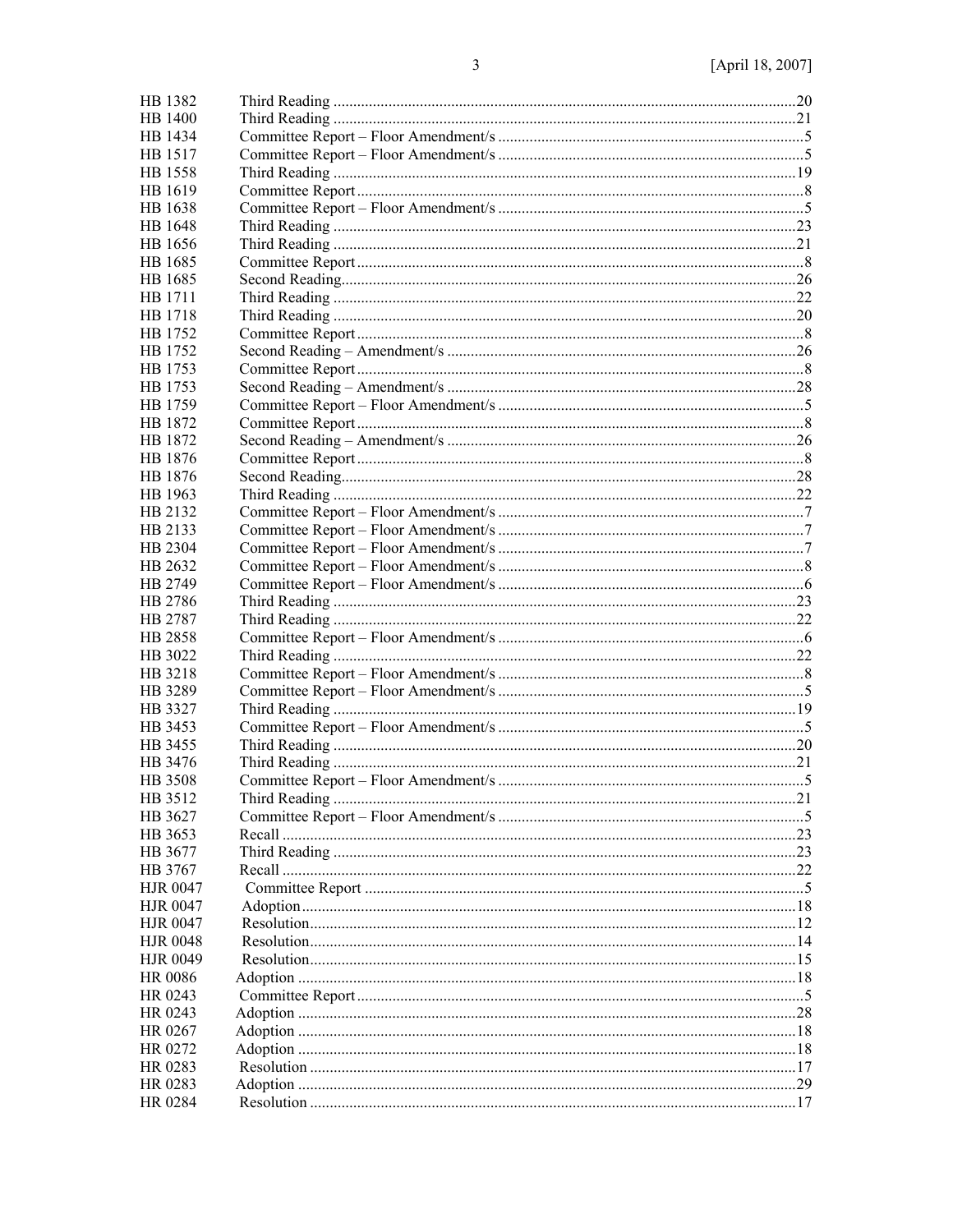| HR 0284 |  |
|---------|--|
| HR 0285 |  |
| HR 0285 |  |
| HR 0286 |  |
| HR 0286 |  |
| HR 0287 |  |
| HR 0287 |  |
| HR 0288 |  |
| HR 0289 |  |
| HR 0289 |  |
| HR 0290 |  |
| HR 0291 |  |
| HR 0291 |  |
| HR 0292 |  |
| HR 0293 |  |
| HR 0293 |  |
| HR 0294 |  |
| HR 0294 |  |
| HR 0295 |  |
| HR 0295 |  |
| HR 0296 |  |
| HR 0296 |  |
| HR 0296 |  |
| HR 0297 |  |
| HR 0298 |  |
| HR 0298 |  |
| HR 0299 |  |
| HR 0299 |  |
|         |  |
| SB 0258 |  |
| SB 0424 |  |
| SB 0505 |  |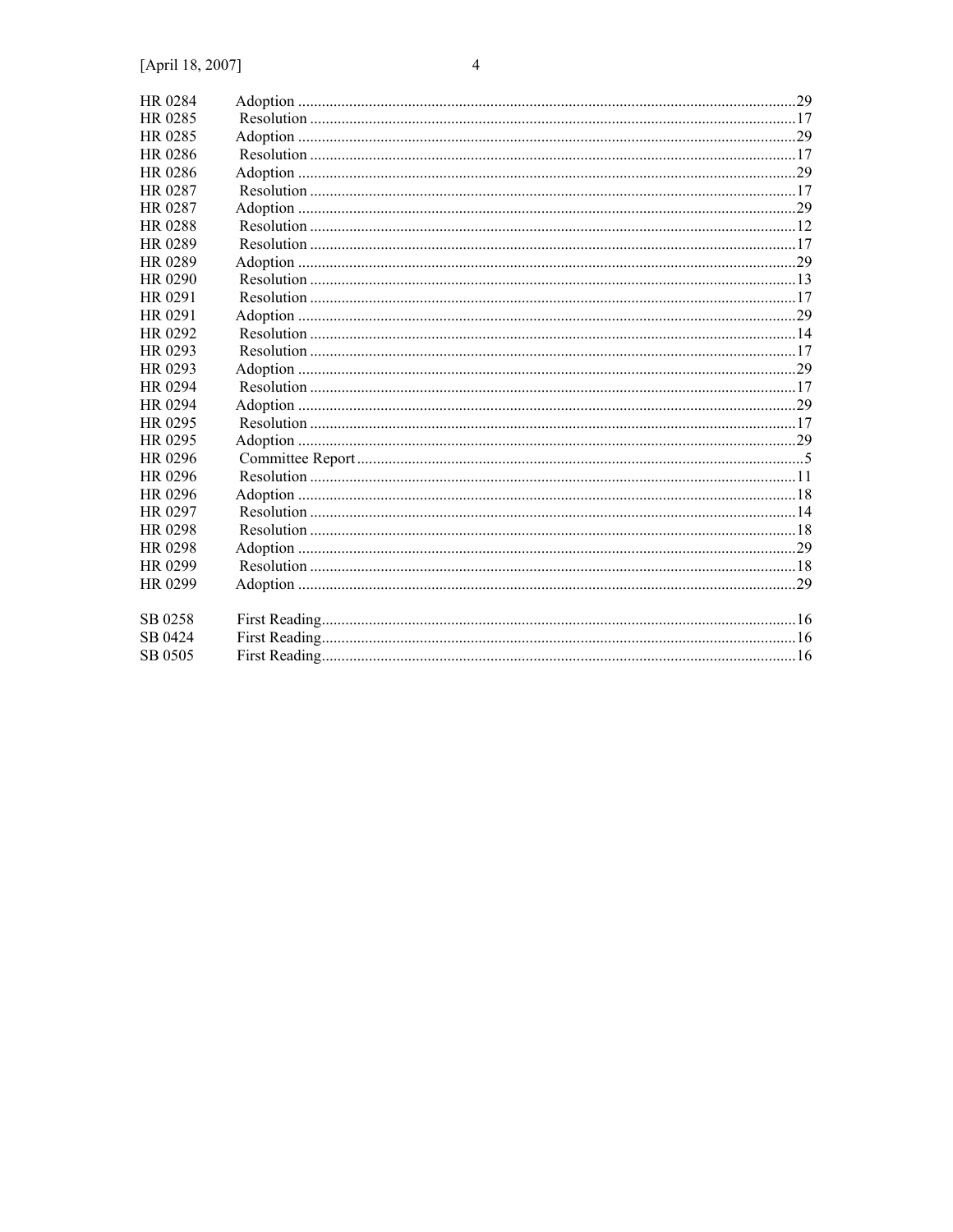The House met pursuant to adjournment. Representative Turner in the chair. Prayer by Donna Matthiesen, with the First Church of Christ Scientist in McHenry, IL. Representative William Davis led the House in the Pledge of Allegiance. By direction of the Speaker, a roll call was taken to ascertain the attendance of Members, as follows: 116 present. (ROLL CALL 1)

By unanimous consent, Representative Patterson was excused from attendance.

#### **TEMPORARY COMMITTEE ASSIGNMENTS**

Representative Flowers replaced Representative Graham in the Committee on Juvenile Justice Reform on April 18, 2007.

Representative McCarthy replaced Representative Collins in the Committee on Human Services on April 18, 2007.

Representative D'Amico replaced Representative Jefferies in the Committee on Judiciary II - Criminal Law on April 18, 2007.

Representative Osmond replaced Representative Bost in the Committee on Elections & Campaign Reform on April 18, 2007.

# **REPORT FROM THE COMMITTEE ON RULES**

 Representative Currie, Chairperson, from the Committee on Rules to which the following were referred, action taken on April 18, 2007, reported the same back with the following recommendations:

### **LEGISLATIVE MEASURES APPROVED FOR FLOOR CONSIDERATION:**

 That the Floor Amendment be reported "recommends be adopted": Amendment No. 3 to HOUSE BILL 8. Amendment No. 3 to HOUSE BILL 147. Amendment No. 5 to HOUSE BILL 232. Amendment No. 2 to HOUSE BILL 313. Amendment No. 1 to HOUSE BILL 415. Amendment No. 2 to HOUSE BILL 680. Amendment No. 1 to HOUSE BILL 1434. Amendment No. 1 to HOUSE BILL 1517. Amendment No. 1 to HOUSE BILL 1638. Amendment No. 2 to HOUSE BILL 1759. Amendment No. 2 to HOUSE BILL 3289. Amendment No. 1 to HOUSE BILL 3453. Amendment No. 1 to HOUSE BILL 3508. Amendment No. 1 to HOUSE BILL 3627.

 That the resolution be reported "recommends be adopted" and be placed on the House Calendar: HOUSE JOINT RESOLUTION 47 and HOUSE RESOLUTIONS 243 and 296.

#### **LEGISLATIVE MEASURES ASSIGNED TO COMMITTEE:**

Elementary & Secondary Education: HOUSE AMENDMENT No. 1 to HOUSE BILL 3341. Environment & Energy: HOUSE AMENDMENT No. 1 to HOUSE BILL 2995. Executive: HOUSE AMENDMENT No. 1 to HOUSE BILL 1478.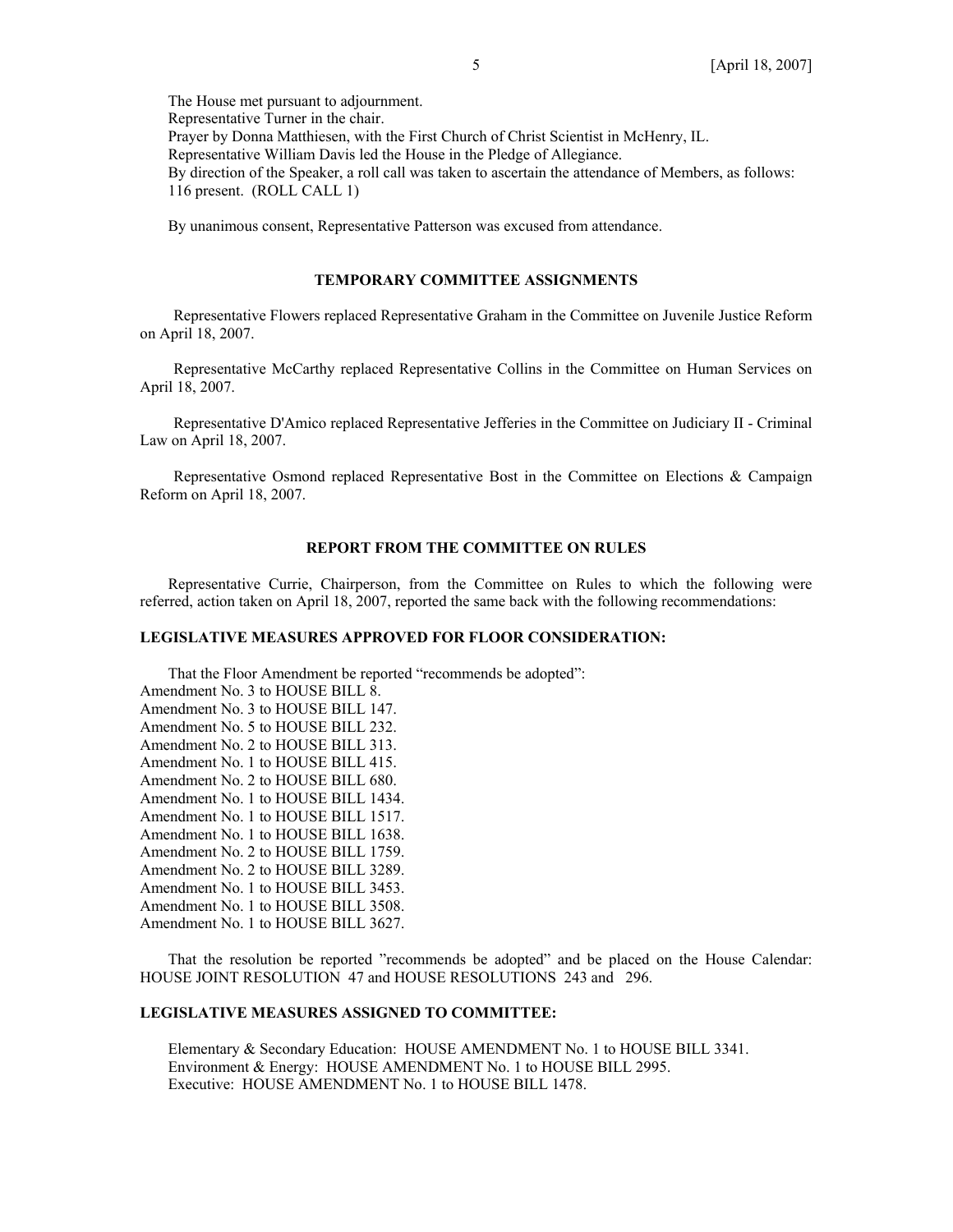Higher Education: HOUSE AMENDMENT No. 1 to HOUSE BILL 2184; HOUSE AMENDMENT No. 1 to HOUSE BILL 3288. Human Services: HOUSE AMENDMENT No. 1 to HOUSE BILL 3014. Judiciary I - Civil Law: HOUSE AMENDMENT No. 1 to HOUSE BILL 1747. Local Government: HOUSE AMENDMENT No. 3 to HOUSE BILL 224; HOUSE AMENDMENT No. 1 to HOUSE BILL 3091. Registration and Regulation: HOUSE AMENDMENT No. 1 to HOUSE BILL 128. Revenue: HOUSE BILL 1884. State Government Administration: HOUSE AMENDMENT No. 2 to HOUSE BILL 161. The committee roll call vote the foregoing Legislative Measures is as follows: 5, Yeas; 0, Nays; 0, Answering Present.

Y Currie(D), Chairperson Y Black(R), Republican Spokesperson Y Hannig(D) Y Hassert(R)

Y Turner(D)

#### **LEGISLATIVE MEASURES REASSIGNED TO COMMITTEE:**

 HOUSE RESOLUTION 243 was recalled from the Committee on Human Services and reassigned to the Committee on Rules.

The committee roll call vote House Resolution 243 is as follows: 5, Yeas; 0, Nays; 0, Answering Present.

Y Turner(D)

Y Currie(D), Chairperson Y Black(R), Republican Spokesperson

Y Hannig(D) Y Hassert(R)

### **REPORTS FROM STANDING COMMITTEES**

 Representative Molaro, Chairperson, from the Committee on Judiciary II - Criminal Law to which the following were referred, action taken on April 18, 2007, reported the same back with the following recommendations:

That the Floor Amendment be reported "recommends be adopted":

Amendment No. 1 to HOUSE BILL 2749.

Amendment No. 1 to HOUSE BILL 2858.

The committee roll call vote on Amendment No. 1 to House Bill 2749 is as follows:

13, Yeas; 0, Nays; 0, Answering Present.

|  |  |  |  | Y Molaro(D), Chairperson |
|--|--|--|--|--------------------------|
|--|--|--|--|--------------------------|

- Y Lindner(R), Republican Spokesperson Y Chapa LaVia(D)
- 
- 
- Y D'Amico(D) (replacing Jefferies) Y Reboletti(R)
- Y Reis(R) Y Sacia(R)
- Y Wait(R)
- Y Collins(D), Vice-Chairperson
- 
- Y Durkin(R) Y Golar(D)
- Y Gordon(D) Y Howard(D)
	-
	-
	- The committee roll call vote on Amendment No. 1 to House Bill 2858 is as follows: 11, Yeas; 1, Nay; 0, Answering Present.
- Y Molaro(D), Chairperson N Collins(D), Vice-Chairperson
- Y Lindner(R), Republican Spokesperson Y Chapa LaVia(D)

Y Durkin(R) Y Golar(D)

- 
-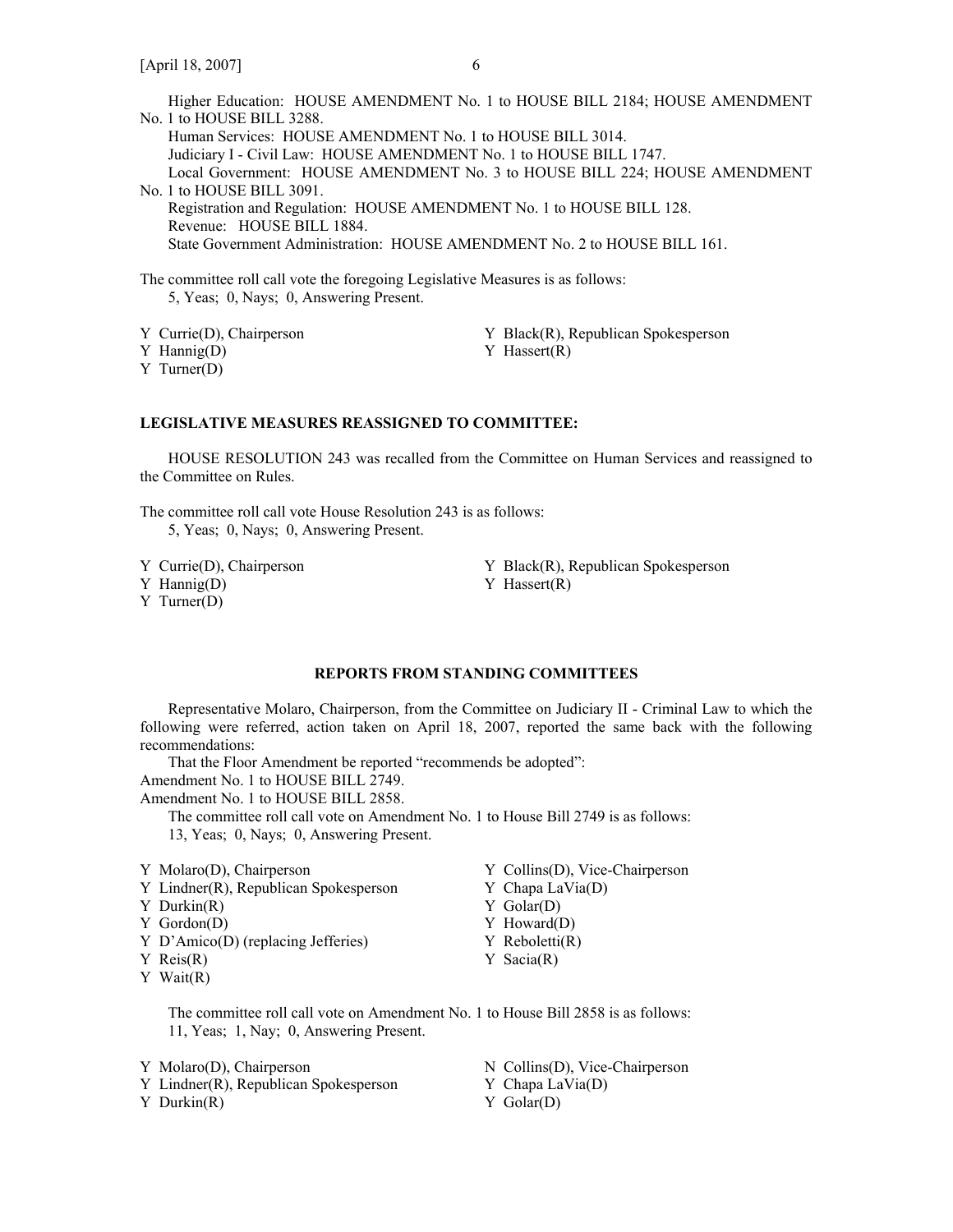- 
- 
- Y Reis(R) Y Sacia(R)
- Y Wait(R)
- Y Gordon(D) Y Howard(D) A Jefferies(D) Y Reboletti(R)
- Representative Hoffman, Chairperson, from the Committee on Transportation and Motor Vehicles to which the following were referred, action taken on April 18, 2007, reported the same back with the following recommendations:

 That the Floor Amendment be reported "recommends be adopted": Amendment No. 1 to HOUSE BILL 2132.

Amendment No. 2 to HOUSE BILL 2133.

 The committee roll call vote on Amendment No. 1 to House Bill 2132 is as follows: 12, Yeas; 0, Nays; 0, Answering Present.

| Y Hoffman(D), Chairperson          | Y Miller(D), Vice-Chairperson |
|------------------------------------|-------------------------------|
| Y Wait(R), Republican Spokesperson | $Y$ Beiser(D)                 |
| A Black $(R)$                      | A Brauer $(R)$                |
| A Brosnahan(D)                     | A $D'Amico(D)$                |
| $Y$ Fritchey(D)                    | $Y$ Graham $(D)$              |
| $Y$ Joyce $(D)$                    | $Y$ Kosel $(R)$               |
| $Y$ Lyons(D)                       | A McAuliffe $(R)$             |
| $Y$ Molaro $(D)$                   | A Ramey $(R)$                 |
| $Y$ Reboletti $(R)$                | $Y$ Tracy $(R)$               |

 The committee roll call vote on Amendment No. 2 to House Bill 2133 is as follows: 14, Yeas; 0, Nays; 0, Answering Present.

| Y Hoffman(D), Chairperson          | Y Miller(D), Vice-Chairperson |
|------------------------------------|-------------------------------|
| Y Wait(R), Republican Spokesperson | $Y$ Beiser(D)                 |
| $A \text{ Black}(R)$               | A Brauer $(R)$                |
| A Brosnahan $(D)$                  | $Y$ D'Amico(D)                |
| $Y$ Fritchey(D)                    | $Y$ Graham $(D)$              |
| $Y$ Joyce $(D)$                    | $Y$ Kosel $(R)$               |
| $Y$ Lyons(D)                       | A McAuliffe $(R)$             |
| $Y$ Molaro(D)                      | $Y$ Ramey $(R)$               |
| $Y$ Reboletti $(R)$                | $Y$ Tracy $(R)$               |

 Representative Burke, Chairperson, from the Committee on Executive to which the following were referred, action taken on April 18, 2007, reported the same back with the following recommendations:

That the Floor Amendment be reported "recommends be adopted":

Amendment No. 2 to HOUSE BILL 2304.

 The committee roll call vote on Amendment No. 2 to House Bill 2304 is as follows: 11, Yeas; 0, Nays; 0, Answering Present.

| Y Burke(D), Chairperson |  |  |  |  |  |
|-------------------------|--|--|--|--|--|
|-------------------------|--|--|--|--|--|

|  |  |  | Y Brady(R), Republican Spokesperso |
|--|--|--|------------------------------------|
|--|--|--|------------------------------------|

- 
- Y Bradley, Richard(D) Y Hassert(R)
- Y Meyer(R) Y Molaro(D)
- 
- A Turner(D)
- n Y Lyons(D), Vice-Chairperson
	- $Y$  Acevedo(D)
- Y Berrios(D) Y Biggins(R)
	-
	-
- A Rita(D) Y Saviano(R)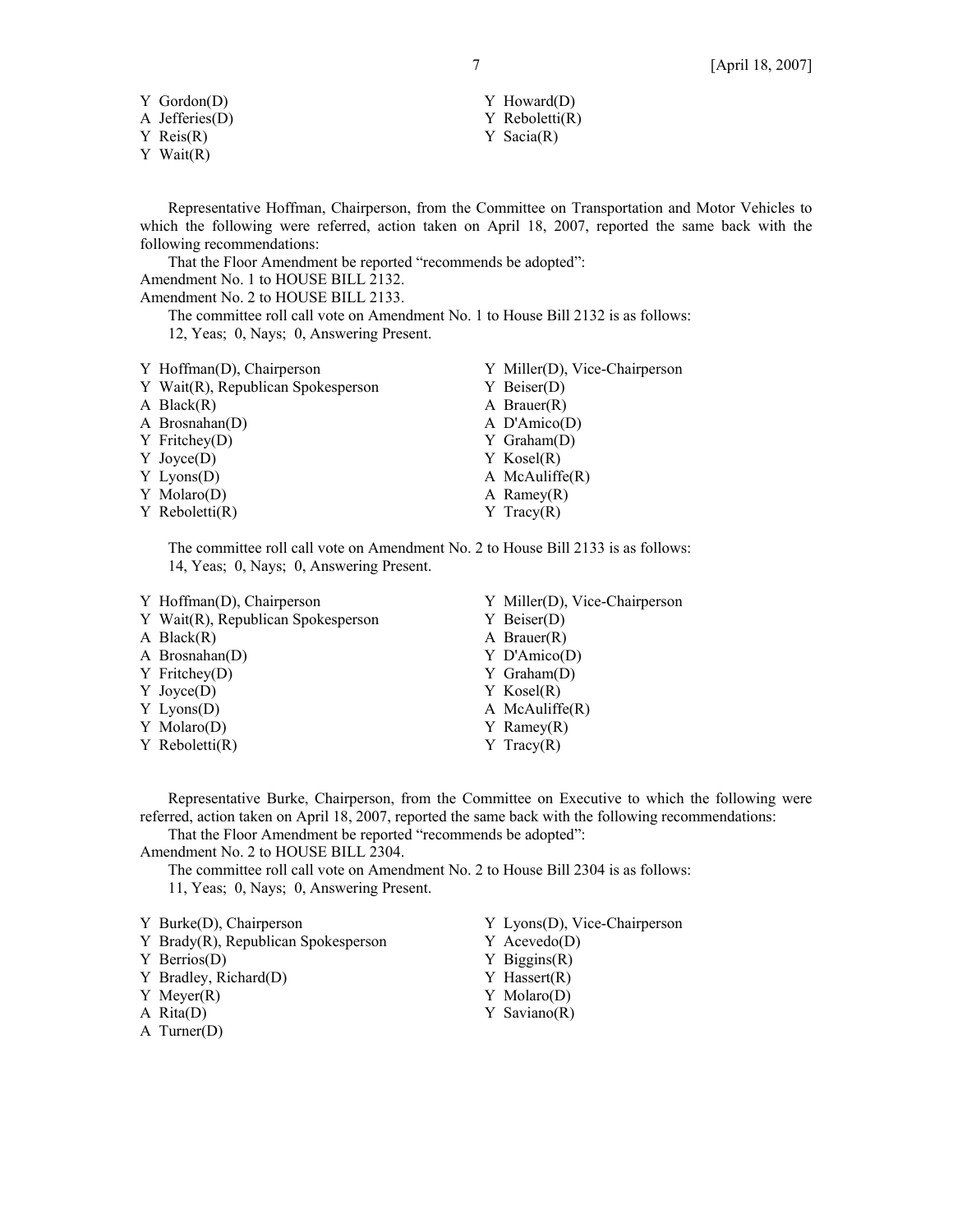Representative Jakobsson, Chairperson, from the Committee on Human Services to which the following were referred, action taken on April 18, 2007, reported the same back with the following recommendations:

 That the Floor Amendment be reported "recommends be adopted": Amendment No. 1 to HOUSE BILL 2632.

 The committee roll call vote on Amendment No. 1 to House Bill 2632 is as follows: 7, Yeas; 0, Nays; 0, Answering Present.

| Y Jakobsson(D), Chairperson           | Y Howard(D), Vice-Chairperson |
|---------------------------------------|-------------------------------|
| Y Bellock(R), Republican Spokesperson | $Y$ Cole $(R)$                |
| Y McCarthy (D) (replacing Collins)    | $Y$ Coulson $(R)$             |
| A Flowers(D)                          | A Froehlich $(R)$             |
| $Y$ Riley(D)                          |                               |

 Representative Gordon, Chairperson, from the Committee on Consumer Protection to which the following were referred, action taken on April 18, 2007, reported the same back with the following recommendations:

 That the Floor Amendment be reported "recommends be adopted": Amendment No. 1 to HOUSE BILL 3218.

 The committee roll call vote on Amendment No. 1 to House Bill 3218 is as follows: 8, Yeas; 0, Nays; 0, Answering Present.

| A Colvin(D), Chairperson               | Y Gordon(D), Vice-Chairperson |
|----------------------------------------|-------------------------------|
| Y Sullivan(R), Republican Spokesperson | $Y$ Arrovo(D)                 |
| $Y$ Graham $(D)$                       | A Hernandez $(D)$             |
| Y Meyer $(R)$                          | $Y$ Pihos $(R)$               |
| $Y$ Ramey $(R)$                        | A $Rita(D)$                   |
| A Scully $(D)$                         | $Y$ Tracy $(R)$               |
|                                        |                               |

 Representative Collins, Chairperson, from the Committee on Juvenile Justice Reform to which the following were referred, action taken on April 18, 2007, reported the same back with the following recommendations:

That the Floor Amendment be reported "recommends be adopted":

Amendment No. 2 to HOUSE BILL 1322.

 The committee roll call vote on Amendment No. 2 to House Bill 1322 is as follows: 6, Yeas; 0, Nays; 0, Answering Present.

| Y Collins(D), Chairperson        | Y Lindner(R), Republican Spokesperson |
|----------------------------------|---------------------------------------|
| A Davis, Monique(D)              | A Feigenholtz $(D)$                   |
| Y Flowers (D) (replacing Graham) | A Howard $(D)$                        |
| $Y \text{ Jefferson}(D)$         | $Y$ Reboletti $(R)$                   |
| A Rose $(R)$                     | $Y$ Sacia $(R)$                       |
| A Tracy $(R)$                    |                                       |

 Representative Nekritz, Chairperson, from the Committee on Elections & Campaign Reform to which the following were referred, action taken on April 18, 2007, reported the same back with the following recommendations:

 That the bill be reported "do pass" and be placed on the order of Second Reading-- Short Debate: HOUSE BILLS 419, 587, 611, 962, 1685 and 1876.

 That the bill be reported "do pass" and be placed on the order of Second Reading-- Standard Debate: HOUSE BILL 858.

 That the bill be reported "do pass as amended" and be placed on the order of Second Reading-- Short Debate: HOUSE BILLS 263, 632, 1619, 1752, 1753 and 1872.

The committee roll call vote on House Bills 263, 587 and 632 is as follows: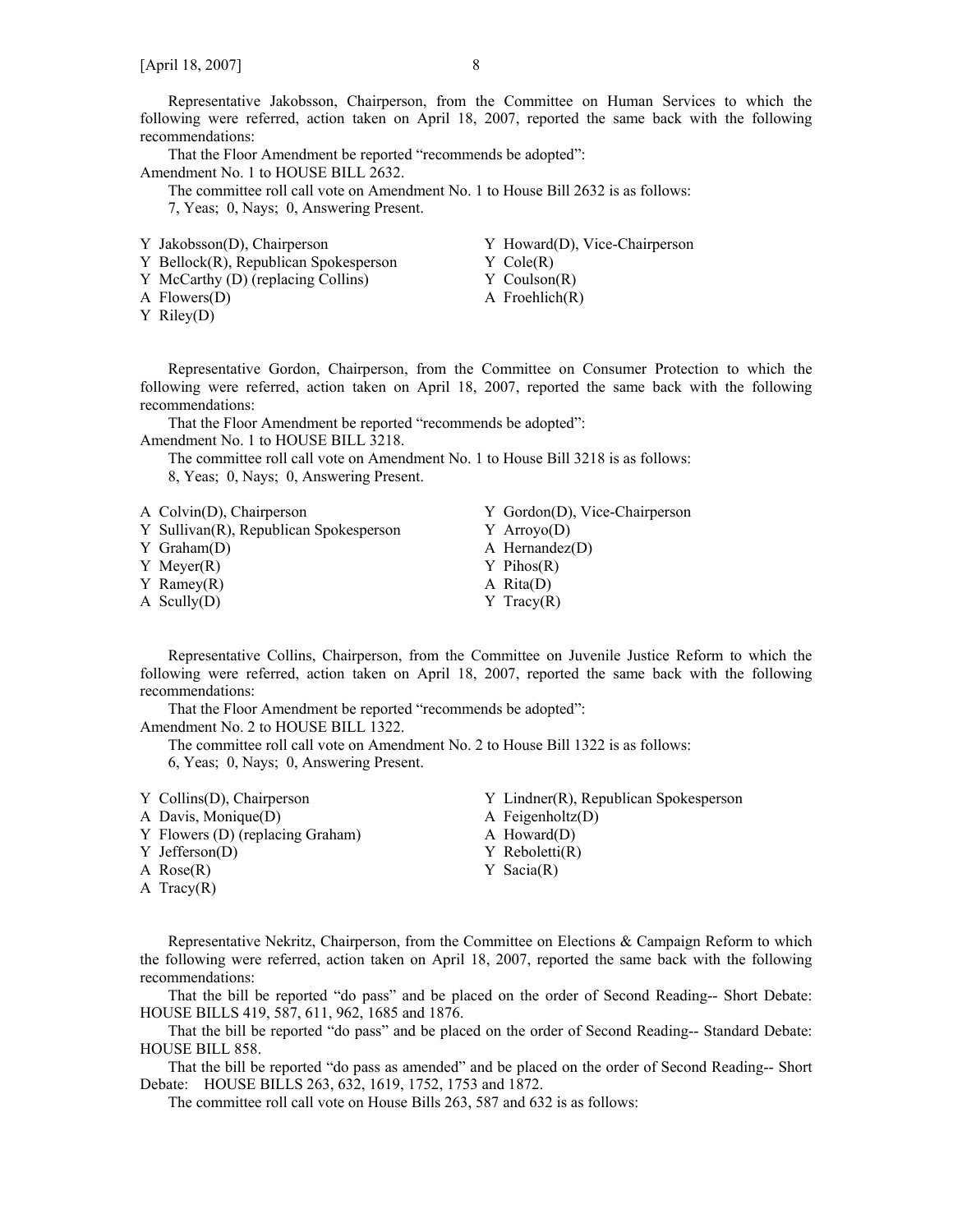7, Yeas; 0, Nays; 0, Answering Present.

- 
- Y Schmitz(R), Republican Spokesperson A Brady(R)
- 
- 
- Y Pritchard(R)
- Y Nekritz(D), Chairperson Y D'Amico(D), Vice-Chairperson
	-
- Y Beiser(D) Y Osmond (R) (replacing Bost)
- Y Ford(D) A McCarthy(D)

 The committee roll call vote on House Bills 419, 611, 1619, 1752, 1753, 1872 and 1876 is as follows: 9, Yeas; 0, Nays; 0, Answering Present.

- Y Nekritz(D), Chairperson Y D'Amico(D), Vice-Chairperson
- Y Schmitz(R), Republican Spokesperson Y Brady(R)
- Y Beiser(D) Y Osmond (R) (replacing Bost)
- 
- Y Pritchard(R)

- 
- Y Ford(D) Y McCarthy(D)

The committee roll call vote on House Bill 858 is as follows: 5, Yeas; 4, Nays; 0, Answering Present.

- Y Nekritz(D), Chairperson Y D'Amico(D), Vice-Chairperson
- N Schmitz $(R)$ , Republican Spokesperson N Brady $(R)$
- Y Beiser(D) N Osmond (R) (replacing Bost)
- Y Ford(D) Y McCarthy(D)
- N Pritchard(R)

 The committee roll call vote on House Bill 962 is as follows: 7, Yeas; 1, Nay; 0, Answering Present.

- 
- Y Schmitz(R), Republican Spokesperson A Brady(R)
- 
- 
- Y Pritchard(R)

Y Nekritz(D), Chairperson Y D'Amico(D), Vice-Chairperson

- Y Beiser(D) Y Osmond (R) (replacing Bost)
- Y Ford(D) N McCarthy(D)

 The committee roll call vote on House Bill 1685 is as follows: 5, Yeas; 2, Nays; 0, Answering Present.

- N Schmitz(R), Republican Spokesperson A Brady(R)
- 
- 
- Y Pritchard(R)
- Y Nekritz(D), Chairperson A D'Amico(D), Vice-Chairperson
	-
- Y Beiser(D) N Osmond (R) (replacing Bost)
- Y Ford(D) Y McCarthy(D)

# **FISCAL NOTE SUPPLIED**

A Fiscal Note has been supplied for SENATE BILL 54.

# **HOME RULE NOTE SUPPLIED**

Home Rule Notes have been supplied for HOUSE BILLS 318, as amended, and 1958.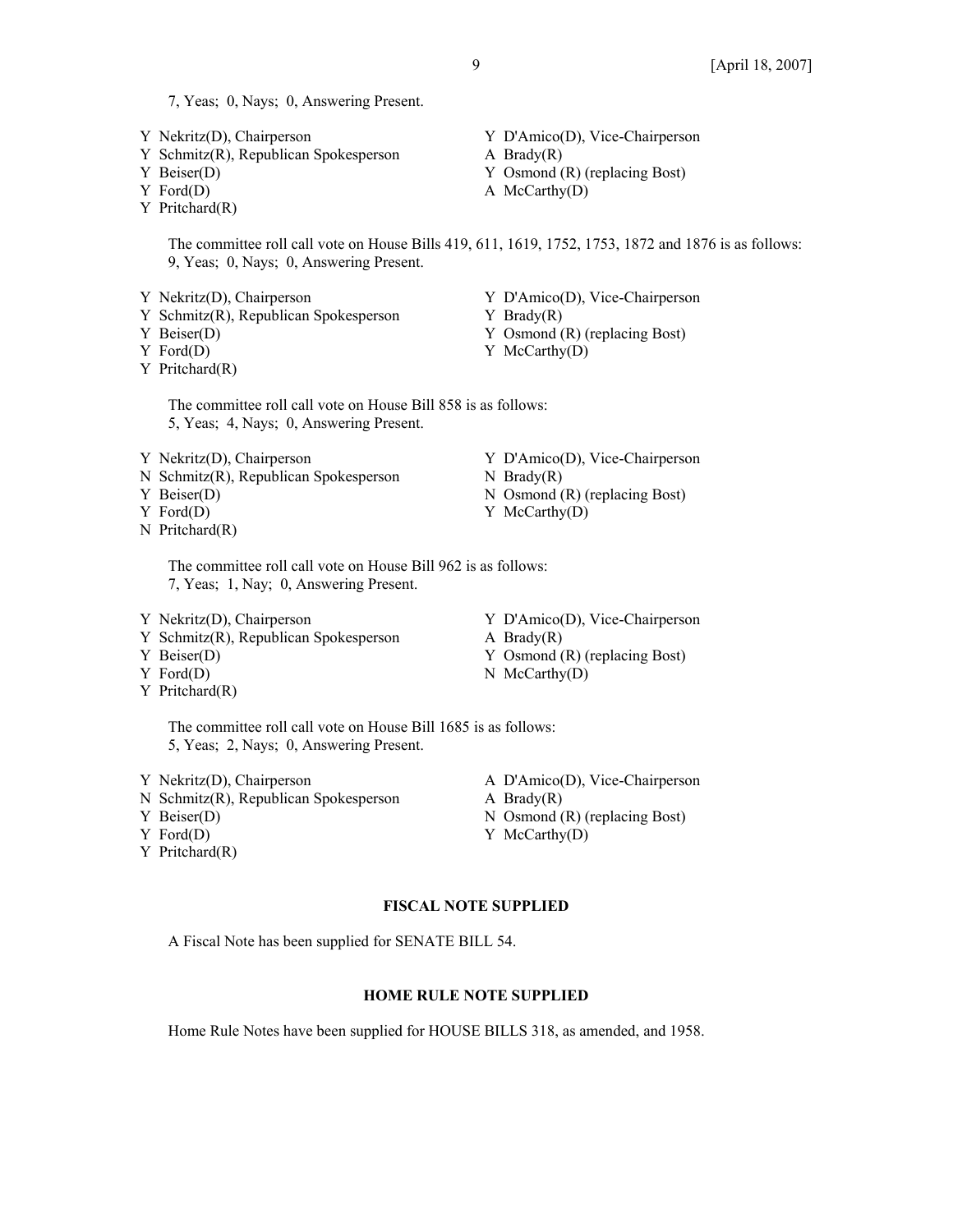### **STATE MANDATES FISCAL NOTES SUPPLIED**

 State Mandates Fiscal Notes have been supplied for HOUSE BILLS 318, as amended, 985, as amended and 1958.

#### **REQUEST FOR FISCAL NOTES**

Representative Molaro requested that a Fiscal Note be supplied for HOUSE BILL 858.

Representative Black requested that a Fiscal Note be supplied for HOUSE BILL 147, as amended.

#### **REQUEST FOR STATE MANDATES FISCAL NOTE**

 Representative Black requested that a State Mandates Fiscal Note be supplied for HOUSE BILL 147, as amended.

#### **CHANGE OF SPONSORSHIP**

 With the consent of the affected members, Representative Cross was removed as principal sponsor, and Representative Bellock became the new principal sponsor of HOUSE BILL 3298.

 With the consent of the affected members, Representative Madigan was removed as principal sponsor, and Representative Mendoza became the new principal sponsor of HOUSE BILL 2242.

 With the consent of the affected members, Representative Madigan was removed as principal sponsor, and Representative McCarthy became the new principal sponsor of HOUSE BILL 2632.

 With the consent of the affected members, Representative Madigan was removed as principal sponsor, and Representative Crespo became the new principal sponsor of HOUSE BILL 2472.

 With the consent of the affected members, Representative Eddy was removed as principal sponsor, and Representative Osmond became the new principal sponsor of HOUSE BILL 263.

 With the consent of the affected members, Representative Hoffman was removed as principal sponsor, and Representative Mendoza became the new principal sponsor of SENATE BILL 841.

 With the consent of the affected members, Representative Yarbrough was removed as principal sponsor, and Representative Golar became the new principal sponsor of SENATE BILL 446.

 With the consent of the affected members, Representative Stephens was removed as principal sponsor, and Representative Reitz became the new principal sponsor of SENATE BILL 455.

 With the consent of the affected members, Representative Froehlich was removed as principal sponsor, and Representative Molaro became the new principal sponsor of SENATE BILL 300.

 With the consent of the affected members, Representative Froehlich was removed as principal sponsor, and Representative Jakobsson became the new principal sponsor of SENATE BILL 327.

 With the consent of the affected members, Representative Froehlich was removed as principal sponsor, and Representative Coulson became the new principal sponsor of SENATE BILL 591.

 With the consent of the affected members, Representative Cross was removed as principal sponsor, and Representative Tryon became the new principal sponsor of HOUSE BILL 2967.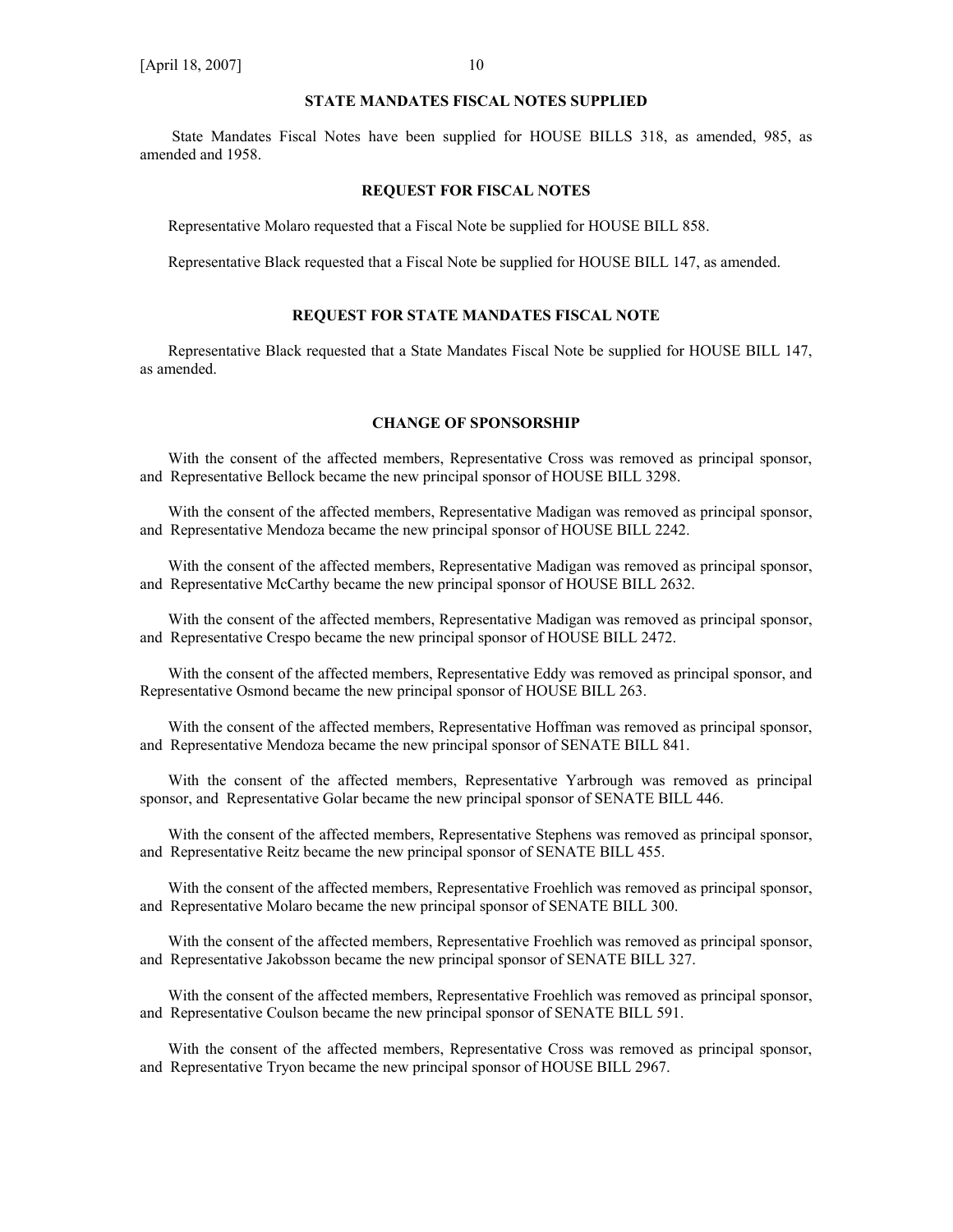With the consent of the affected members, Representative Froehlich was removed as principal sponsor, and Representative Nekritz became the new principal sponsor of SENATE BILL 73.

 With the consent of the affected members, Representative Froehlich was removed as principal sponsor, and Representative Gordon became the new principal sponsor of SENATE BILL 585.

 With the consent of the affected members, Representative Froehlich was removed as principal sponsor, and Representative Washington became the new principal sponsor of SENATE BILL 572.

 With the consent of the affected members, Representative Madigan was removed as principal sponsor, and Representative Howard became the new principal sponsor of HOUSE BILL 2184.

 With the consent of the affected members, Representative Fritchey was removed as principal sponsor, and Representative Brosnahan became the new principal sponsor of HOUSE BILL 1798.

 With the consent of the affected members, Representative Madigan was removed as principal sponsor, and Representative John Bradley became the new principal sponsor of HOUSE BILL 2315.

 With the consent of the affected members, Representative Cross was removed as principal sponsor, and Representative Wait became the new principal sponsor of HOUSE BILL 2798.

 With the consent of the affected members, Representative Turner was removed as principal sponsor, and Representative Flowers became the new principal sponsor of SENATE BILL 385.

### **HOUSE RESOLUTIONS**

The following resolutions were offered and placed in the Committee on Rules.

#### HOUSE RESOLUTION 296

Offered by Representative Howard:

 WHEREAS, The South African delegation will be arriving in Illinois on April 12, 2007, as the fourth leg of the sister-state relationship with Northern Cape Province, South Africa, and the State of Illinois; and

 WHEREAS, The delegation will consist of South African Consul General Yusuf Omar, Dr. Dion Theys, the Director of the Department of Public Health for Northern Cape Province, Ms. Nomathembi Mazobiko, the Infectious Disease Director, and Ms. Phillis Baitsiwe, the Tuberculosis coordinator; they will be in Washington D.C. from April 8-12; they will arrive in Chicago on the afternoon of April 12th; and on April 18, Consul General Yusuf Omar will address the Illinois House of Representatives in Springfield; and

 WHEREAS, They depart for South Africa on April 20th; this project is an extension of the BASUAH project launched by the Governor in September, 2005; these exchanges have been very beneficial, bringing great benefits to both partners; and

 WHEREAS, The South African Delegation's visit to the State of Illinois represents the fourth leg of an ongoing sister-state process, with the Health Department from the Northern Cape Province, South Africa and the State of Illinois exchanging ideas, interventions, and strategies for addressing HIV/AIDS in both environments; and

 WHEREAS, The State of Illinois has provided training and technical assistance, while the Northern Cape has assisted the State of Illinois in understanding how to improve their relationships with businesses and manufacturers employing large numbers of workers; and

 WHEREAS, The exchange between the Province and the State of Illinois has provided both partners the opportunity to share cultural ideas, understand each others values, and work to understand how these elements contribute to the spread of HIV/AIDS; and

 WHEREAS, We sincerely appreciate the work that has been done over the last two years and especially appreciate the spirit of cooperation between the two partners; therefore, be it

 RESOLVED, BY THE HOUSE OF REPRESENTATIVES OF THE NINETY-FIFTH GENERAL ASSEMBLY OF THE STATE OF ILLINOIS, that we welcome the South African Delegation from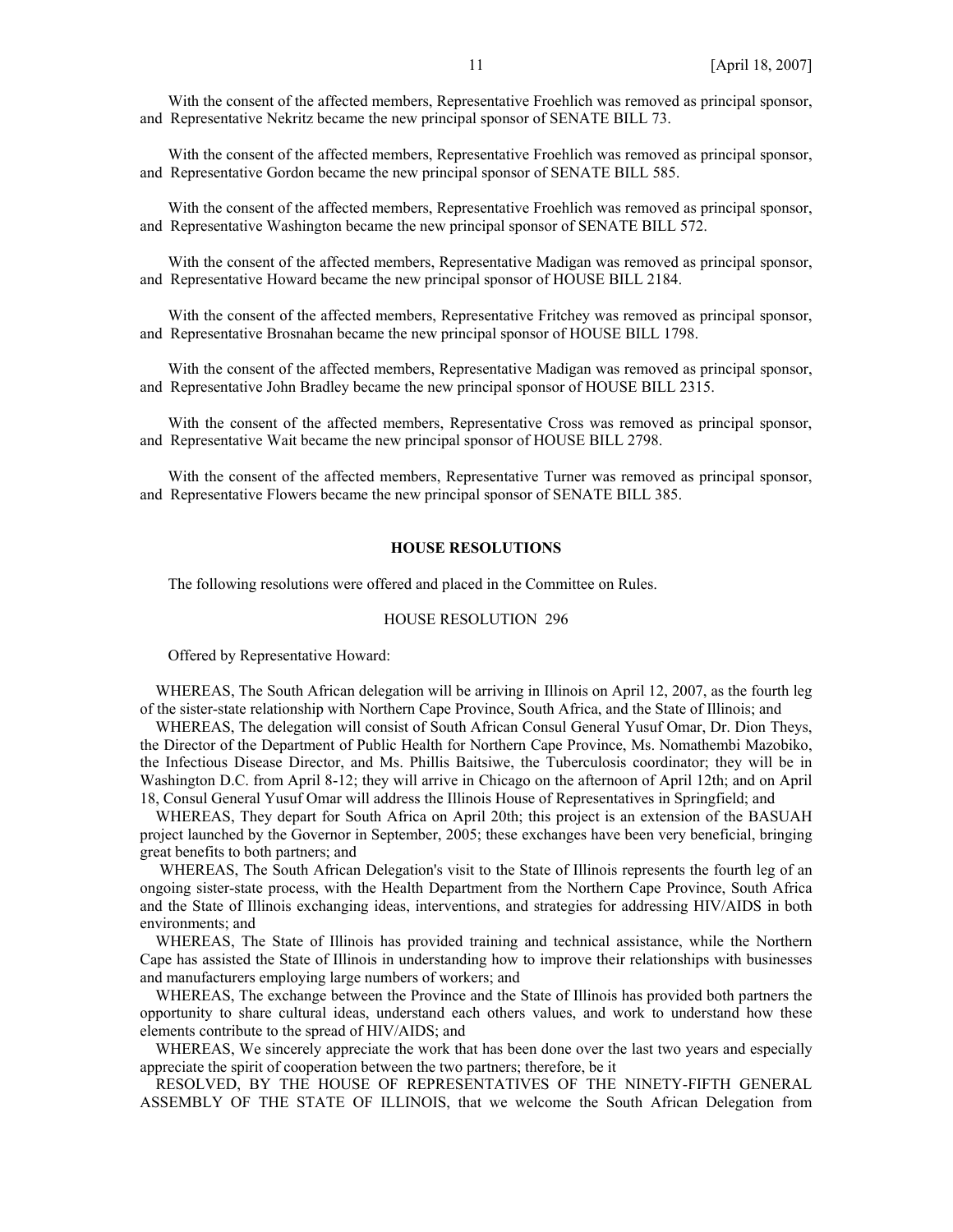Northern Cape Province, South Africa to the State of Illinois; and be it further

 RESOLVED, That a suitable copy of this resolution be presented to the delegation from Northern Cape Province, South Africa as a symbol of our respect.

#### HOUSE JOINT RESOLUTION 47

Offered by Representative William Davis:

 WHEREAS, The North Central Province Chapters of Kappa Alpha Psi Fraternity, Inc. are sponsoring their first annual legislative visit to the Illinois State Capitol; and

 WHEREAS, Kappa Alpha Psi Fraternity Inc., was founded in 1911 on the campus of Indiana University by African-American college men; and

 WHEREAS, Kappa Alpha Psi Fraternity, Inc. is an international organization with over 200,000 undergraduate and alumni members; and

 WHEREAS, Kappa Alpha Psi Fraternity, Inc. is an organization committed to promoting honorable achievement in every field of human endeavor; and

 WHEREAS, Kappa Alpha Psi members who have distinguished themselves individually include Johnny Cochran, Jr., Reginald Lewis, Bill Russell, Gale Sayers, Ralph Abernathy, Tavis Smiley, Percy Sutton, William Johnson, John Singelton, Cedric the Entertainer, Thomas Bradley, John Conyers, Louis Stokes, Oscar Robertson, Arthur Ashe, General Daniel "Chappie" James, Wilt Chamberlin, Sanford Bishop, Walter Fauntroy, and Montell Jordan; therefore, be it

 RESOLVED, BY THE HOUSE OF REPRESENTATIVES OF THE NINETY-FIFTH GENERAL ASSEMBLY OF THE STATE OF ILLINOIS, THE SENATE CONCURRING HEREIN, that, in recognition of the achievements of the members of Kappa Alpha Psi Fraternity Inc., and the values for which they strive, proclaim Wednesday, April 18, 2007, as the First Annual Kappa Alpha Psi Day in the State of Illinois; and be it further

 RESOLVED, That a suitable copy of this resolution be presented to Stevenson Nicholson, North Central Polemarch of Kappa Alpha Psi Fraternity, Inc.

#### HOUSE RESOLUTION 288

Offered by Representative Mendoza:

 WHEREAS, The American GI Forum was charted by Congress because of the inequities and discrimination inflicted upon returning Mexican-American Veterans after their distinguished service in World War II, and its primary purpose is to serve Hispanic and Latino Veterans and their families; and

 WHEREAS, Hispanic and Latino Americans, as members of the Armed Forces of the United States, served with valor and distinction during World War II, fighting and dying for the principles of equality, justice, and freedom for all; and

 WHEREAS, Hispanic and Latino Americans during World War II were the most decorated minority group to receive this country's highest award, The Congressional Medal of Honor; and

 WHEREAS, Hispanic and Latino Americans, as an ethnic group, made tremendous and significant contributions during World War II, including the 200th and 515th Coast Artillery (Anti-aircraft) battalions stationed at Clark Field in the Philippines, 65 miles west of Manila; and

 WHEREAS, These National Guard units were largely made up of Mexican-American officers and enlisted personnel from New Mexico, Arizona, and Texas and were activated and dispatched in 1940 while America was still at peace; and

 WHEREAS, Within days after the attack on Pearl Harbor, the Japanese Imperial Navy attacked American positions in the Philippines; outnumbered and desperate, General Douglas MacArthur moved his forces, including the 200th and 515th, to the Bataan Peninsula west of Manila; fighting alongside their Filipino comrades, the National Guard units made a heroic three-month stand against the large, well-equipped invading forces; as the weeks passed, rations, medical supplies, and ammunition diminished and became scarce; on April 9, 1942, starving and greatly outnumbered, most of the surviving troops were ordered to surrender; and

WHEREAS, After their capture, the American and Filipino soldiers had to endure the 12-day, 85-mile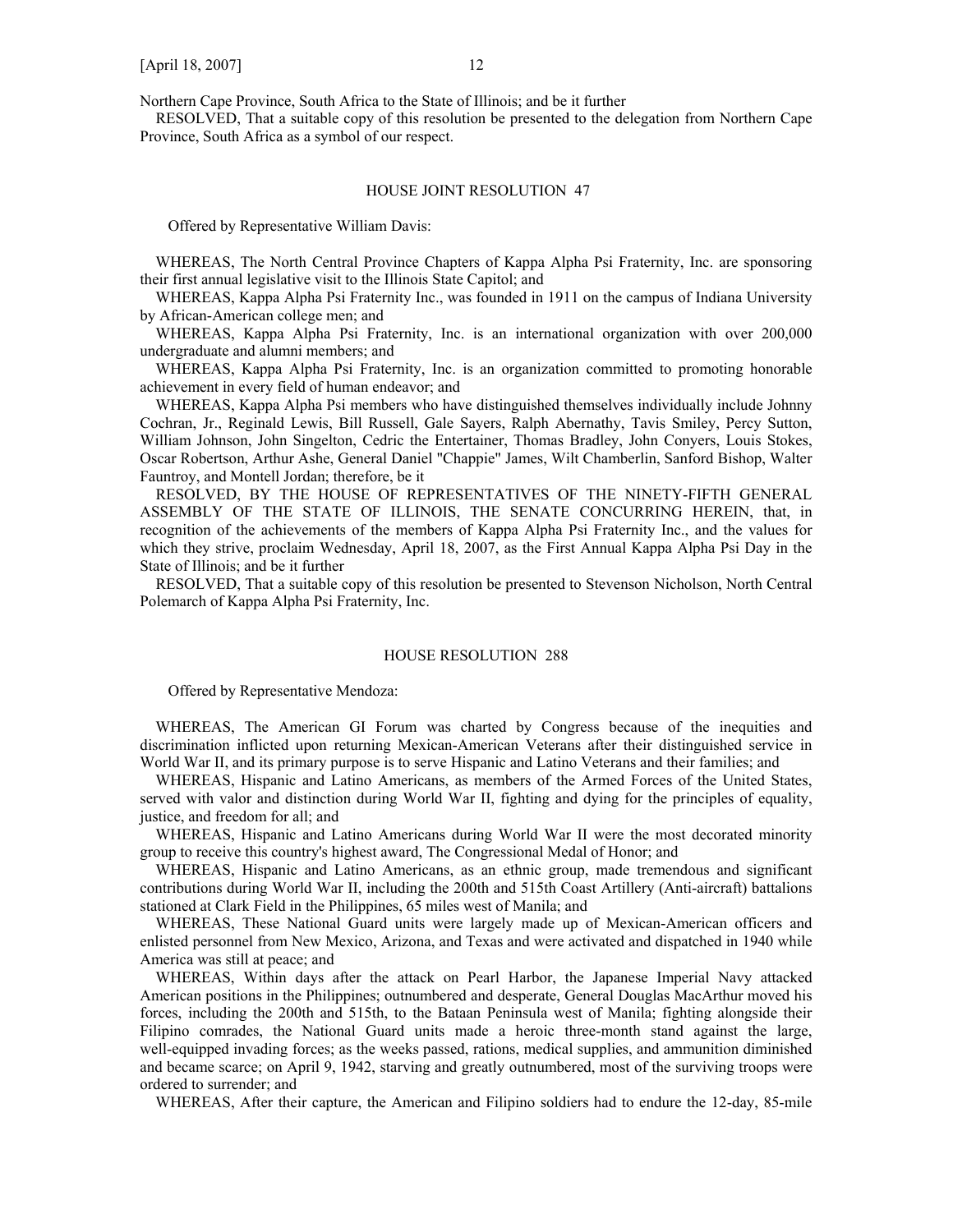"Death March" from Bataan to the prison camps, followed by 34 months of captivity; three years later, General Jonathan Wainright praised the men of the 200th and 515th units, saying that "they were the first to fire and the last to lay down their arms and only reluctantly doing so after being given a direct order"; and

 WHEREAS, The 158th Regimental Combat Team, an Arizona National Guard unit comprised of many Hispanic soldiers, saw heavy combat in the Pacific Theater and earned the respect of General MacArthur, who referred to them as "the greatest fighting combat team ever deployed for battle"; and

 WHEREAS, Company E of the 141st Regiment of the 36th Texas Infantry Division was made up entirely of Hispanic Americans, and after 361 days of combat in Italy and France, the 141st Regiment sustained 1,126 killed, 5,000 wounded, and over 500 missing in action; in recognition of their extended service and valor, the members of the 141st garnered 31 Distinguished Services Crosses, 12 Legion of Merits, 492 Silver Stars, 11 Soldier's Medals, 1,685 Bronze Stars, as well as numerous commendations and decorations; and

 WHEREAS, From 1940 to 1946, more than 65,000 Puerto Ricans served in the American military, most of them going overseas, and the 295th and 296th Infantry Regiments of the Puerto Rican National Guard participated in the Pacific Theater while other Puerto Ricans served in Europe; and

 WHEREAS, Twelve Hispanic soldiers received the Medal of Honor for the services during World War II; and

 WHEREAS, The Public Broadcasting Service has announced it is airing the documentary series, "The War," by Ken Burns beginning September, 2007, and this seven-part, 14 hour documentary series explores the history and horror of World War II from an American perspective, and it follows the fortunes of so-called ordinary men and women who were caught up in the greatest cataclysm in recent human history; and

 WHEREAS, This documentary exposes the racism of World War II directed at African-American and Japanese-Americans; however, it fails to outline the same racism as it affected Hispanic and Latino Americans; and

 WHEREAS, This documentary purports to honor the heroism of all Americans, when in fact it glaringly fails to honor those heroic Hispanic Americans who have earned such an honor; and

 WHEREAS, Whether intentionally or inadvertently, the contributions of Hispanic and Latino Americans in World War II were omitted; this oversight appears to have violated the Public Broadcasting Service's own policy on Diversity; therefore, be it

 RESOLVED, BY THE HOUSE OF REPRESENTATIVES OF THE NINETY-FIFTH GENERAL ASSEMBLY OF THE STATE OF ILLINOIS, that we condemn this documentary for not presenting the contributions of Hispanic and Latino Americans during World War II; and be it further

 RESOLVED, That the Public Broadcasting Service is urged to refrain from broadcasting the documentary until this omission is corrected; and be it further

 RESOLVED, That a suitable copy of this resolution be sent to the President of the United States, President of the U.S. Senate, Speaker of the U.S. House of Representatives, members of the Illinois congressional delegation, national and local directors of the Public Broadcasting Service, and to the National Commander of the American GI Forum.

#### HOUSE RESOLUTION 290

Offered by Representative Rose:

 WHEREAS, Tech 2007 is celebrating its 16th anniversary at the State Capitol in Springfield on May 8, 2007; and

 WHEREAS, Students and teachers from nearly 100 schools throughout the State will demonstrate to State legislators and other visitors the vast number of ways that students are using technology to learn; and

 WHEREAS, Tech 2007 is a statewide initiative representing every legislative district in Illinois, and supported by a broad range of education and business organizations to increase awareness of the importance of classroom technology; and

 WHEREAS, The need continues to provide professional development that empowers Illinois teachers to become 21st century leaders proficient in managing learning which prepares students for a 21st century workforce; and

 WHEREAS, Too many of our classrooms lack the infrastructure and the educational technology required to support the learning environments needed for success in a world undergoing exponential change; and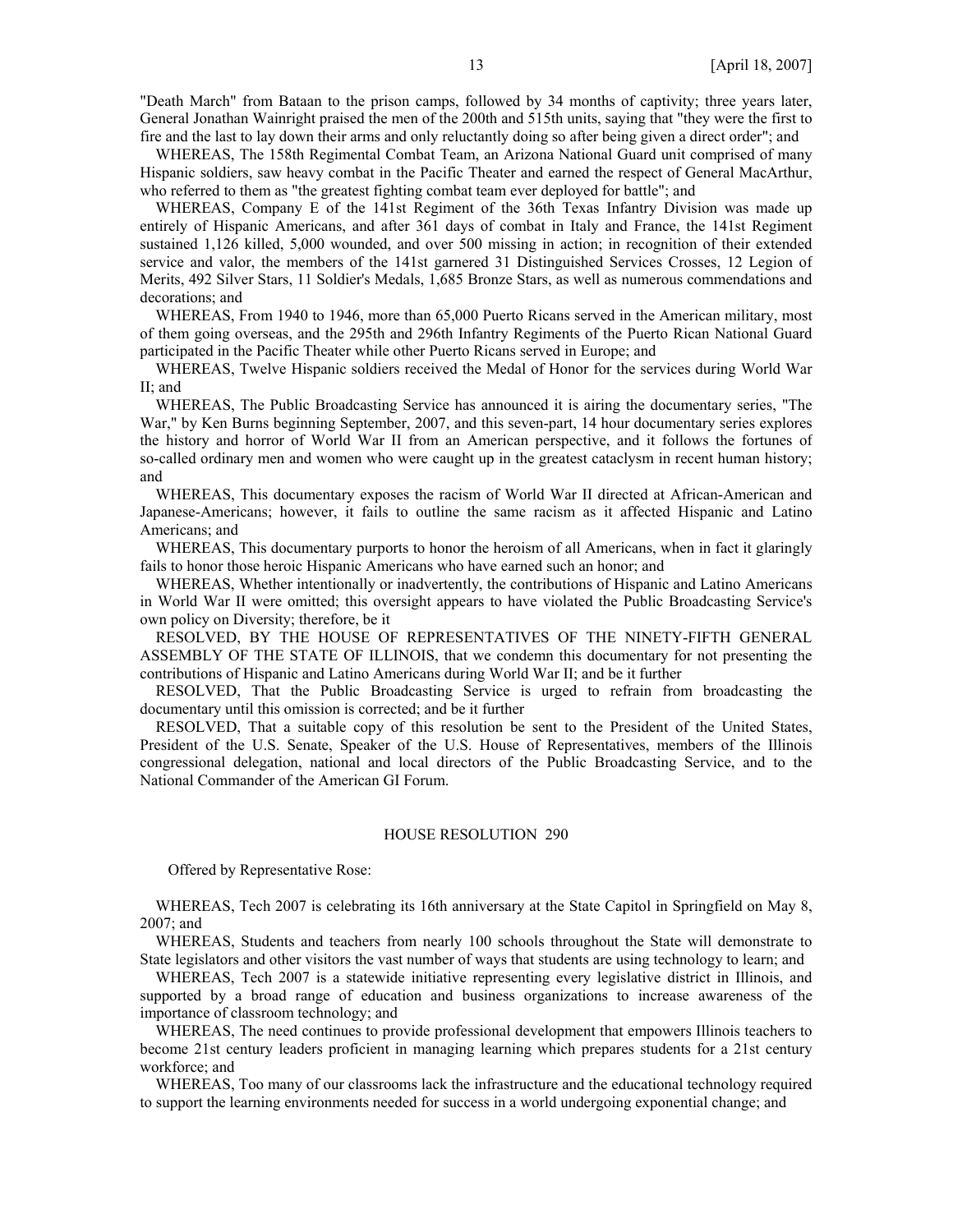WHEREAS, The State of Illinois, now more than ever, depends on our schools to prepare the next generation to compete in a globally competitive economy; and

 WHEREAS, Administrators, teachers, and students encourage the State of Illinois to provide sufficient technology funding to accomplish the goals and objectives of the State's educational technology plan; therefore, be it

 RESOLVED, BY THE HOUSE OF REPRESENTATIVES OF THE NINETY-FIFTH GENERAL ASSEMBLY OF THE STATE OF ILLINOIS, that May 8, 2007 be proclaimed Tech 2007 Day in the State of Illinois.

#### HOUSE RESOLUTION 292

Offered by Representative Younge:

 WHEREAS, Every Sunday morning, liturgical dance is expressed in thousands of ministries across the State of Illinois; and

 WHEREAS, Liturgical dance ministers have provided valuable outreach programs that serve inner city youth by instilling in them discipline, the desire to pursue excellence, and a love of dance; and

 WHEREAS, Dance ministers aim to promote unity through the sacred arts and a cultural exchange of liturgical dance and the unique customs of each nation; and

 WHEREAS, It is only fitting that the members of the Illinois House of Representatives recognize the dedicated men and women who serve their communities by sharing their gifts and God-given talents through the creative arts by declaring September 7, 2007, as Liturgical Dance Day; therefore, be it

 RESOLVED, BY THE HOUSE OF REPRESENTATIVES OF THE NINETY-FIFTH GENERAL ASSEMBLY OF THE STATE OF ILLINOIS, that we declare September 7, 2007, as Liturgical Dance Day in the State of Illinois; and be it further

 RESOLVED, That a suitable copy of this resolution be presented to Ms. Lakita Humber as a symbol of our respect.

#### HOUSE RESOLUTION 297

Offered by Representative Tryon:

 WHEREAS, Addressing the complex mental health needs of children, youth, and families today is fundamental to the future of the State of Illinois; and

 WHEREAS, The need for comprehensive, coordinated mental health services for children, youth, and families places upon our community a critical responsibility; and

WHEREAS, It is appropriate that a day should be set apart each year for the direction of our thoughts toward our children's mental health and well-being; and

 WHEREAS, The State of Illinois, through programs to serve children and adolescents, is effectively caring for the mental health needs of children, youth, and families across the State; therefore, be it

 RESOLVED, BY THE HOUSE OF REPRESENTATIVES OF THE NINETY-FIFTH GENERAL ASSEMBLY OF THE STATE OF ILLINOIS, that we proclaim May 8, 2007 to be National Children's Mental Health Awareness Day; and be it further

 RESOLVED, that we urge our citizens and all agencies and organizations interested in meeting every child's mental health needs to unite on that day in the observance of such exercises as will acquaint the people of the State of Illinois with the fundamental necessity of a year-round program for children and youth with mental health needs and their families.

#### HOUSE JOINT RESOLUTION 48

Offered by Representative Phelps:

 WHEREAS, The wine industry is vital to the health of both Illinois agriculture and tourism; and WHEREAS, Several wineries in Jackson and Union Counties have banded together as the Shawnee Hills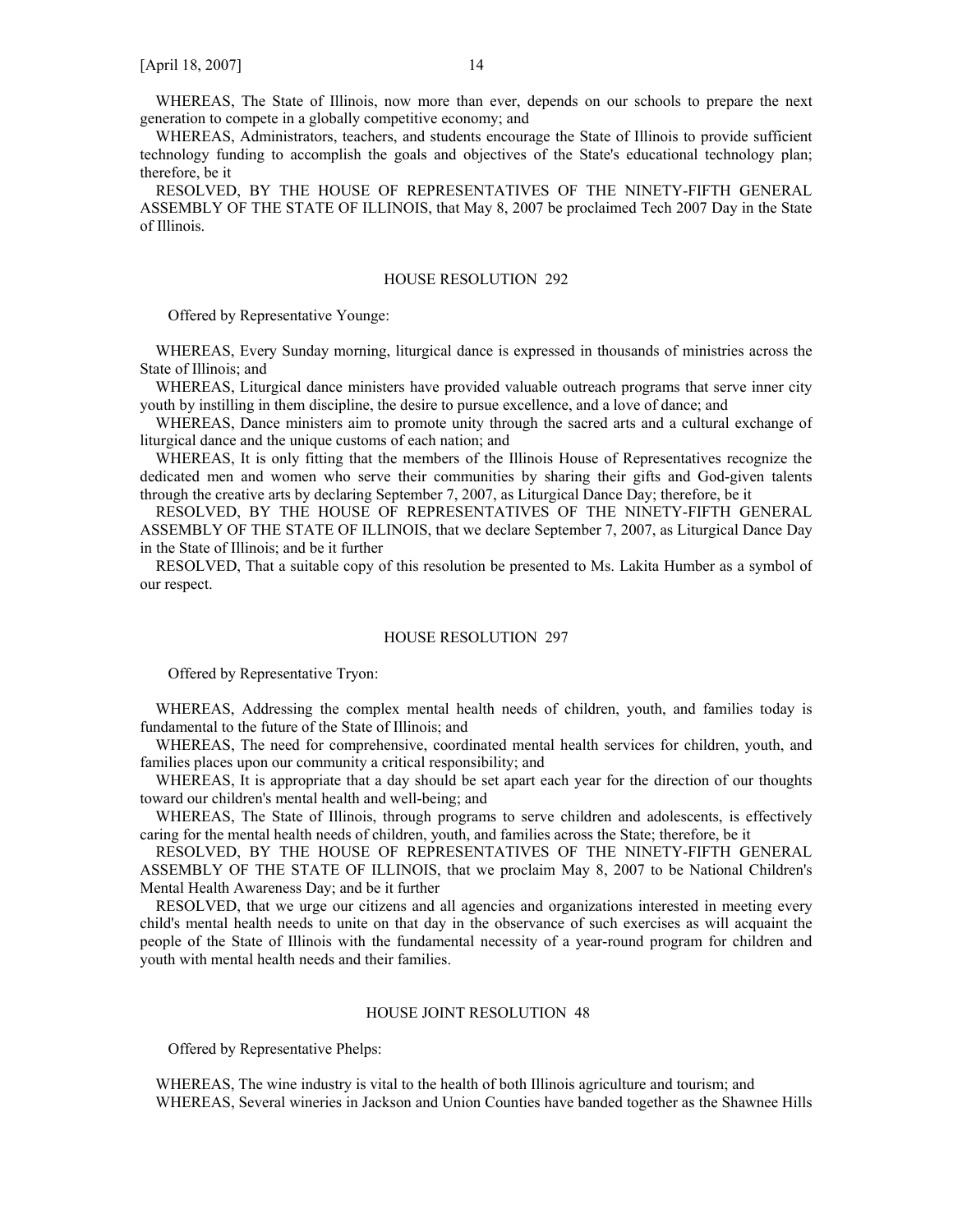Wine Trail; and

 WHEREAS, Portions of the Shawnee Hills Wine Trail traverse Illinois 127 between Aldridge Road and Orchard Hills Road south of Carbondale as well as various county highways in Alexander, Johnson, Williamson, Jackson, and Union Counties; therefore, be it

 RESOLVED, BY THE HOUSE OF REPRESENTATIVES OF THE NINETY-FIFTH GENERAL ASSEMBLY OF THE STATE OF ILLINOIS, THE SENATE CONCURRING HEREIN, that the aforementioned roads be officially named the Shawnee Hills Wine Trail; and be it further

 RESOLVED, That the Illinois Department of Transportation, Alexander County, Johnson County, Williamson County, Jackson County, and Union County be directed to erect, at suitable locations consistent with State and federal regulations, appropriate signs along highways under their respective jurisdictions giving notice of the trail; and be it further

 RESOLVED, That suitable copies of this resolution be presented to the Shawnee Wine Trail organization, the Director of Agriculture, the Director of Commerce and Economic Opportunity, the counties of Alexander, Johnson, Williamson, Jackson, and Union, and the Secretary of Transportation.

#### HOUSE JOINT RESOLUTION 49

Offered by Representative Miller:

 WHEREAS, The Illinois economy is transforming; despite having the nation's fifth largest state economy, the State ranked only 35th in economic growth over the last 15 years; and

 WHEREAS, Illinois' economic growth is lagging because we are losing good jobs; between 1990 and 2005, the number of manufacturing jobs in Illinois declined by 24.3%, or 222,500; during this same period, 34% of job growth occurred in education, health services, and hospitality, sectors that currently pay, on average, 29% less than manufacturing jobs; adjusted for inflation, median wages have declined leaving families with the same income they had in 1989; nearly 685,000 working Illinoisans earn less than the living wage for a single adult - \$17,950 annually; and

 WHEREAS, 40% of new job growth will be in mid- to high-wage sectors; manufacturers will continue to be a major employer, but most of these jobs will require increasingly sophisticated levels of skill; in fact, over 35% of Illinois' new jobs will require an associate degree or higher and 71% of the highest wage jobs will require a post-secondary degree; and

 WHEREAS, To attract high wage jobs, Illinois will need high-skilled workers; but, at the same time that our economy demands skilled workers in order to remain competitive and thrive, federal funds for workforce development continue to shrink, after adjusting for inflation; and

 WHEREAS, It is time for Illinois to make a new commitment; about 594,000 twenty-five to fifty-four year olds have no high school diploma or equivalent; 60% of these working age individuals are without an associate degree or higher; just 35% of Illinois' young adults are enrolled in postsecondary education; over the next 15 years, 33% of the State's labor force will retire and the fastest growing segments of our population who must replace them have generally lower education levels; and

 WHEREAS, Strong workforce development is a key driver of long-term business retention and growth; additionally, Illinois must use its economic development policies strategically targeting disadvantage areas to foster high-wage job creation and to leverage infrastructure investments; these are the tools that can ensure Illinois' families, businesses, and communities enjoy a prosperous future; therefore, be it

 RESOLVED, BY THE HOUSE OF REPRESENTATIVES OF THE NINETY-FIFTH GENERAL ASSEMBLY OF THE STATE OF ILLINOIS, THE SENATE CONCURRING HEREIN, that, to compete successfully in a global economy and end poverty, Illinois needs an integrated economic and workforce development policy that works for everyone and that includes producing skilled workers in strong businesses with good jobs that foster thriving communities; and be it further

 RESOLVED, That this new policy must provide lasting value to Illinois' 10 economic regions and offer sustainable programming in urbanized and rural communities throughout the State that allows for the flexibility necessary to address regional differences in the economy, business climate and the workforce; and be it further

 RESOLVED, That the General Assembly create, upon adoption of this resolution, a bipartisan task force, whose work shall endeavor to fulfill the following goals:

(1) Ensure Illinoisans develop the skills businesses demand in a modern economy;

(2) Create career paths and job opportunities for all working-age Illinoisans, from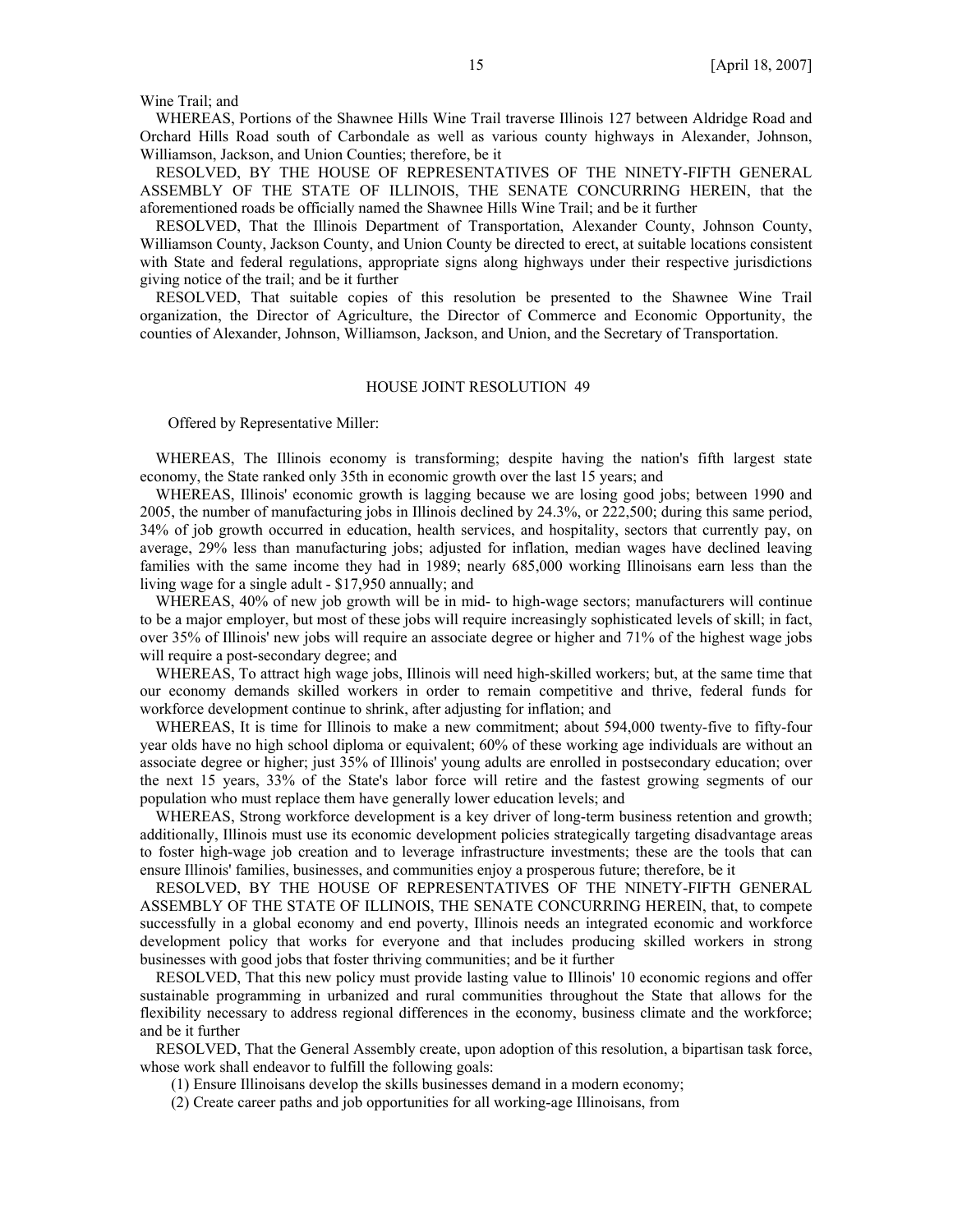the least skilled and most disadvantaged to middle income workers whose skills have become obsolete; (3) Invest resources in the capital and human infrastructure needed to attract and

retain "high road" employers that provide quality jobs, wages, and benefits;

(4) Encourage entrepreneurship, small business growth, technology transfers from

 Illinois' higher education system, and other economic/workforce development innovation in all communities across Illinois to grow competitive State businesses; and

(5) Support economic and workforce development that is environmentally, socially, and

economically sustainable; and be it further

 RESOLVED, That this task force shall conduct a thorough discovery process that will include identification of effective policies and programs; conduct public hearings; invite expert testimony and shall furnish a report of its findings whereupon clear and concise information of programs and policies will be made available to the public throughout Illinois; new legislation or policy changes developed during the course of the deliberations of the task force shall be introduced at the earliest possible moment; hearings shall be held within 6 months of the first meeting of the task force and the report shall be issued within 12 months of the meeting and not later than September 30, 2008 to the Governor and the General Assembly; and be it further

 RESOLVED, That the requirement for the reporting to the General Assembly shall be satisfied by filing copies of the report with the Speaker, the Minority Leader, and the Clerk of the House of Representatives, and the President, the Minority Leader, and the Secretary of the Senate, and the Legislative Research Unit, as required by Section 3.1 of the General Assembly Organization Act, and filing additional copies with the State Government Report Distribution Center for the General Assembly as required under paragraph (t) of Section 7 of the State Library Act; and be it further

 RESOLVED, That the task force shall have the following members: 16 voting members, as follows: 4 members of the Senate appointed by the President of the Senate, 4 members of the Senate appointed by the Senate Minority Leader, 4 members of the House of Representatives appointed by the Speaker of the House of Representatives, and 4 members of the House of Representatives appointed by the House Minority Leader; and be it further

 RESOLVED, That all actions of the task force require the affirmative vote of at least 9 voting members; and be it further

 RESOLVED, That the following persons shall serve without compensation as ex-officio, non-voting members of the task force:

 (A) the Director of the Department of Commerce and Economic Opportunity, or his or her designee;

(B) the Director of the Department of Employment Security, or his or her designee;

(C) the Secretary of the Department of Human Services, or his or her designee;

(D) the Secretary of the Department of Transportation, or his or her designee;

(E) the Secretary of the Department of Labor, or his or her designee;

(F) the Director of the Environmental Protection Agency, or his or her designee;

(G) the Director of the Illinois Community College Board, or his or her designee; and

(H) the Director of the Department of Corrections; and be it further

 RESOLVED, That the departments of State government and the Illinois Community College Board shall work cooperatively to provide administrative support for the task force, and the Departments of Commerce and Economic Opportunity and Employment Security shall be the primary agencies in providing that support.

# **SENATE BILLS ON FIRST READING**

Having been reproduced, the following bills were taken up, read by title a first time and placed in the Committee on Rules: SENATE BILLS 258 (Riley), 424 (Winters) and 505 (Winters).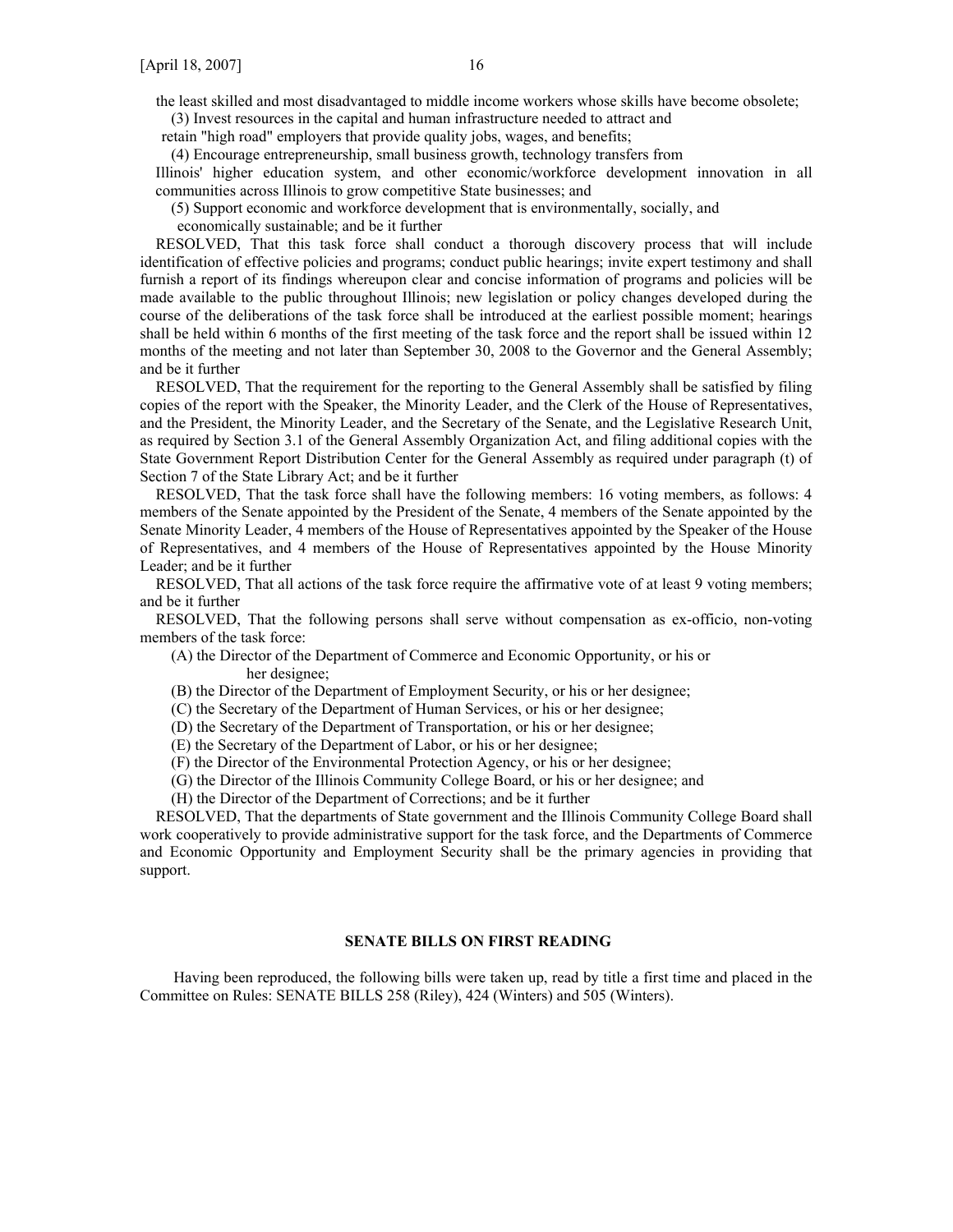# **AGREED RESOLUTIONS**

The following resolutions were offered and placed on the Calendar on the order of Agreed Resolutions.

#### HOUSE RESOLUTION 283

Offered by Representative Osmond:

Congratulates Cal Schneider on the occasion of his retirement from the Beach Park School District 3 School Board.

#### HOUSE RESOLUTION 284

 Offered by Representative Osmond: Congratulates the citizens of Fox Lake as they celebrate the Village centennial.

## HOUSE RESOLUTION 285

 Offered by Representative Beiser: Congratulates Roxana Police Chief Richard Farthing on the occasion of his retirement.

#### HOUSE RESOLUTION 286

 Offered by Representative Black: Congratulates Bob Richard on being selected as AMBUCS First Citizen, by the Danville AMBUCS.

#### HOUSE RESOLUTION 287

 Offered by Representative Krause: Congratulates Michaele Skowron on her retirement as a Trustee for the Village of Mount Prospect.

### HOUSE RESOLUTION 289

 Offered by Representative Rose: Congratulates Louis Hencken on his retirement as President of Eastern Illinois University.

### HOUSE RESOLUTION 291

 Offered by Representative Younge: Honors Sylvester "Sunshine" Lee of East St. Louis for his contributions to music and dance.

#### HOUSE RESOLUTION 293

 Offered by Representative Younge: Mourns the death of Claudia Nash-Thomas of East St. Louis.

# HOUSE RESOLUTION 294

 Offered by Representative Dunkin: Mourns the death of Luther Ingram of Belleville.

#### HOUSE RESOLUTION 295

Offered by Representative D'Amico:

Congratulates Tom Grisaffi on his retirement from the City of Chicago as a Superintendent with the Department of Streets and Sanitation.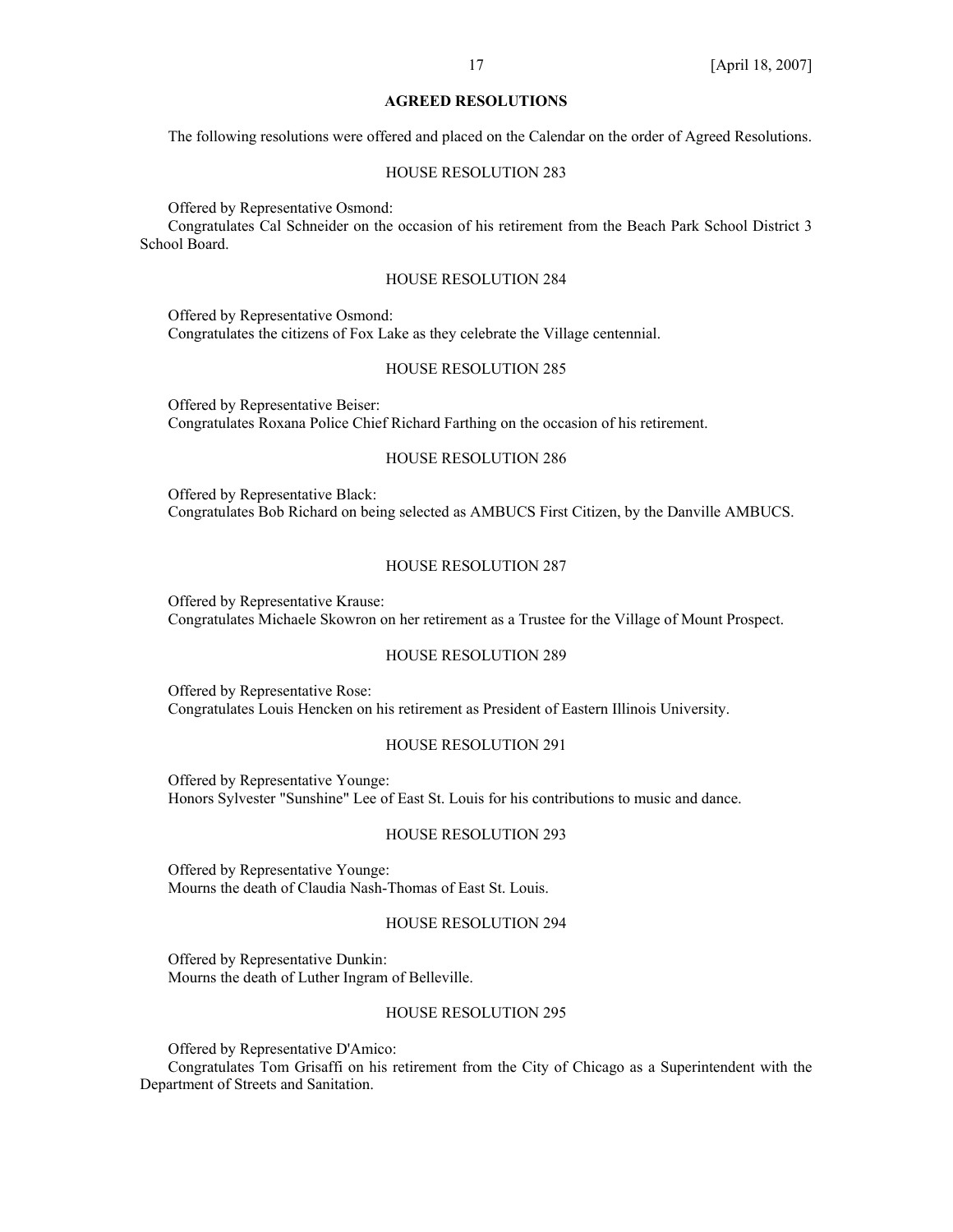#### HOUSE RESOLUTION 298

Offered by Representative Tryon:

Congratulates Priyanka Vedak of Crystal Lake on being named one of the top youth volunteers in Illinois for 2007 in the 12th annual Prudential Spirit of Community Awards program.

#### HOUSE RESOLUTION 299

 Offered by Representative Monique Davis: Mourns the death of Helen Gregg.

#### **RESOLUTION**

 Having been reported out of the Committee on Rules on April 18, 2007, HOUSE RESOLUTION 296 was taken up for consideration.

 Representative Howard moved the adoption of the resolution. The motion prevailed and the Resolution was adopted.

#### **AGREED RESOLUTION**

 HOUSE RESOLUTION 267 was taken up for consideration. Representative Fortner moved the adoption of the agreed resolution. The motion prevailed and the agreed resolution was adopted.

#### **DISTRIBUTION OF SUPPLEMENTAL CALENDAR**

Supplemental Calendar No. 1 was distributed to the Members at 1:15 o'clock p.m.

#### **RESOLUTION**

 Having been reported out of the Committee on Rules on April 18, 2007, HOUSE JOINT RESOLUTION 47 was taken up for consideration.

 Representative William Davis moved the adoption of the resolution. The motion prevailed and the resolution was adopted. Ordered that the Clerk inform the Senate and ask their concurrence.

#### **AGREED RESOLUTION**

 HOUSE RESOLUTION 272 was taken up for consideration. Representative Currie moved the adoption of the agreed resolution. The motion prevailed and the agreed resolution was adopted.

 HOUSE RESOLUTION 86 was taken up for consideration. Representative Currie moved the adoption of the agreed resolution. The motion prevailed and the agreed resolution was adopted.

#### **HOUSE BILLS ON THIRD READING**

 The following bills and any amendments adopted thereto were reproduced and laid upon the Members' desks. These bills have been examined, any amendments thereto engrossed and any errors corrected. Any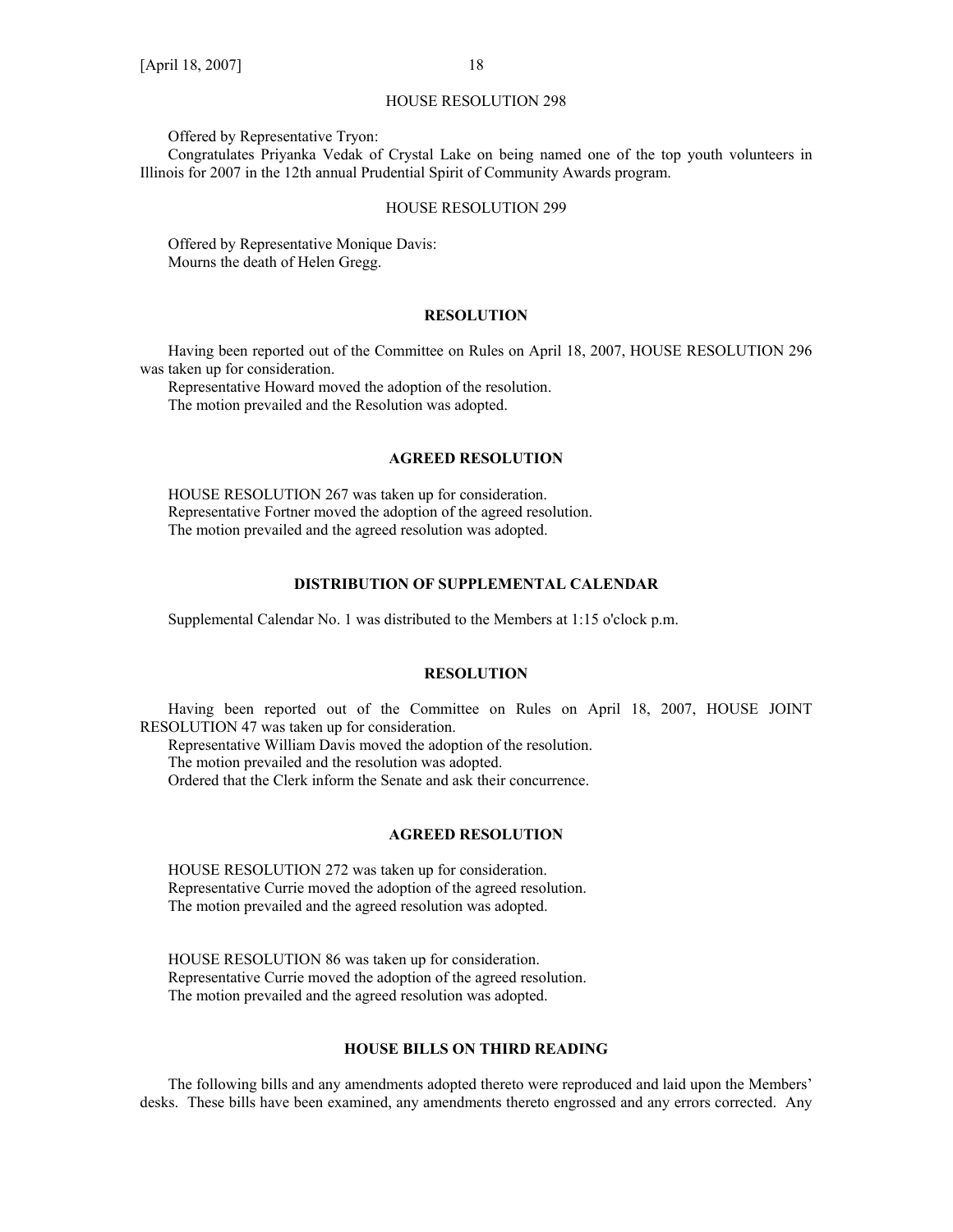amendments still pending upon the passage or defeat of a bill on Third Reading are automatically tabled pursuant to Rule 40(a).

 On motion of Representative Saviano, HOUSE BILL 1366 was taken up and read by title a third time. And the question being, "Shall this bill pass?" it was decided in the affirmative by the following vote: 116, Yeas; 0, Nays; 0, Answering Present.

(ROLL CALL 2)

 This bill, having received the votes of a constitutional majority of the Members elected, was declared passed.

Ordered that the Clerk inform the Senate and ask their concurrence.

 On motion of Representative Beiser, HOUSE BILL 985 was taken up and read by title a third time. And the question being, "Shall this bill pass?" it was decided in the affirmative by the following vote:

71, Yeas; 45, Nays; 0, Answering Present.

(ROLL CALL 3)

 This bill, having received the votes of a constitutional majority of the Members elected, was declared passed.

Ordered that the Clerk inform the Senate and ask their concurrence.

 On motion of Representative Beaubien, HOUSE BILL 1558 was taken up and read by title a third time.

 And the question being, "Shall this bill pass?" it was decided in the affirmative by the following vote: 116, Yeas; 0, Nays; 0, Answering Present.

(ROLL CALL 4)

 This bill, having received the votes of a constitutional majority of the Members elected, was declared passed.

Ordered that the Clerk inform the Senate and ask their concurrence.

 On motion of Representative Beaubien, HOUSE BILL 3327 was taken up and read by title a third time.

 And the question being, "Shall this bill pass?" it was decided in the affirmative by the following vote: 116, Yeas; 0, Nays; 0, Answering Present.

(ROLL CALL 5)

 This bill, having received the votes of a constitutional majority of the Members elected, was declared passed.

Ordered that the Clerk inform the Senate and ask their concurrence.

 On motion of Representative Berrios, HOUSE BILL 811 was taken up and read by title a third time. And the question being, "Shall this bill pass?" it was decided in the affirmative by the following vote: 99, Yeas; 8, Nays; 8, Answering Present.

(ROLL CALL 6)

 This bill, having received the votes of a constitutional majority of the Members elected, was declared passed.

Ordered that the Clerk inform the Senate and ask their concurrence.

 On motion of Representative Richard Bradley, HOUSE BILL 473 was taken up and read by title a third time.

 And the question being, "Shall this bill pass?" it was decided in the affirmative by the following vote: 116, Yeas; 0, Nays; 0, Answering Present.

(ROLL CALL 7)

 This bill, having received the votes of a constitutional majority of the Members elected, was declared passed.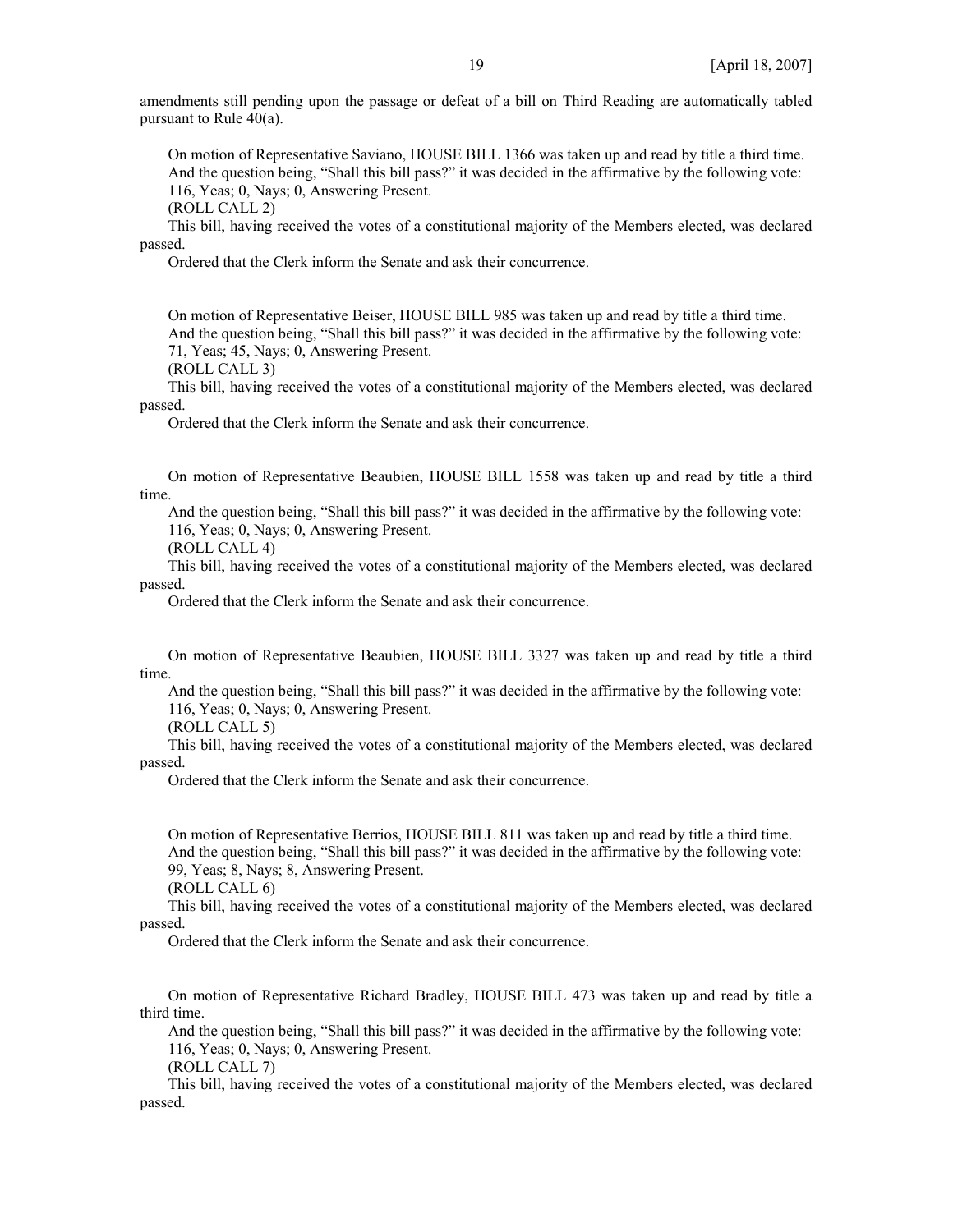Ordered that the Clerk inform the Senate and ask their concurrence.

 On motion of Representative John Bradley, HOUSE BILL 1718 was taken up and read by title a third time.

 And the question being, "Shall this bill pass?" it was decided in the affirmative by the following vote: 116, Yeas; 0, Nays; 0, Answering Present.

(ROLL CALL 8)

 This bill, having received the votes of a constitutional majority of the Members elected, was declared passed.

Ordered that the Clerk inform the Senate and ask their concurrence.

 On motion of Representative Black, HOUSE BILL 586 was taken up and read by title a third time. And the question being, "Shall this bill pass?" it was decided in the affirmative by the following vote: 116, Yeas; 0, Nays; 0, Answering Present.

(ROLL CALL 9)

 This bill, having received the votes of a constitutional majority of the Members elected, was declared passed.

Ordered that the Clerk inform the Senate and ask their concurrence.

 On motion of Representative Black, HOUSE BILL 1382 was taken up and read by title a third time. And the question being, "Shall this bill pass?" it was decided in the affirmative by the following vote: 115, Yeas; 1, Nay; 0, Answering Present.

(ROLL CALL 10)

 This bill, having received the votes of a constitutional majority of the Members elected, was declared passed.

Ordered that the Clerk inform the Senate and ask their concurrence.

 On motion of Representative Bellock, HOUSE BILL 3455 was taken up and read by title a third time. And the question being, "Shall this bill pass?" it was decided in the affirmative by the following vote: 116, Yeas; 0, Nays; 0, Answering Present.

(ROLL CALL 11)

 This bill, having received the votes of a constitutional majority of the Members elected, was declared passed.

Ordered that the Clerk inform the Senate and ask their concurrence.

 On motion of Representative Bost, HOUSE BILL 151 was taken up and read by title a third time. And the question being, "Shall this bill pass?" it was decided in the affirmative by the following vote: 115, Yeas; 0, Nays; 1, Answering Present.

(ROLL CALL 12)

 This bill, having received the votes of a constitutional majority of the Members elected, was declared passed.

Ordered that the Clerk inform the Senate and ask their concurrence.

 On motion of Representative Bost, HOUSE BILL 1320 was taken up and read by title a third time. A three-fifths vote is required.

And the question being, "Shall this bill pass?".

 Pending the vote on said bill, on motion of Representative Bost, further consideration of HOUSE BILL 1320 was postponed.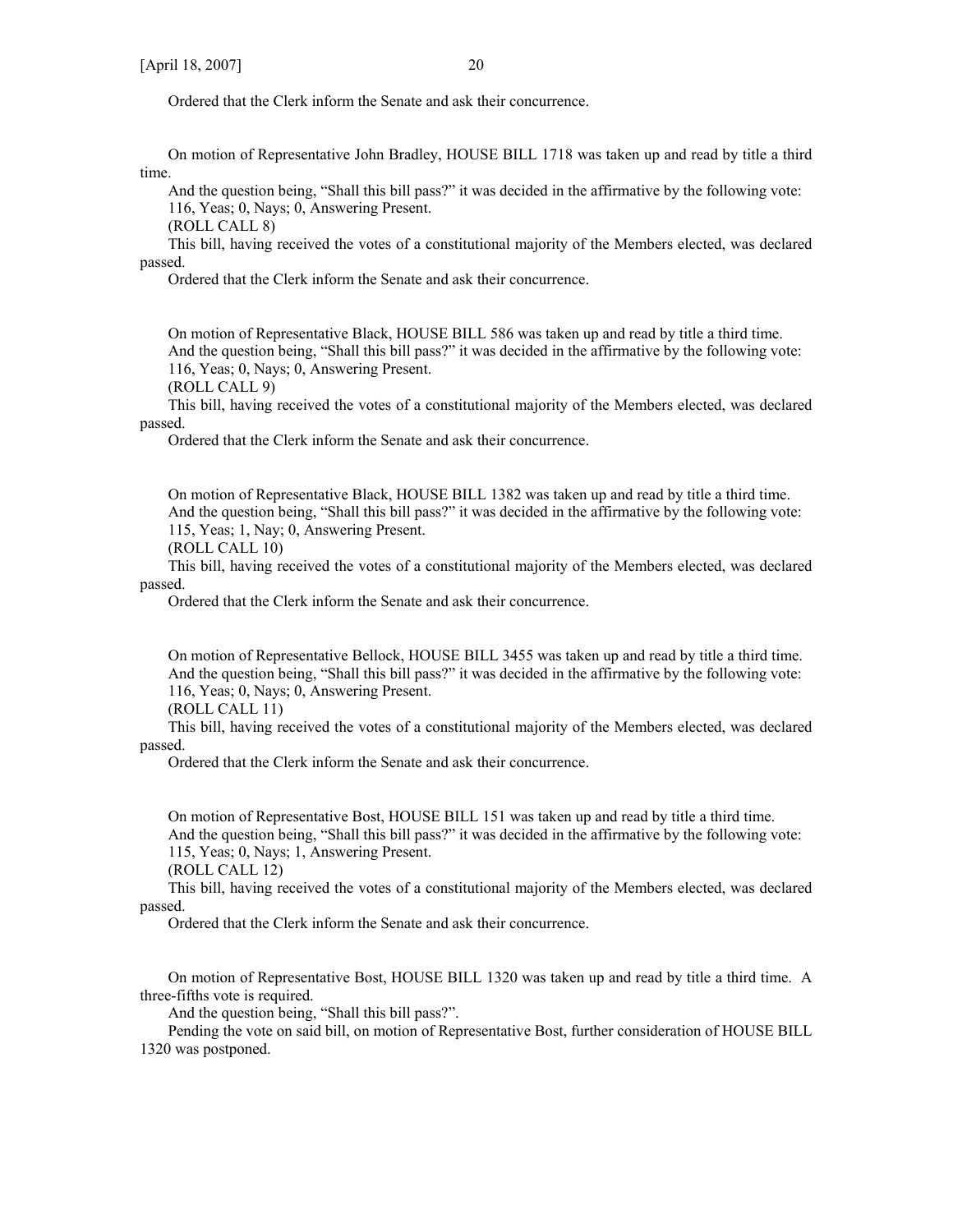On motion of Representative Burke, HOUSE BILL 1656 was taken up and read by title a third time. And the question being, "Shall this bill pass?" it was decided in the affirmative by the following vote: 116, Yeas; 0, Nays; 0, Answering Present.

(ROLL CALL 13)

 This bill, having received the votes of a constitutional majority of the Members elected, was declared passed.

Ordered that the Clerk inform the Senate and ask their concurrence.

 On motion of Representative Chapa LaVia, HOUSE BILL 3476 was taken up and read by title a third time.

And the question being, "Shall this bill pass?".

 Pending the vote on said bill, on motion of Representative Chapa LaVia, further consideration of HOUSE BILL 3476 was postponed.

 On motion of Representative Brady, HOUSE BILL 3512 was taken up and read by title a third time. And the question being, "Shall this bill pass?" it was decided in the affirmative by the following vote: 116, Yeas; 0, Nays; 0, Answering Present.

(ROLL CALL 14)

 This bill, having received the votes of a constitutional majority of the Members elected, was declared passed.

Ordered that the Clerk inform the Senate and ask their concurrence.

 On motion of Representative Brauer, HOUSE BILL 1362 was taken up and read by title a third time. And the question being, "Shall this bill pass?" it was decided in the affirmative by the following vote: 116, Yeas; 0, Nays; 0, Answering Present.

(ROLL CALL 15)

 This bill, having received the votes of a constitutional majority of the Members elected, was declared passed.

Ordered that the Clerk inform the Senate and ask their concurrence.

 On motion of Representative Coulson, HOUSE BILL 983 was taken up and read by title a third time. And the question being, "Shall this bill pass?" it was decided in the affirmative by the following vote: 116, Yeas; 0, Nays; 0, Answering Present.

(ROLL CALL 16)

 This bill, having received the votes of a constitutional majority of the Members elected, was declared passed.

Ordered that the Clerk inform the Senate and ask their concurrence.

 On motion of Representative Eddy, HOUSE BILL 1400 was taken up and read by title a third time. And the question being, "Shall this bill pass?" it was decided in the affirmative by the following vote: 116, Yeas; 0, Nays; 0, Answering Present.

(ROLL CALL 17)

 This bill, having received the votes of a constitutional majority of the Members elected, was declared passed.

Ordered that the Clerk inform the Senate and ask their concurrence.

 On motion of Representative Fortner, HOUSE BILL 1080 was taken up and read by title a third time. And the question being, "Shall this bill pass?" it was decided in the affirmative by the following vote: 81, Yeas; 35, Nays; 0, Answering Present. (ROLL CALL 18)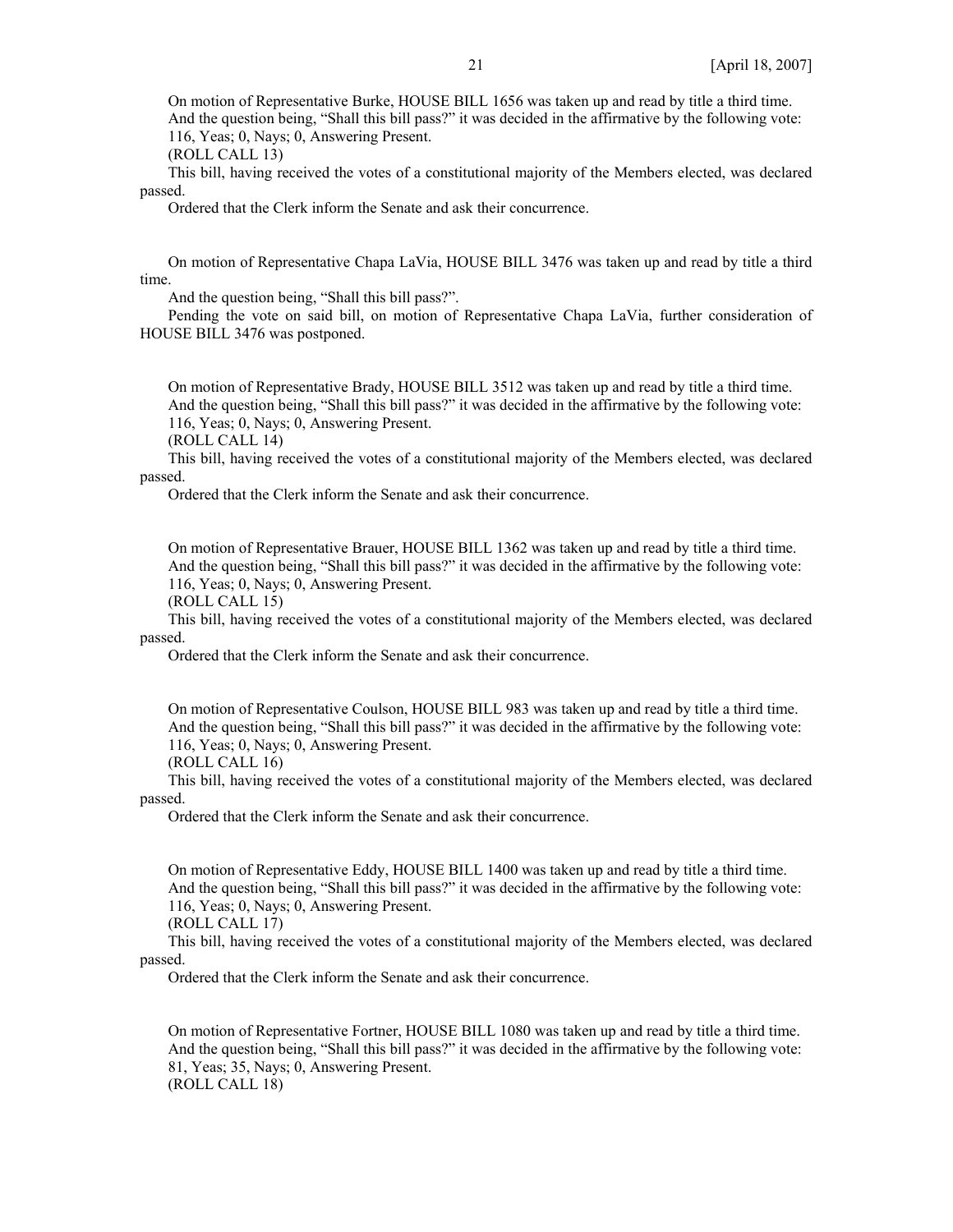This bill, having received the votes of a constitutional majority of the Members elected, was declared passed.

Ordered that the Clerk inform the Senate and ask their concurrence.

# **RECALL**

At the request of the principal sponsor, Representative Coladipietro, HOUSE BILL 3767 was recalled from the order of Third Reading to the order of Second Reading and held on that order.

#### **HOUSE BILLS ON THIRD READING**

 The following bills and any amendments adopted thereto were reproduced and laid upon the Members' desks. These bills have been examined, any amendments thereto engrossed and any errors corrected. Any amendments still pending upon the passage or defeat of a bill on Third Reading are automatically tabled pursuant to Rule 40(a).

 On motion of Representative Molaro, HOUSE BILL 1711 was taken up and read by title a third time. And the question being, "Shall this bill pass?" it was decided in the affirmative by the following vote: 74, Yeas; 41, Nays; 0, Answering Present.

(ROLL CALL 19)

 This bill, having received the votes of a constitutional majority of the Members elected, was declared passed.

Ordered that the Clerk inform the Senate and ask their concurrence.

 On motion of Representative Turner, HOUSE BILL 950 was taken up and read by title a third time. And the question being, "Shall this bill pass?" it was decided in the affirmative by the following vote: 114, Yeas; 2, Nays; 0, Answering Present.

(ROLL CALL 20)

 This bill, having received the votes of a constitutional majority of the Members elected, was declared passed.

Ordered that the Clerk inform the Senate and ask their concurrence.

 On motion of Representative William Davis, HOUSE BILL 2787 was taken up and read by title a third time.

 And the question being, "Shall this bill pass?" it was decided in the affirmative by the following vote: 116, Yeas; 0, Nays; 0, Answering Present.

(ROLL CALL 21)

 This bill, having received the votes of a constitutional majority of the Members elected, was declared passed.

Ordered that the Clerk inform the Senate and ask their concurrence.

 On motion of Representative Lindner, HOUSE BILL 3022 was taken up and read by title a third time. And the question being, "Shall this bill pass?" it was decided in the affirmative by the following vote: 116, Yeas; 0, Nays; 0, Answering Present.

(ROLL CALL 22)

 This bill, having received the votes of a constitutional majority of the Members elected, was declared passed.

Ordered that the Clerk inform the Senate and ask their concurrence.

 On motion of Representative Flider, HOUSE BILL 1963 was taken up and read by title a third time. And the question being, "Shall this bill pass?" it was decided in the affirmative by the following vote: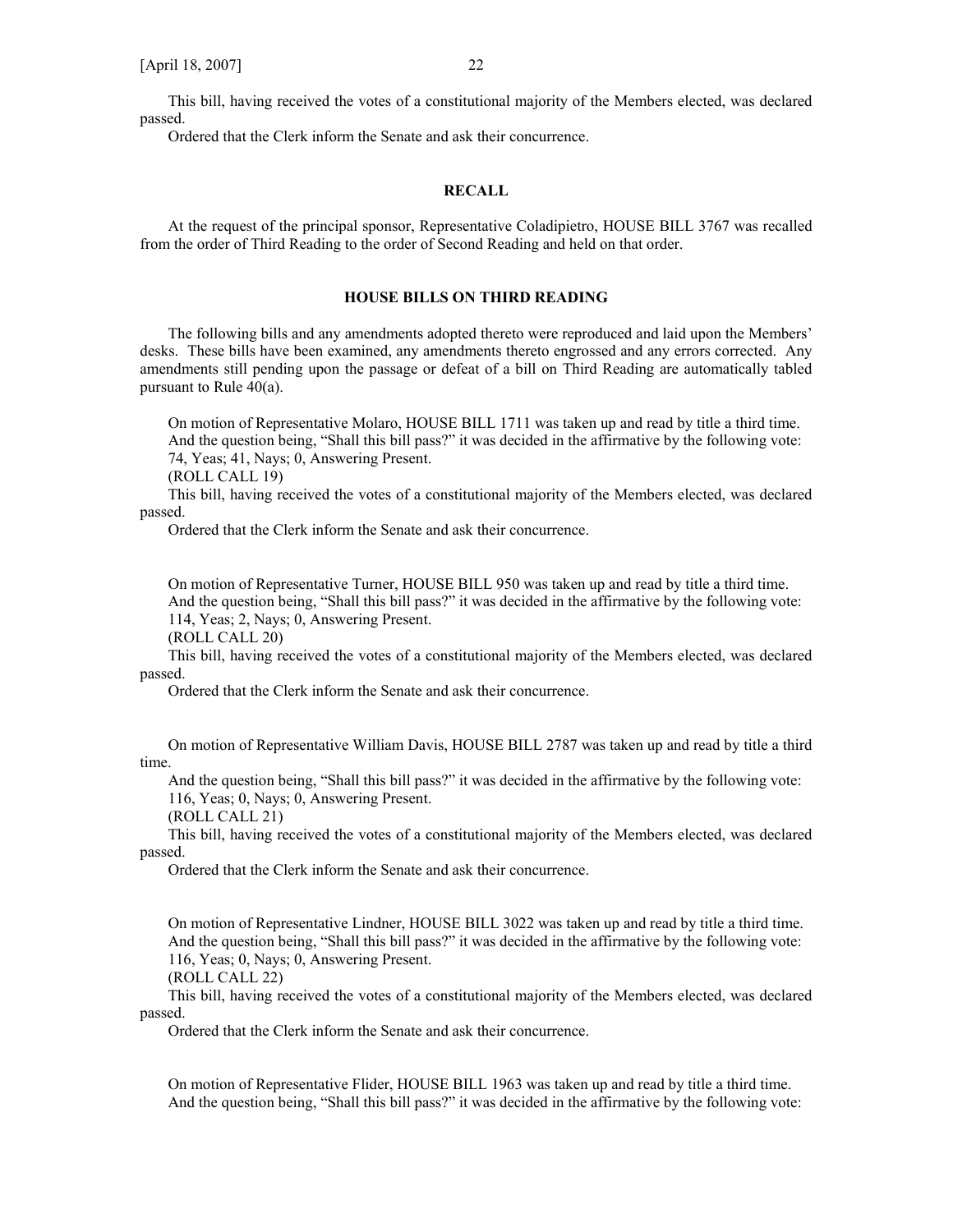107, Yeas; 8, Nays; 1, Answering Present.

(ROLL CALL 23)

 This bill, having received the votes of a constitutional majority of the Members elected, was declared passed.

Ordered that the Clerk inform the Senate and ask their concurrence.

 On motion of Representative Mathias, HOUSE BILL 2786 was taken up and read by title a third time. And the question being, "Shall this bill pass?" it was decided in the affirmative by the following vote: 114, Yeas; 1, Nay; 1, Answering Present.

(ROLL CALL 24)

 This bill, having received the votes of a constitutional majority of the Members elected, was declared passed.

Ordered that the Clerk inform the Senate and ask their concurrence.

# **RECALL**

At the request of the principal sponsor, Representative Golar, HOUSE BILL 3653 was recalled from the order of Third Reading to the order of Second Reading and held on that order.

# **HOUSE BILLS ON THIRD READING**

 The following bills and any amendments adopted thereto were reproduced and laid upon the Members' desks. These bills have been examined, any amendments thereto engrossed and any errors corrected. Any amendments still pending upon the passage or defeat of a bill on Third Reading are automatically tabled pursuant to Rule 40(a).

 On motion of Representative Jerry Mitchell, HOUSE BILL 1648 was taken up and read by title a third time.

 And the question being, "Shall this bill pass?" it was decided in the affirmative by the following vote: 116, Yeas; 0, Nays; 0, Answering Present.

(ROLL CALL 25)

 This bill, having received the votes of a constitutional majority of the Members elected, was declared passed.

Ordered that the Clerk inform the Senate and ask their concurrence.

 On motion of Representative Jakobsson, HOUSE BILL 3677 was taken up and read by title a third time.

 And the question being, "Shall this bill pass?" it was decided in the affirmative by the following vote: 72, Yeas; 41, Nays; 3, Answering Present.

(ROLL CALL 26)

 This bill, having received the votes of a constitutional majority of the Members elected, was declared passed.

Ordered that the Clerk inform the Senate and ask their concurrence.

# **HOUSE BILLS ON SECOND READING**

HOUSE BILL 263. Having been reproduced, was taken up and read by title a second time.

 The following amendment was offered in the Committee on Elections & Campaign Reform, adopted and reproduced:

AMENDMENT NO. 1 . Amend House Bill 263 on page 2, by deleting lines 13 through 20.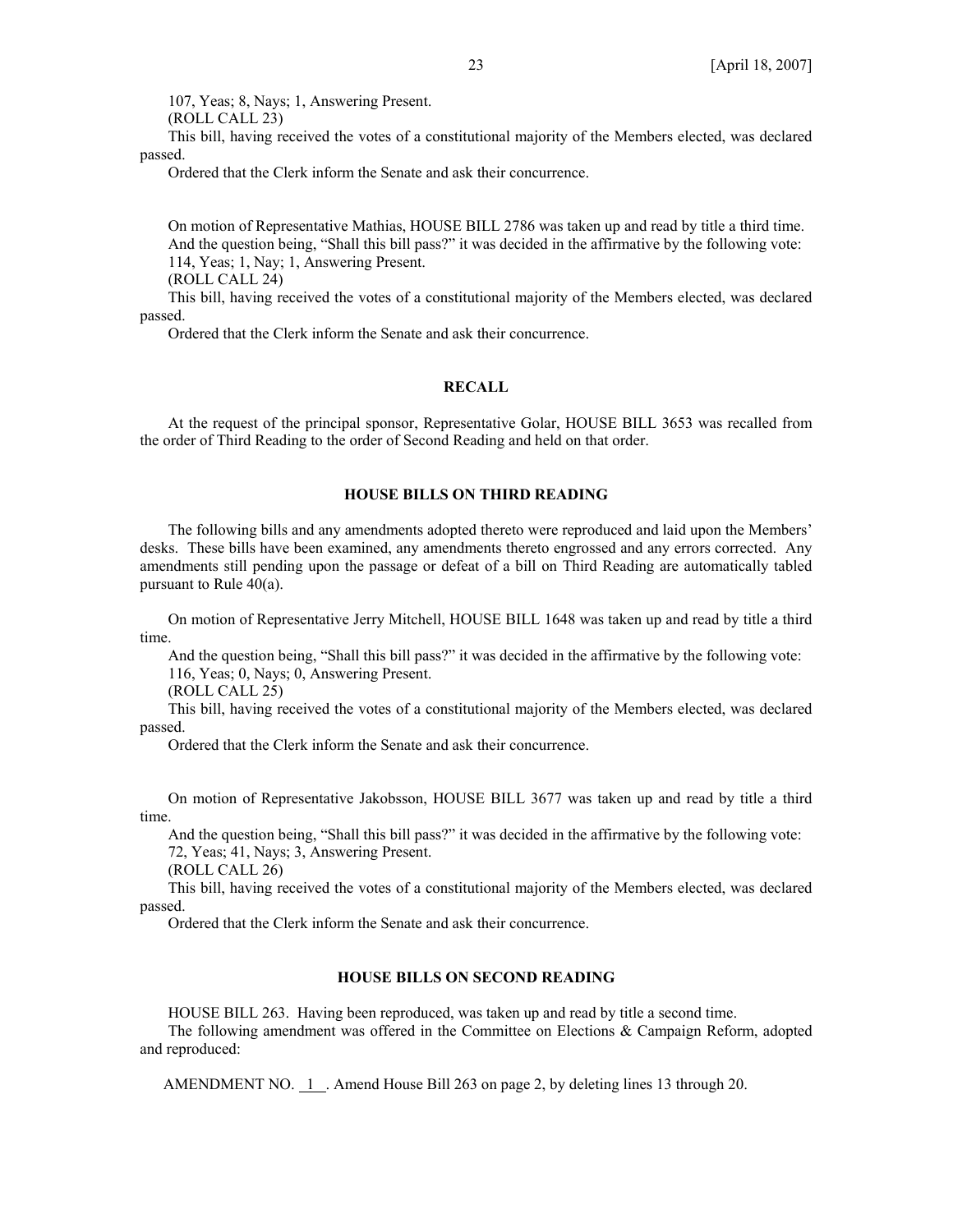There being no further amendments, the foregoing Amendment No. 1 was ordered engrossed; and the bill, as amended, was advanced to the order of Third Reading.

 Having been reproduced, the following bills were taken up, read by title a second time and advanced to the order of Third Reading: HOUSE BILLS 419, 587 and 611.

HOUSE BILL 632. Having been reproduced, was taken up and read by title a second time.

 The following amendment was offered in the Committee on Elections & Campaign Reform, adopted and reproduced:

 AMENDMENT NO. 1 . Amend House Bill 632 by replacing everything after the enacting clause with the following:

 "Section 5. The Election Code is amended by changing Sections 7-43, 10-3, and 10-6 as follows: (10 ILCS 5/7-43) (from Ch. 46, par. 7-43)

 Sec. 7-43. Every person having resided in this State 6 months and in the precinct 30 days next preceding any primary therein who shall be a citizen of the United States of the age of 18 or more years, shall be entitled to vote at such primary.

The following regulations shall be applicable to primaries:

No person shall be entitled to vote at a primary:

(a) Unless he declares his party affiliations as required by this Article.

 (b) (Blank.) Who shall have signed the petition for nomination of a candidate of any party with which he does not affiliate, when such candidate is to be voted for at the primary.

 (c) (Blank.) Who shall have signed the nominating papers of an independent candidate for any office for which office candidates for nomination are to be voted for at such primary.

 (c.5) If that person has participated in the town political party caucus, under Section 45-50 of the Township Code, of another political party by signing an affidavit of voters attending the caucus within 45 days before the first day of the calendar month in which the primary is held.

 (d) (Blank.) If he has voted at a primary held under this Article 7 of another political party within a period of 23 calendar months next preceding the calendar month in which such primary is held: Provided, participation by a primary elector in a primary of a political party which, under the provisions of Section 7-2 of this Article, is a political party within a city, village or incorporated town or town only and entitled hereunder to make nominations of candidates for city, village or incorporated town or town offices only, and for no other office or offices, shall not disqualify such primary elector from participating in other primaries of his party: And, provided, that no qualified voter shall be precluded from participating in the primary of any purely city, village or incorporated town or town political party under the provisions of Section 7-2 of this Article by reason of such voter having voted at the primary of another political party within a period of 23 calendar months next preceding the calendar month in which he seeks to participate is held.

 (e) In cities, villages and incorporated towns having a board of election commissioners only voters registered as provided by Article 6 of this Act shall be entitled to vote at such primary.

 (f) No person shall be entitled to vote at a primary unless he is registered under the provisions of Articles 4, 5 or 6 of this Act, when his registration is required by any of said Articles to entitle him to vote at the election with reference to which the primary is held.

(Source: P.A. 89-331, eff. 8-17-95.)

(10 ILCS 5/10-3) (from Ch. 46, par. 10-3)

 Sec. 10-3. Nomination of independent candidates (not candidates of any political party), for any office to be filled by the voters of the State at large may also be made by nomination papers signed in the aggregate for each candidate by 1% of the number of voters who voted in the next preceding Statewide general election or 25,000 qualified voters of the State, whichever is less. Nominations of independent candidates for public office within any district or political subdivision less than the State, may be made by nomination papers signed in the aggregate for each candidate by qualified voters of such district, or political subdivision, equaling not less than 5%, nor more than 8% (or 50 more than the minimum, whichever is greater) of the number of persons, who voted at the next preceding regular election in such district or political subdivision in which such district or political subdivision voted as a unit for the election of officers to serve its respective territorial area<del>, except that independent candidates for the General Assembly shall</del>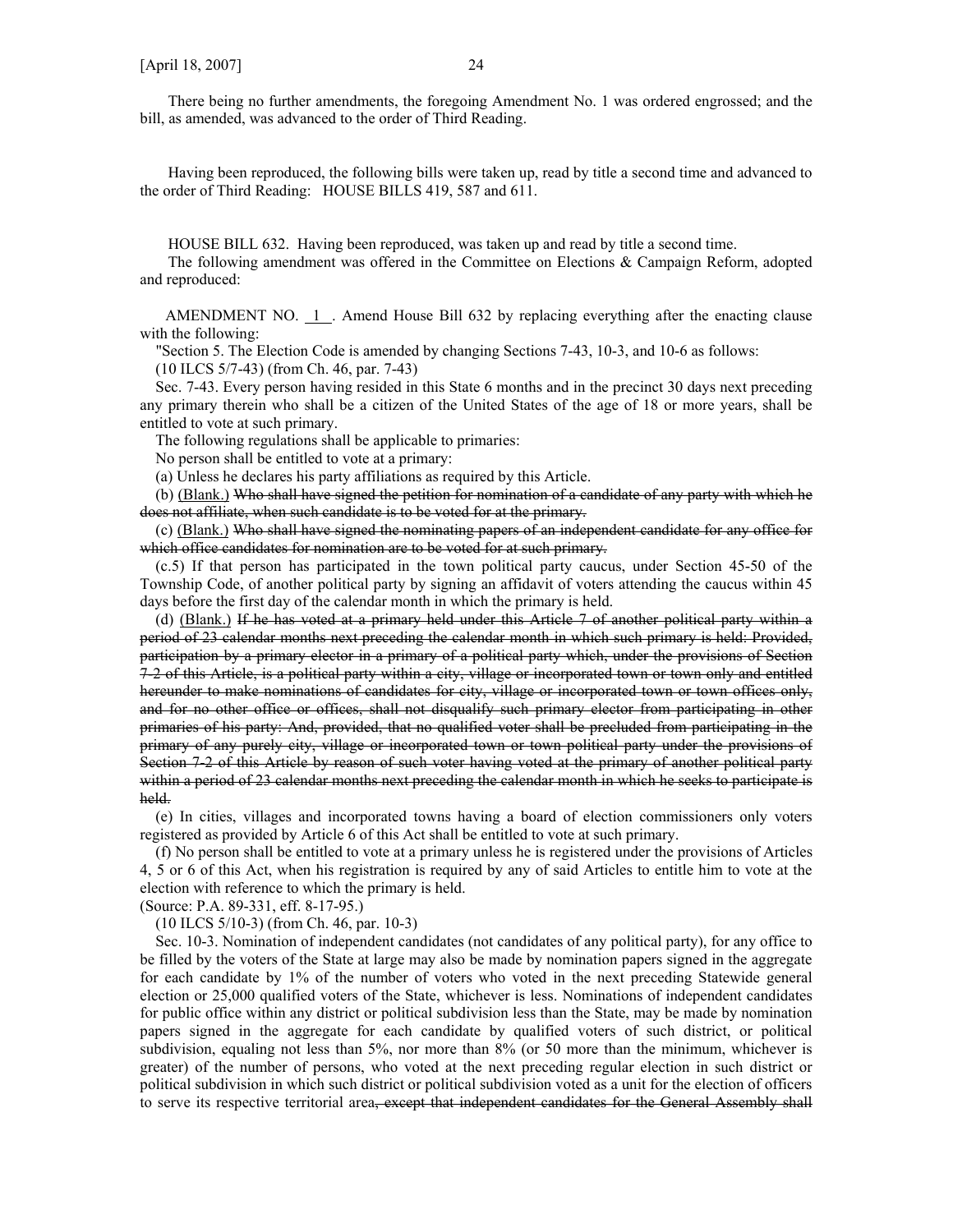require not less than 10%, nor more than 16% of the number of persons who voted at the next preceding general election in such district or political subdivision in which such district or political subdivision voted as a unit for the election of officers to serve its respective territorial area. However, whenever the minimum signature requirement for an independent candidate petition for a district or political subdivision office shall exceed the minimum number of signatures for an independent candidate petition for an office to be filled by the voters of the State at large at the next preceding State-wide general election, such State-wide petition signature requirement shall be the minimum for an independent candidate petition for such district or political subdivision office. For the first election following a redistricting of congressional districts, nomination papers for an independent candidate for congressman shall be signed by at least 5,000 qualified voters of the congressional district. For the first election following a redistricting of legislative districts, nomination papers for an independent candidate for State Senator in the General Assembly shall be signed by at least 3,000 qualified voters of the legislative district. For the first election following a redistricting of representative districts, nomination papers for an independent candidate for State Representative in the General Assembly shall be signed by at least 1,500 qualified voters of the representative district. For the first election following redistricting of county board districts, or of municipal wards or districts, or for the first election following the initial establishment of such districts or wards in a county or municipality, nomination papers for an independent candidate for county board member, or for alderman or trustee of such municipality, shall be signed by qualified voters of the district or ward equal to not less than 5% nor more than 8% (or 50 more than the minimum, whichever is greater) of the total number of votes cast at the preceding general or general municipal election, as the case may be, for the county or municipal office voted on throughout such county or municipality for which the greatest total number of votes were cast for all candidates, divided by the number of districts or wards, but in any event not less than 25 qualified voters of the district or ward. Each voter signing a nomination paper shall add to his signature his place of residence, and each voter may subscribe to one nomination for such office to be filled, and no more: Provided that the name of any candidate whose name may appear in any other place upon the ballot shall not be so added by petition for the same office.

 The person circulating the petition, or the candidate on whose behalf the petition is circulated, may strike any signature from the petition, provided that;

(1) the person striking the signature shall initial the petition at the place where the

signature is struck; and

(2) the person striking the signature shall sign a certification listing the page

 number and line number of each signature struck from the petition. Such certification shall be filed as a part of the petition.

(3) the persons striking signatures from the petition shall each sign an additional

certificate specifying the number of certification pages listing stricken signatures which are attached to the petition and the page numbers indicated on such certifications. The certificate shall be filed as a part of the petition, shall be numbered, and shall be attached immediately following the last page of voters' signatures and before the certifications of stricken signatures.

(4) all of the foregoing requirements shall be necessary to effect a valid striking of

 any signature. The provisions of this Section authorizing the striking of signatures shall not impose any criminal liability on any person so authorized for signatures which may be fraudulent.

 In the case of the offices of Governor and Lieutenant Governor a joint petition including one candidate for each of those offices must be filed.

 Every petition for nomination of an independent candidate for any office for which candidates of established political parties are nominated at the general primary shall be filed within the time designated in Section 7-12 of this Act in regard to nomination at the general primary of any other candidate for such office.

 A candidate for whom a nomination paper has been filed as a partisan candidate at a primary election, and who is defeated for his or her nomination at the primary election, is ineligible to be placed on the ballot as an independent candidate for election in that general or consolidated election.

 A candidate seeking election to an office for which candidates of political parties are nominated by caucus who is a participant in the caucus and who is defeated for his or her nomination at such caucus, is ineligible to be listed on the ballot at that general or consolidated election as an independent candidate. (Source: P.A. 86-867; 86-875; 86-1028; 86-1348.)

(10 ILCS 5/10-6) (from Ch. 46, par. 10-6)

 Sec. 10-6. Time and manner of filing. Certificates Except as provided in Section 10-3, certificates of nomination and nomination papers for the nomination of candidates for offices to be filled by electors of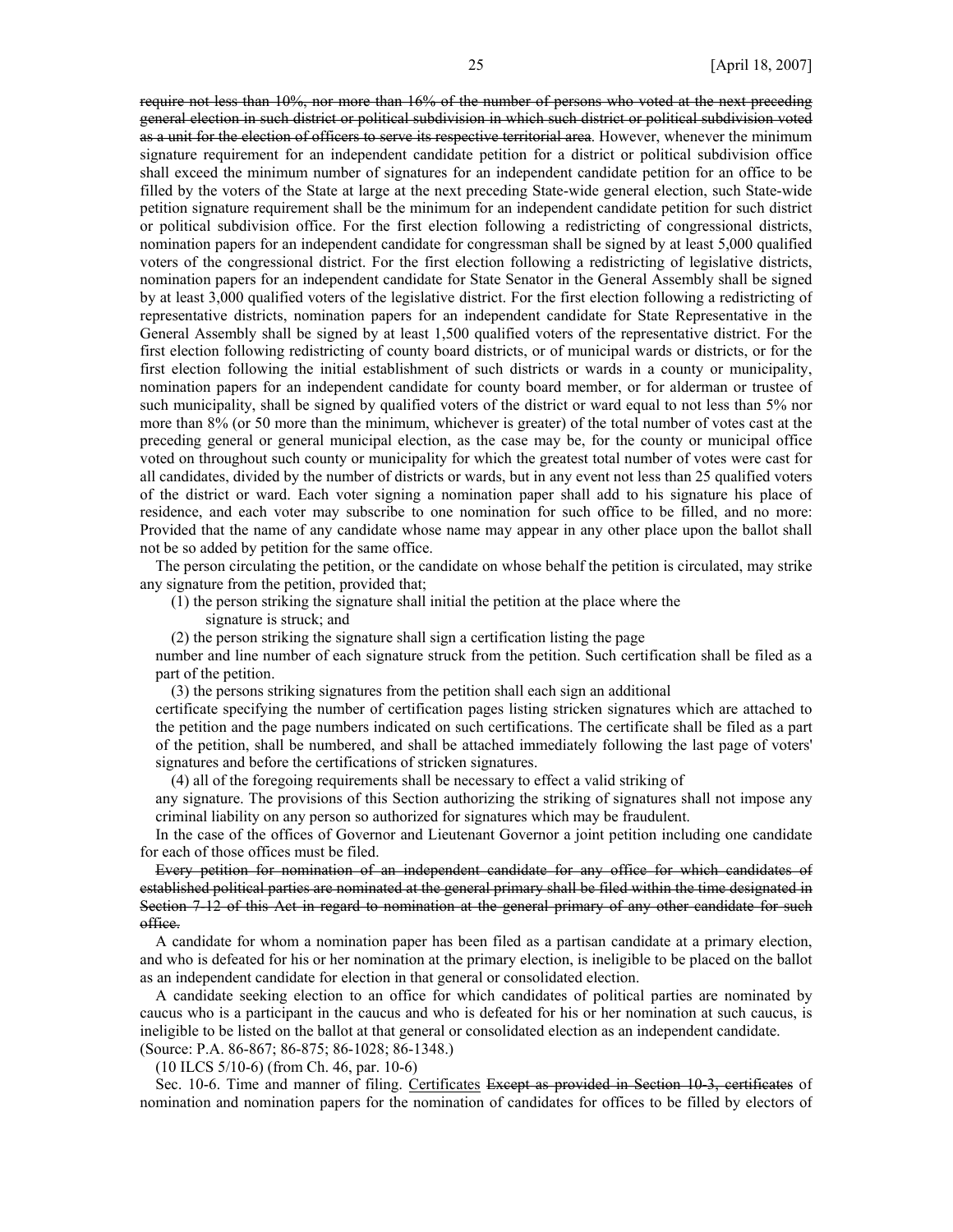the entire State, or any district not entirely within a county, or for congressional, state legislative or judicial offices, shall be presented to the principal office of the State Board of Elections not more than 141 nor less than 134 days previous to the day of election for which the candidates are nominated. The State Board of Elections shall endorse the certificates of nomination or nomination papers, as the case may be, and the date and hour of presentment to it. Except as otherwise provided in this section, all other certificates for the nomination of candidates shall be filed with the county clerk of the respective counties not more than 141 but at least 134 days previous to the day of such election. Certificates of nomination and nomination papers for the nomination of candidates for the offices of political subdivisions to be filled at regular elections other than the general election shall be filed with the local election official of such subdivision:

(1) (Blank);

(2) not more than 78 nor less than 71 days prior to the consolidated election; or

(3) not more than 78 nor less than 71 days prior to the general primary in the case of

municipal offices to be filled at the general primary election; or

(4) not more than 78 nor less than 71 days before the consolidated primary in the case

 of municipal offices to be elected on a nonpartisan basis pursuant to law (including without limitation, those municipal offices subject to Articles 4 and 5 of the Municipal Code); or

(5) not more than 78 nor less than 71 days before the municipal primary in even

numbered years for such nonpartisan municipal offices where annual elections are provided; or

(6) in the case of petitions for the office of multi-township assessor, such petitions

 shall be filed with the election authority not more than 78 nor less than 71 days before the consolidated election.

 However, where a political subdivision's boundaries are co-extensive with or are entirely within the jurisdiction of a municipal board of election commissioners, the certificates of nomination and nomination papers for candidates for such political subdivision offices shall be filed in the office of such Board. (Source: P.A. 90-358, eff. 1-1-98; 91-317, eff. 7-29-99.)".

 There being no further amendments, the foregoing Amendment No. 1 was ordered engrossed; and the bill, as amended, was advanced to the order of Third Reading.

 Having been reproduced, the following bills were taken up, read by title a second time and advanced to the order of Third Reading: HOUSE BILLS 858, 962 and 1685.

HOUSE BILL 1752. Having been reproduced, was taken up and read by title a second time.

 The following amendment was offered in the Committee on Elections & Campaign Reform, adopted and reproduced:

AMENDMENT NO. 1 . Amend House Bill 1752 on page 4, in line 2 by inserting after the period the following:

"The increase provided by this amendatory Act of the 95th General Assembly must be used to increase each judge's compensation and may not be used by the election authority or election jurisdiction to reduce its portion of a judge's compensation.".

 There being no further amendments, the foregoing Amendment No. 1 was ordered engrossed; and the bill, as amended, was advanced to the order of Third Reading.

HOUSE BILL 1872. Having been reproduced, was taken up and read by title a second time.

 The following amendment was offered in the Committee on Elections & Campaign Reform, adopted and reproduced:

 AMENDMENT NO. 1 . Amend House Bill 1872 on page 1, immediately below line 3, by inserting the following:

"Section 3. The School Code is amended by changing Section 9-10 as follows:

(105 ILCS 5/9-10) (from Ch. 122, par. 9-10)

Sec. 9-10. Candidates for office - Nominating petitions. Candidates for the office of school director shall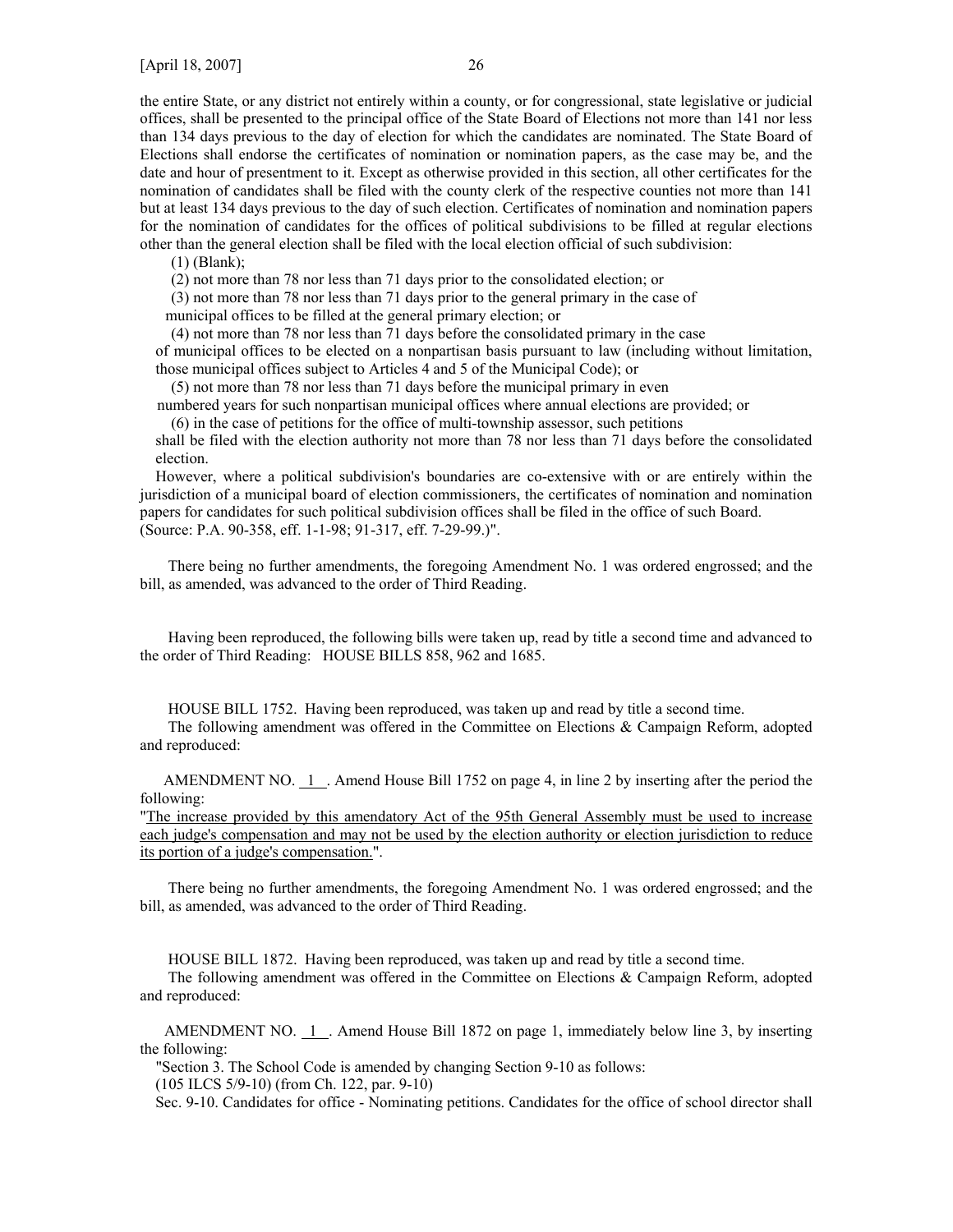be nominated by petition signed by at least 25 voters or 5% of the voters, whichever is less, residing within the district and filed with the secretary of the board of school directors or with a person designated by the board to receive nominating petitions.

 Nominations for members of boards of education, including non-high school boards of education shall be made by a petition signed by at least 50 voters or 10% of the voters, whichever is less, residing within the district and shall be filed with the secretary of the board of education or with a person designated by the board to receive nominating petitions. In addition to the requirements of the general election law, the form of such petitions shall be substantially as follows:

# NOMINATING PETITIONS

#### (LEAVE OUT THE INAPPLICABLE PART.)

To the secretary of the board of education (or board of directors) of district number .... in .... County:

We the undersigned, being (.... or more) (or 10% or more) (or 5% or more) of the voters residing within said district, hereby petition that .... who resides at .... in the (city or village) of .... in Township .... (or who resides outside any city, village or incorporated town and in Township ....) in said district shall be a candidate for the office of .... of the board of education (or board of directors) (full term) (vacancy) to be voted for at the election to be held on (insert date).

Name: ................... Address: ....................

 In the designation of the name of a candidate on a petition for nomination, the candidate's given name or names, initial or initials, a nickname by which the candidate is commonly known, or a combination thereof may be used in addition to the candidate's surname. If a candidate has changed his or her name, whether by a statutory or common law procedure in Illinois or any other jurisdiction, within 3 years before the last day for filing the petition, then (i) the candidate's name on the petition must be followed by "formerly known as (list all prior names during the 3-year period) until name changed on (list date of each such name change)" and (ii) the petition must be accompanied by the candidate's affidavit stating the candidate's previous names during the period specified in clause (i) and the date or dates each of those names was changed; failure to meet these requirements shall be grounds for denying certification of the candidate's name for the ballot, but these requirements do not apply to name changes resulting from adoption to assume an adoptive parent's or parents' surname, marriage to assume a spouse's surname, or dissolution of marriage or declaration of invalidity of marriage to assume a former surname. No other designation, such as a political slogan, as defined by Section 7-17 of the Election Code, title or degree, or nickname suggesting or implying possession of a title, degree or professional status, or similar information may be used in connection with the candidate's surname.

 Nomination papers filed under this Section are not valid unless the candidate named therein files with the secretary of the board of education or a person designated by the board to receive nominating petitions a receipt from the county clerk showing that the candidate has filed a statement of economic interests as required by the Illinois Governmental Ethics Act. Such receipt shall be so filed either previously during the calendar year in which his nomination papers were filed or within the period for the filing of nomination papers in accordance with the general election law.

 All petitions for the nomination of members of a board of education shall be filed with the secretary of the board or a person designated by the board to receive nominating petitions within the time provided for by the general election law. The secretary shall receive and file only those petitions which include a statement of candidacy, the required number of voter signatures, the notarized signature of the petition circulator and a receipt from the County Clerk showing that the candidate has filed a statement of economic interest on or before the last day to file as required by the Illinois Governmental Ethics Act. The secretary may have petition forms available for issuance to potential candidates, and may give notice of the petition filing period by publication in a newspaper of general circulation within the school district not less than 10 days prior to the first day of filing. Said secretary shall make certification to the proper election authorities in accordance with the general election law. If the secretary is an incumbent school board member seeking re-election, a disinterested person must be a witness to the filing of his petition.

 The secretary of the board of education shall notify the candidates for whom a petition for nomination is filed or the appropriate committee of the obligations under the Campaign Financing Act as provided in the general election law. Such notice shall be given on a form prescribed by the State Board of Elections and in accordance with the requirements of the general election law. The secretary shall within 7 days of filing or on the last day for filing, whichever is earlier, acknowledge to the petitioner in writing his acceptance of the petition.

 A candidate for membership on the board of education or for office as a school director, who has petitioned for nomination to fill a full term and to fill a vacant term to be voted upon at the same election,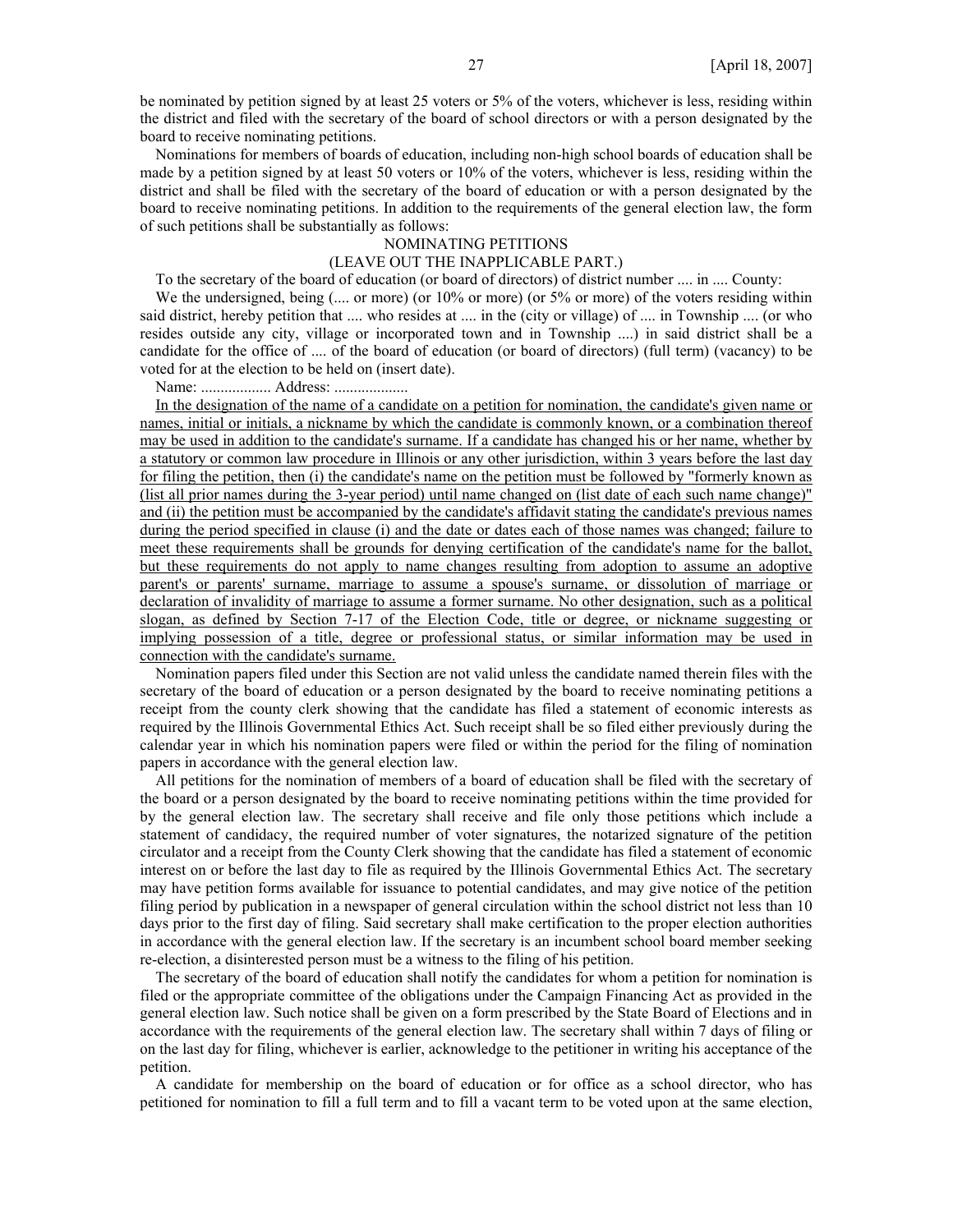must withdraw his or her petition for nomination from either the full term or the vacant term by written declaration.

 In all newly organized districts the petition for the nomination of candidates for members of the board of education at the first election shall be addressed to and filed with the regional superintendent of schools in the manner herein specified for the petitions for members of a board of education. For such election the regional superintendent shall fulfill all duties otherwise assigned to the secretary of the board of education. (Source: P.A. 91-357, eff. 7-29-99.)".

 There being no further amendments, the foregoing Amendment No. 1 was ordered engrossed; and the bill, as amended, was advanced to the order of Third Reading.

 Having been reproduced, the following bill was taken up, read by title a second time and advanced to the order of Third Reading: HOUSE BILL 1876.

HOUSE BILL 1753. Having been reproduced, was taken up and read by title a second time.

 The following amendment was offered in the Committee on Elections & Campaign Reform, adopted and reproduced:

 AMENDMENT NO. 1 . Amend House Bill 1753 by replacing everything after the enacting clause with the following:

"Section 5. The Election Code is amended by adding Section 1A-40 as follows:

(10 ILCS 5/1A-40 new)

Sec. 1A-40. Election Day Voter Registration Commission.

 (a) The Election Day Voter Registration Commission is created, consisting of 4 members of the General Assembly and 4 public members. The President and Minority Leader of the Senate and the Speaker and Minority Leader of the House of Representatives shall each appoint one legislative member and one public member.

 The Election Day Voter Registration Commission shall study and report to the State Board of Elections and the General Assembly on the possible implementation of election day voter registration.

 (b) The Commission shall designate a chairman from among its number, shall meet as frequently as necessary at the call of the chair, and shall report its findings to the State Board of Elections and the General Assembly as expeditiously as possible.

 (c) Commission members shall receive no compensation but shall be reimbursed for expenses incurred in the performance of their duties from funds appropriated to the State Board of Elections for that purpose. The State Board of Elections shall provide the Commission with staff and technical assistance.

(d) The Commission is abolished January 1, 2009. This Section is repealed January 1, 2009.

Section 99. Effective date. This Act takes effect upon becoming law.".

 There being no further amendments, the foregoing Amendment No. 1 was ordered engrossed; and the bill, as amended, was advanced to the order of Third Reading.

### **RESOLUTION**

 Having been reported out of the Committee on Rules on April 18, 2007, HOUSE RESOLUTION 243 was taken up for consideration.

Representative Currie moved the adoption of the resolution.

The motion prevailed and the Resolution was adopted.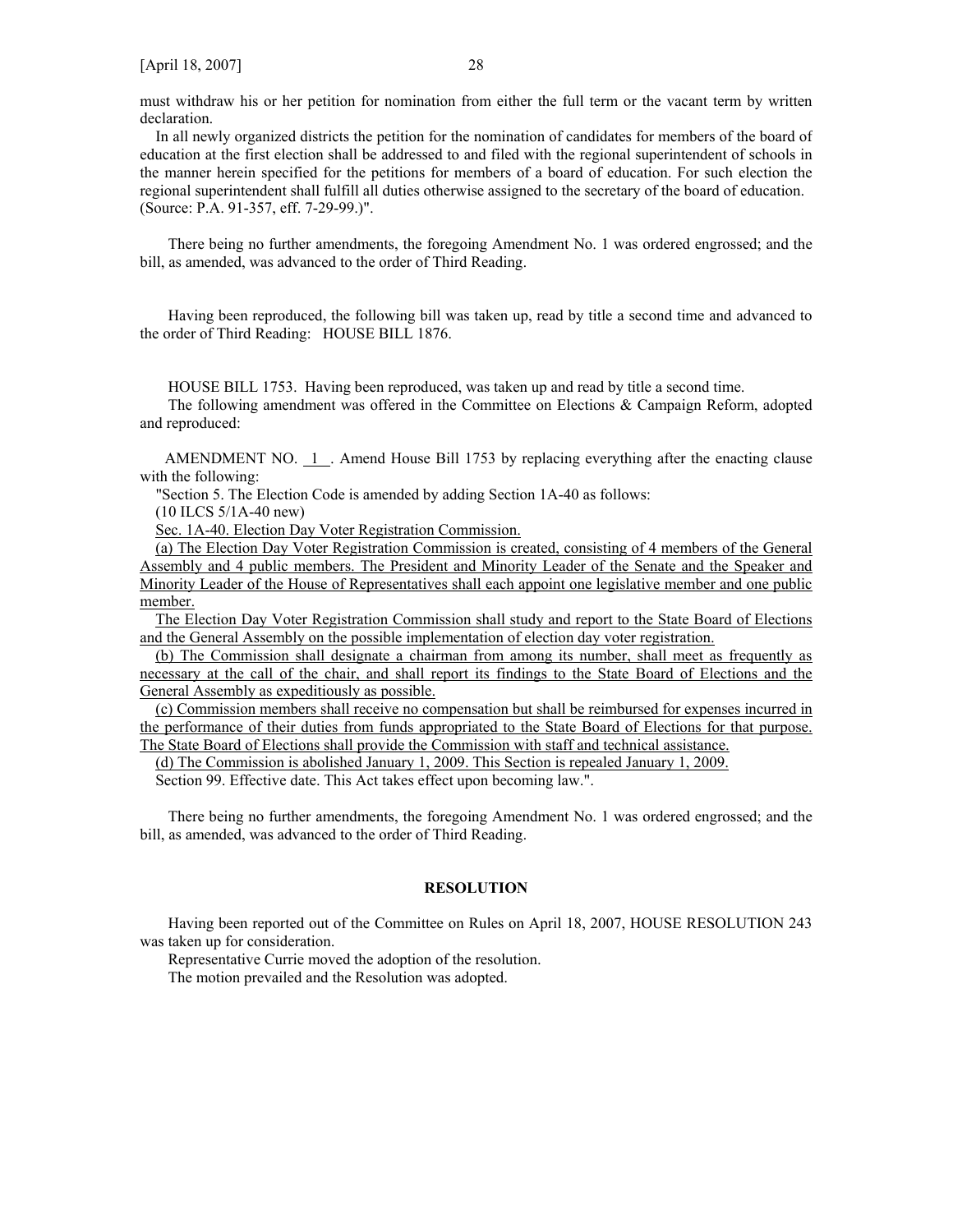# **AGREED RESOLUTIONS**

 HOUSE RESOLUTIONS 283, 284, 285, 286, 287, 289, 291, 293, 294, 295, 298 and 299 were taken up for consideration.

Representative Currie moved the adoption of the agreed resolutions.

The motion prevailed and the agreed resolutions were adopted.

 At the hour of 5:27 o'clock p.m., Representative Currie moved that the House do now adjourn until Thursday, April 19, 2007, at 10:00 o'clock a.m.

The motion prevailed.

And the House stood adjourned.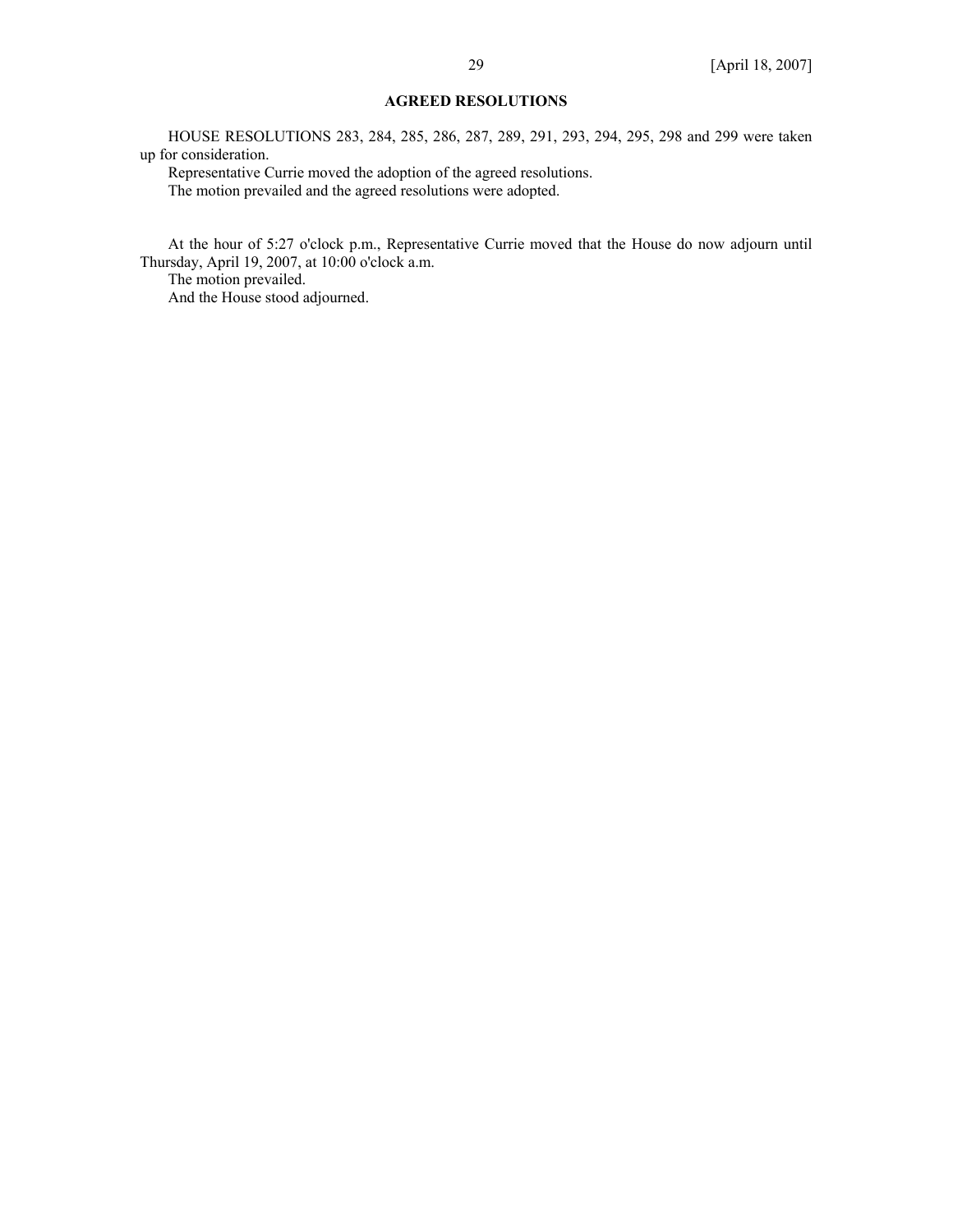# STATE OF ILLINOIS NINETY-FIFTH GENERAL ASSEMBLY HOUSE ROLL CALL QUORUM ROLL CALL FOR ATTENDANCE

April 18, 2007

| 0 YEAS             | 0 NAYS           | 116 PRESENT            |                 |
|--------------------|------------------|------------------------|-----------------|
| P Acevedo          | P Dugan          | P Krause               | P Reboletti     |
| P Arroyo           | P Dunkin         | P Lang                 | P Reis          |
| P Bassi            | P Dunn           | P Leitch               | P Reitz         |
| P Beaubien         | Durkin           | P Lindner              | P Riley         |
| P Beiser           | P Eddy           | P Lyons                | P Rita          |
| P Bellock          | P Feigenholtz    | P Mathias              | P Rose          |
| P Berrios          | P Flider         | P Mautino              | P Ryg           |
| P Biggins          | Flowers<br>P     | P May                  | P Sacia         |
| P Black            | P Ford           | P McAuliffe<br>P       | Saviano         |
| P Boland           | Fortner<br>P     | P McCarthy<br>P        | Schmitz         |
| P Bost             | Franks           | P McGuire              | P Schock        |
| P Bradley, John    | P Fritchey       | P Mendoza              | P Scully        |
| P Bradley, Richard | Froehlich<br>P   | P Meyer<br>P           | Smith           |
| P Brady            | Golar<br>P       | P Miller               | Sommer          |
| P Brauer           | Gordon<br>P      | P Mitchell, Bill<br>P  | Soto            |
| P Brosnahan        | Graham<br>P      | P Mitchell, Jerry<br>P | <b>Stephens</b> |
| P Burke            | Granberg         | P Moffitt<br>P         | Sullivan        |
| P Chapa LaVia      | P Hamos          | P Molaro               | P Tracy         |
| P Coladipietro     | P Hannig         | P Mulligan             | P Tryon         |
| P Cole             | Harris<br>P      | P Munson<br>P          | Turner          |
| P Collins          | Hassert<br>P     | P Myers                | P Verschoore    |
| P Colvin           | Hernandez<br>P   | P Nekritz              | P Wait          |
| P Coulson          | Hoffman<br>P     | P<br>Osmond            | P Washington    |
| P Crespo           | Holbrook         | P<br>Osterman          | P Watson        |
| P Cross            | P Howard         | E Patterson            | P Winters       |
| P Cultra           | Jakobsson<br>P   | P Phelps               | P Yarbrough     |
| P Currie           | <b>Jefferies</b> | P Pihos                | P Younge        |
| P D'Amico          | Jefferson<br>P   | P Poe                  | A Mr. Speaker   |
| P Davis, Monique   | Joyce<br>P       | P Pritchard            |                 |
| P Davis, William   | P Kosel          | P Ramey                |                 |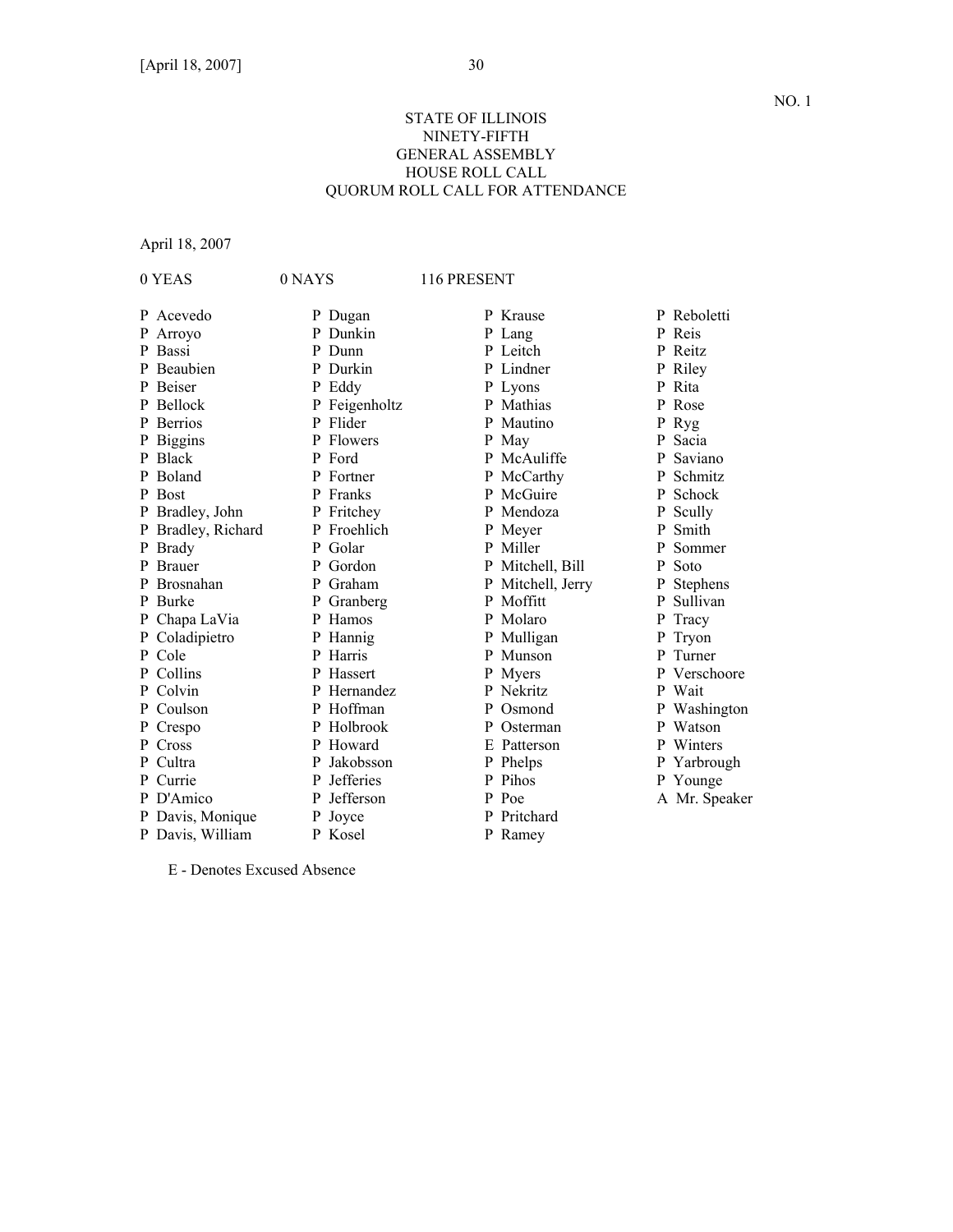# STATE OF ILLINOIS NINETY-FIFTH GENERAL ASSEMBLY HOUSE ROLL CALL HOUSE BILL 1366 OPT PRAC-OCULAR PHARM AGENTS THIRD READING PASSED

April 18, 2007

| <b>116 YEAS</b>    | 0 NAYS        | 0 PRESENT         |               |
|--------------------|---------------|-------------------|---------------|
| Y Acevedo          | Y Dugan       | Y Krause          | Y Reboletti   |
| Y Arroyo           | Y Dunkin      | Y Lang            | Y Reis        |
| Y Bassi            | Y Dunn        | Y Leitch          | Y Reitz       |
| Y Beaubien         | Y Durkin      | Y Lindner         | Y Riley       |
| Y Beiser           | Y Eddy        | Y Lyons           | Y Rita        |
| Y Bellock          | Y Feigenholtz | Y Mathias         | Y Rose        |
| Y Berrios          | Y Flider      | Y Mautino         | Y Ryg         |
| Y Biggins          | Y Flowers     | Y May             | Y Sacia       |
| Y Black            | Y Ford        | Y McAuliffe       | Y Saviano     |
| Y Boland           | Y Fortner     | Y McCarthy        | Y Schmitz     |
| Y Bost             | Y Franks      | Y McGuire         | Y Schock      |
| Y Bradley, John    | Y Fritchey    | Y Mendoza         | Y Scully      |
| Y Bradley, Richard | Y Froehlich   | Y Meyer           | Y Smith       |
| Y Brady            | Y Golar       | Y Miller          | Y Sommer      |
| Y Brauer           | Y Gordon      | Y Mitchell, Bill  | Y Soto        |
| Y Brosnahan        | Y Graham      | Y Mitchell, Jerry | Y Stephens    |
| Y Burke            | Y Granberg    | Y Moffitt         | Y Sullivan    |
| Y Chapa LaVia      | Y Hamos       | Y Molaro          | Y Tracy       |
| Y Coladipietro     | Y Hannig      | Y Mulligan        | Y Tryon       |
| Y Cole             | Y Harris      | Y Munson          | Y Turner      |
| Y Collins          | Y Hassert     | Y Myers           | Y Verschoore  |
| Y Colvin           | Y Hernandez   | Y Nekritz         | Y Wait        |
| Y Coulson          | Y Hoffman     | Y Osmond          | Y Washington  |
| Y Crespo           | Y Holbrook    | Y Osterman        | Y Watson      |
| Y Cross            | Y Howard      | E Patterson       | Y Winters     |
| Y Cultra           | Y Jakobsson   | Y Phelps          | Y Yarbrough   |
| Y Currie           | Y Jefferies   | Y Pihos           | Y Younge      |
| Y D'Amico          | Y Jefferson   | Y Poe             | A Mr. Speaker |
| Y Davis, Monique   | Y Joyce       | Y Pritchard       |               |
| Y Davis, William   | Y Kosel       | Y Ramey           |               |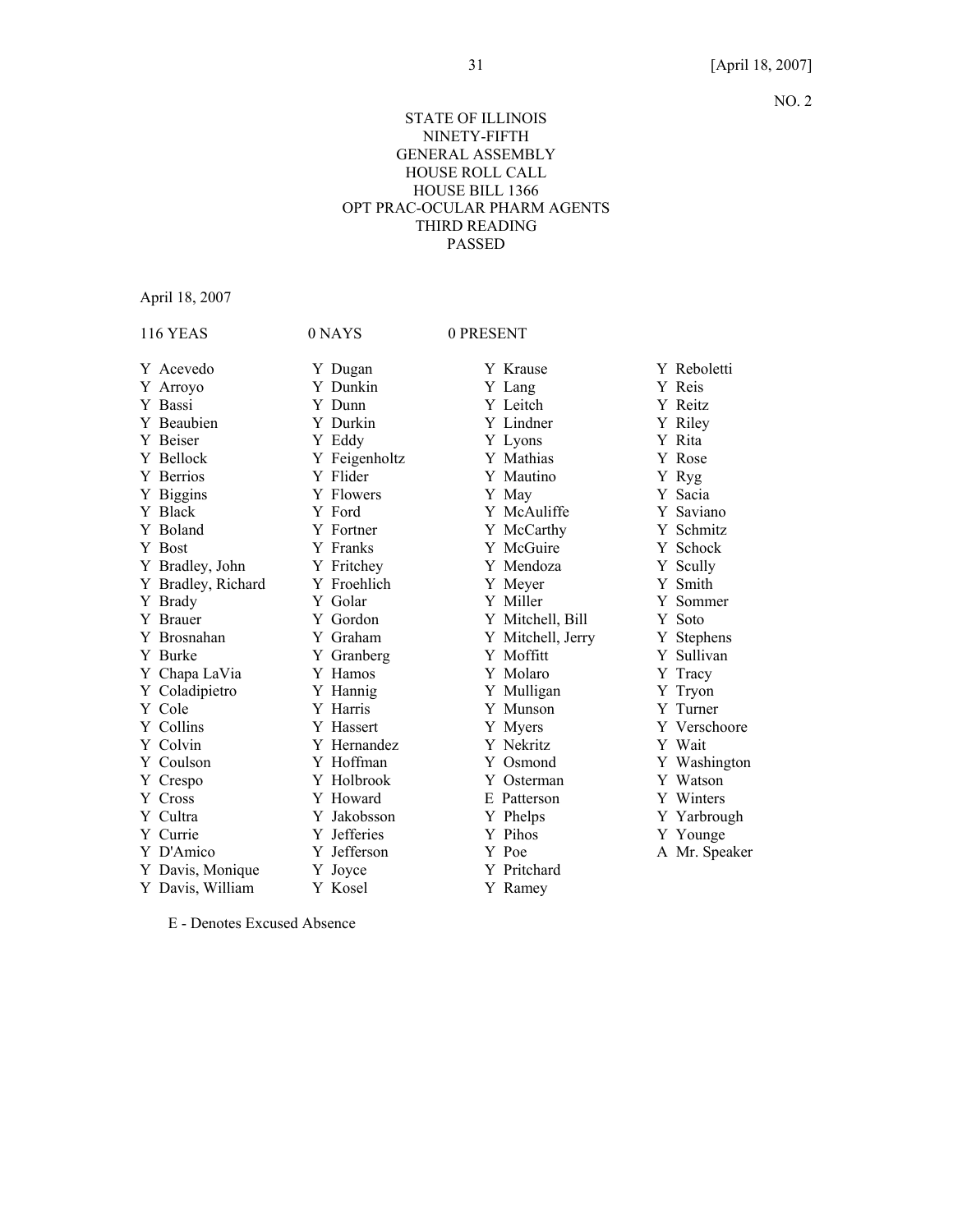# STATE OF ILLINOIS NINETY-FIFTH GENERAL ASSEMBLY HOUSE ROLL CALL HOUSE BILL 985 PREVAILING WAGE-REVISED RATE THIRD READING PASSED

April 18, 2007

| 71 YEAS            | 45 NAYS       | 0 PRESENT         |               |
|--------------------|---------------|-------------------|---------------|
| Y Acevedo          | Y Dugan       | N Krause          | N Reboletti   |
| Y Arroyo           | Y Dunkin      | Y Lang            | N Reis        |
| N Bassi            | N Dunn        | N Leitch          | Y Reitz       |
| N Beaubien         | N Durkin      | N Lindner         | Y Riley       |
| Y Beiser           | N Eddy        | Y Lyons           | Y Rita        |
| N Bellock          | Y Feigenholtz | N Mathias         | Y Rose        |
| Y Berrios          | Y Flider      | Y Mautino         | Y Ryg         |
| N Biggins          | Y Flowers     | Y May             | N Sacia       |
| N Black            | Y Ford        | Y McAuliffe       | Y Saviano     |
| Y Boland           | N Fortner     | Y McCarthy        | Y Schmitz     |
| N Bost             | Y Franks      | Y McGuire         | N Schock      |
| Y Bradley, John    | Y Fritchey    | Y Mendoza         | Y Scully      |
| Y Bradley, Richard | Y Froehlich   | N Meyer           | Y Smith       |
| N Brady            | Y Golar       | Y Miller          | N Sommer      |
| N Brauer           | Y Gordon      | Y Mitchell, Bill  | Y Soto        |
| Y Brosnahan        | Y Graham      | N Mitchell, Jerry | N Stephens    |
| Y Burke            | Y Granberg    | Y Moffitt         | N Sullivan    |
| Y Chapa LaVia      | Y Hamos       | Y Molaro          | N Tracy       |
| N Coladipietro     | Y Hannig      | N Mulligan        | N Tryon       |
| N Cole             | Y Harris      | N Munson          | Y Turner      |
| Y Collins          | N Hassert     | N Myers           | Y Verschoore  |
| Y Colvin           | Y Hernandez   | Y Nekritz         | N Wait        |
| N Coulson          | Y Hoffman     | N Osmond          | Y Washington  |
| Y Crespo           | Y Holbrook    | Y Osterman        | N Watson      |
| N Cross            | Y Howard      | E Patterson       | N Winters     |
| N Cultra           | Y Jakobsson   | Y Phelps          | Y Yarbrough   |
| Y Currie           | Y Jefferies   | N Pihos           | Y Younge      |
| Y D'Amico          | Y Jefferson   | N Poe             | A Mr. Speaker |
| Y Davis, Monique   | Y Joyce       | N Pritchard       |               |
| Y Davis, William   | N Kosel       | N Ramey           |               |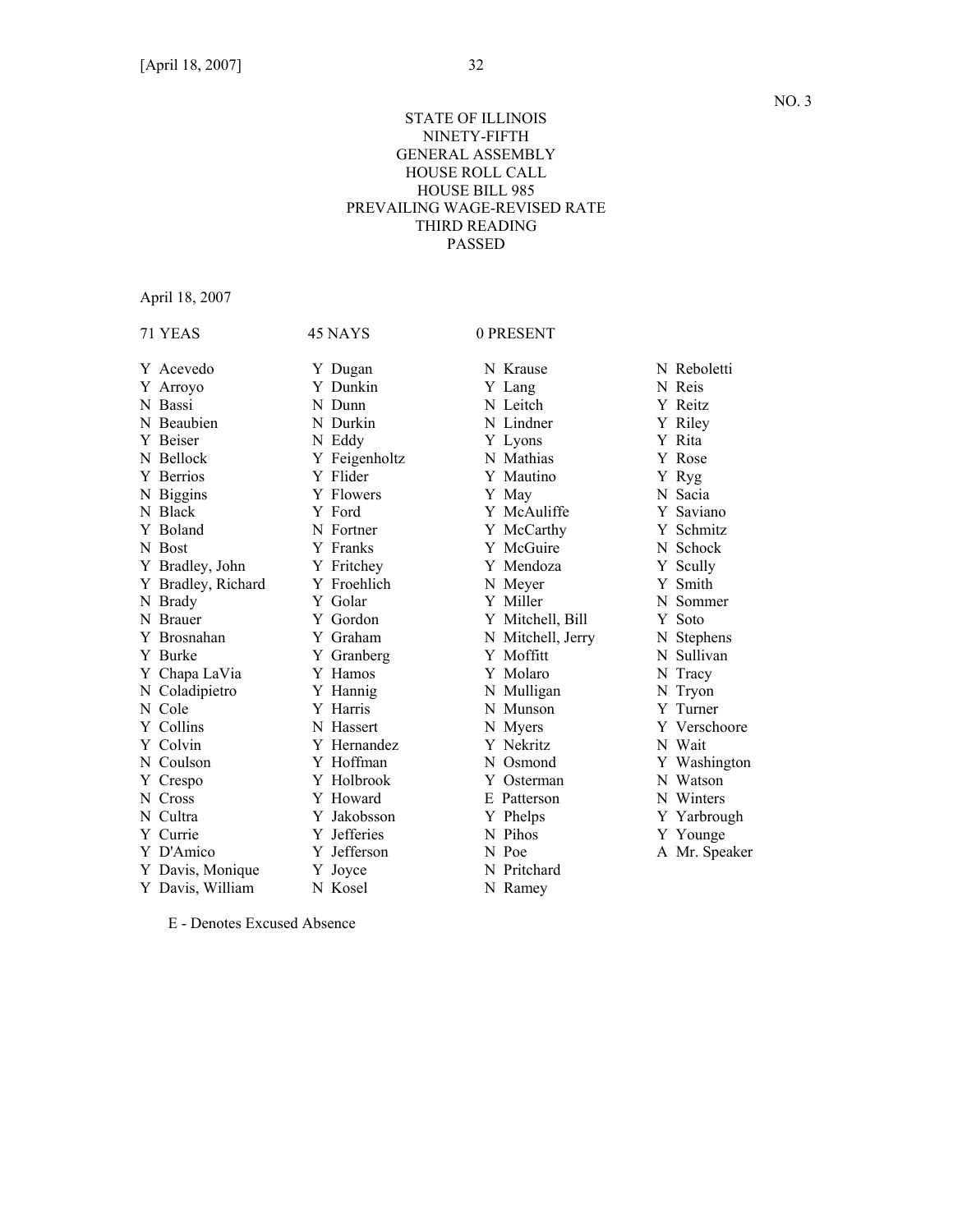# STATE OF ILLINOIS NINETY-FIFTH GENERAL ASSEMBLY HOUSE ROLL CALL HOUSE BILL 1558 INC TX-ACCOUNTING THIRD READING PASSED

April 18, 2007

| <b>116 YEAS</b>    | 0 NAYS        | 0 PRESENT         |               |
|--------------------|---------------|-------------------|---------------|
| Y Acevedo          | Y Dugan       | Y Krause          | Y Reboletti   |
| Y Arroyo           | Y Dunkin      | Y Lang            | Y Reis        |
| Y Bassi            | Y Dunn        | Y Leitch          | Y Reitz       |
| Y Beaubien         | Y Durkin      | Y Lindner         | Y Riley       |
| Y Beiser           | Y Eddy        | Y Lyons           | Y Rita        |
| Y Bellock          | Y Feigenholtz | Y Mathias         | Y Rose        |
| Y Berrios          | Y Flider      | Y Mautino         | Y Ryg         |
| Y Biggins          | Y Flowers     | Y May             | Y Sacia       |
| Y Black            | Y Ford        | Y McAuliffe       | Y Saviano     |
| Y Boland           | Y Fortner     | Y McCarthy        | Y Schmitz     |
| Y Bost             | Y Franks      | Y McGuire         | Y Schock      |
| Y Bradley, John    | Y Fritchey    | Y Mendoza         | Y Scully      |
| Y Bradley, Richard | Y Froehlich   | Y Meyer           | Y Smith       |
| Y Brady            | Y Golar       | Y Miller          | Y Sommer      |
| Y Brauer           | Y Gordon      | Y Mitchell, Bill  | Y Soto        |
| Y Brosnahan        | Y Graham      | Y Mitchell, Jerry | Y Stephens    |
| Y Burke            | Y Granberg    | Y Moffitt         | Y Sullivan    |
| Y Chapa LaVia      | Y Hamos       | Y Molaro          | Y Tracy       |
| Y Coladipietro     | Y Hannig      | Y Mulligan        | Y Tryon       |
| Y Cole             | Y Harris      | Y Munson          | Y Turner      |
| Y Collins          | Y Hassert     | Y Myers           | Y Verschoore  |
| Y Colvin           | Y Hernandez   | Y Nekritz         | Y Wait        |
| Y Coulson          | Y Hoffman     | Y Osmond          | Y Washington  |
| Y Crespo           | Y Holbrook    | Y Osterman        | Y Watson      |
| Y Cross            | Y Howard      | E Patterson       | Y Winters     |
| Y Cultra           | Y Jakobsson   | Y Phelps          | Y Yarbrough   |
| Y Currie           | Y Jefferies   | Y Pihos           | Y Younge      |
| Y D'Amico          | Y Jefferson   | Y Poe             | A Mr. Speaker |
| Y Davis, Monique   | Y Joyce       | Y Pritchard       |               |
| Y Davis, William   | Y Kosel       | Y Ramey           |               |
|                    |               |                   |               |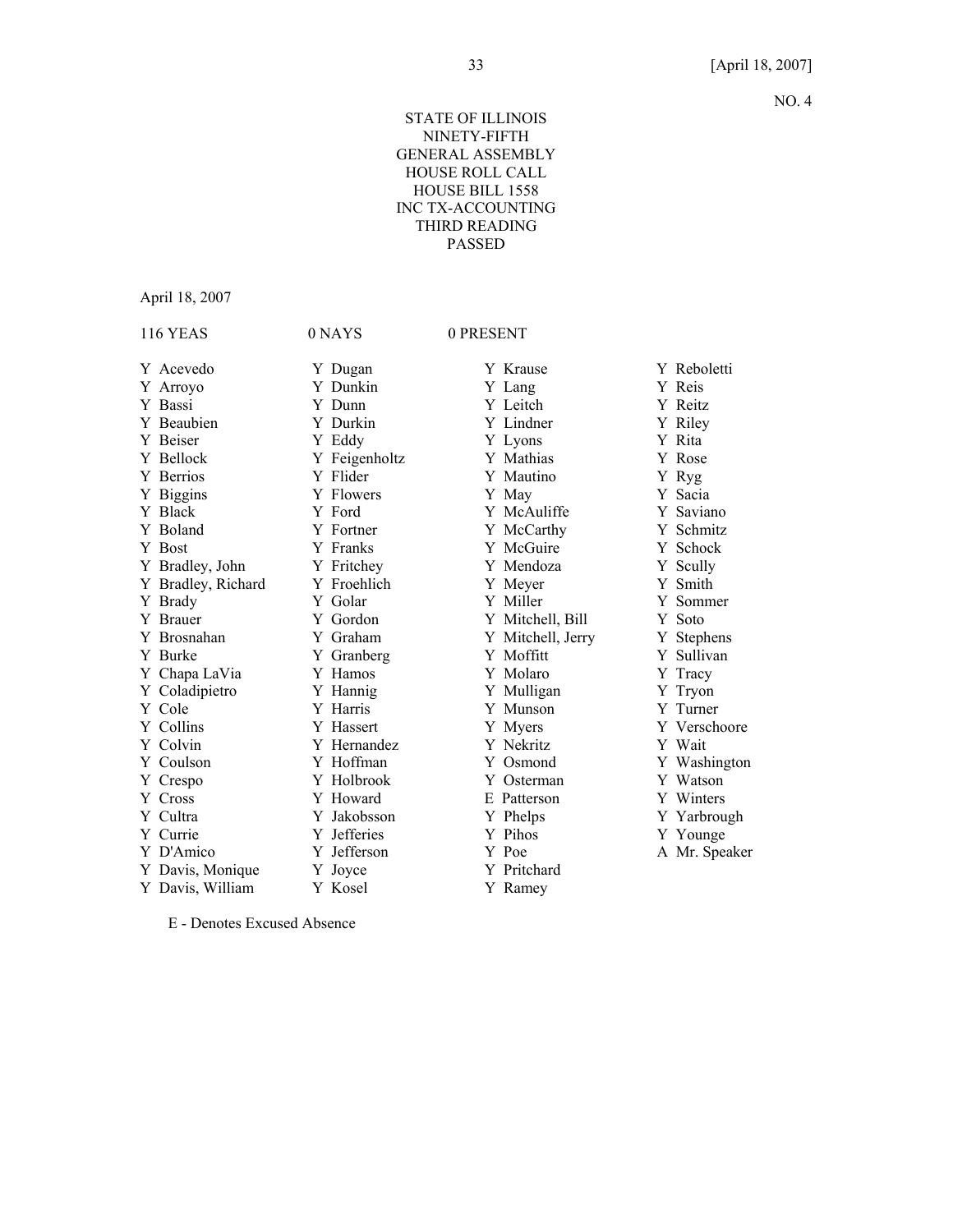# STATE OF ILLINOIS NINETY-FIFTH GENERAL ASSEMBLY HOUSE ROLL CALL HOUSE BILL 3327 EDUCATION-TECH THIRD READING PASSED

April 18, 2007

| <b>116 YEAS</b>                                                                      | 0 NAYS                                                                      | 0 PRESENT                                                             |                                                       |
|--------------------------------------------------------------------------------------|-----------------------------------------------------------------------------|-----------------------------------------------------------------------|-------------------------------------------------------|
| Y Acevedo                                                                            | Y Dugan                                                                     | Y Krause                                                              | Y Reboletti                                           |
| Y Arroyo                                                                             | Y Dunkin                                                                    | Y Lang                                                                | Y Reis                                                |
| Y Bassi                                                                              | Y Dunn                                                                      | Y Leitch                                                              | Y Reitz                                               |
| Y Beaubien                                                                           | Y Durkin                                                                    | Y Lindner                                                             | Y Riley                                               |
| Y Beiser                                                                             | Y Eddy                                                                      | Y Lyons                                                               | Y Rita                                                |
| Y Bellock                                                                            | Y Feigenholtz                                                               | Y Mathias                                                             | Y Rose                                                |
| Y Berrios                                                                            | Y Flider                                                                    | Y Mautino                                                             | Y Ryg                                                 |
| Y Biggins                                                                            | Y Flowers                                                                   | Y May                                                                 | Y Sacia                                               |
| Y Black                                                                              | Y Ford                                                                      | Y McAuliffe                                                           | Y Saviano                                             |
| Y Boland                                                                             | Y Fortner                                                                   | Y McCarthy                                                            | Y Schmitz                                             |
| Y Bost                                                                               | Y Franks                                                                    | Y McGuire                                                             | Y Schock                                              |
| Y Bradley, John                                                                      | Y Fritchey                                                                  | Y Mendoza                                                             | Y Scully                                              |
| Y Bradley, Richard                                                                   | Y Froehlich                                                                 | Y Meyer                                                               | Y Smith                                               |
| Y Brady                                                                              | Y Golar                                                                     | Y Miller                                                              | Y Sommer                                              |
| Y Brauer                                                                             | Y Gordon                                                                    | Y Mitchell, Bill                                                      | Y Soto                                                |
| Y Brosnahan                                                                          | Y Graham                                                                    | Y Mitchell, Jerry                                                     | Y Stephens                                            |
| Y Burke                                                                              | Y Granberg                                                                  | Y Moffitt                                                             | Y Sullivan                                            |
| Y Chapa LaVia                                                                        | Y Hamos                                                                     | Y Molaro                                                              | Y Tracy                                               |
| Y Coladipietro                                                                       | Y Hannig                                                                    | Y Mulligan                                                            | Y Tryon                                               |
| Y Cole                                                                               | Y Harris                                                                    | Y Munson                                                              | Y Turner                                              |
| Y Collins                                                                            | Y Hassert                                                                   | Y Myers                                                               | Y Verschoore                                          |
| Y Colvin                                                                             | Y Hernandez                                                                 | Y Nekritz                                                             | Y Wait                                                |
| Y Coulson                                                                            | Y Hoffman                                                                   | Y Osmond                                                              | Y Washington                                          |
| Y Crespo                                                                             | Y Holbrook                                                                  | Y Osterman                                                            | Y Watson                                              |
| Y Cross<br>Y Cultra<br>Y Currie<br>Y D'Amico<br>Y Davis, Monique<br>Y Davis, William | Y Howard<br>Y Jakobsson<br>Y Jefferies<br>Y Jefferson<br>Y Joyce<br>Y Kosel | E Patterson<br>Y Phelps<br>Y Pihos<br>Y Poe<br>Y Pritchard<br>Y Ramey | Y Winters<br>Y Yarbrough<br>Y Younge<br>A Mr. Speaker |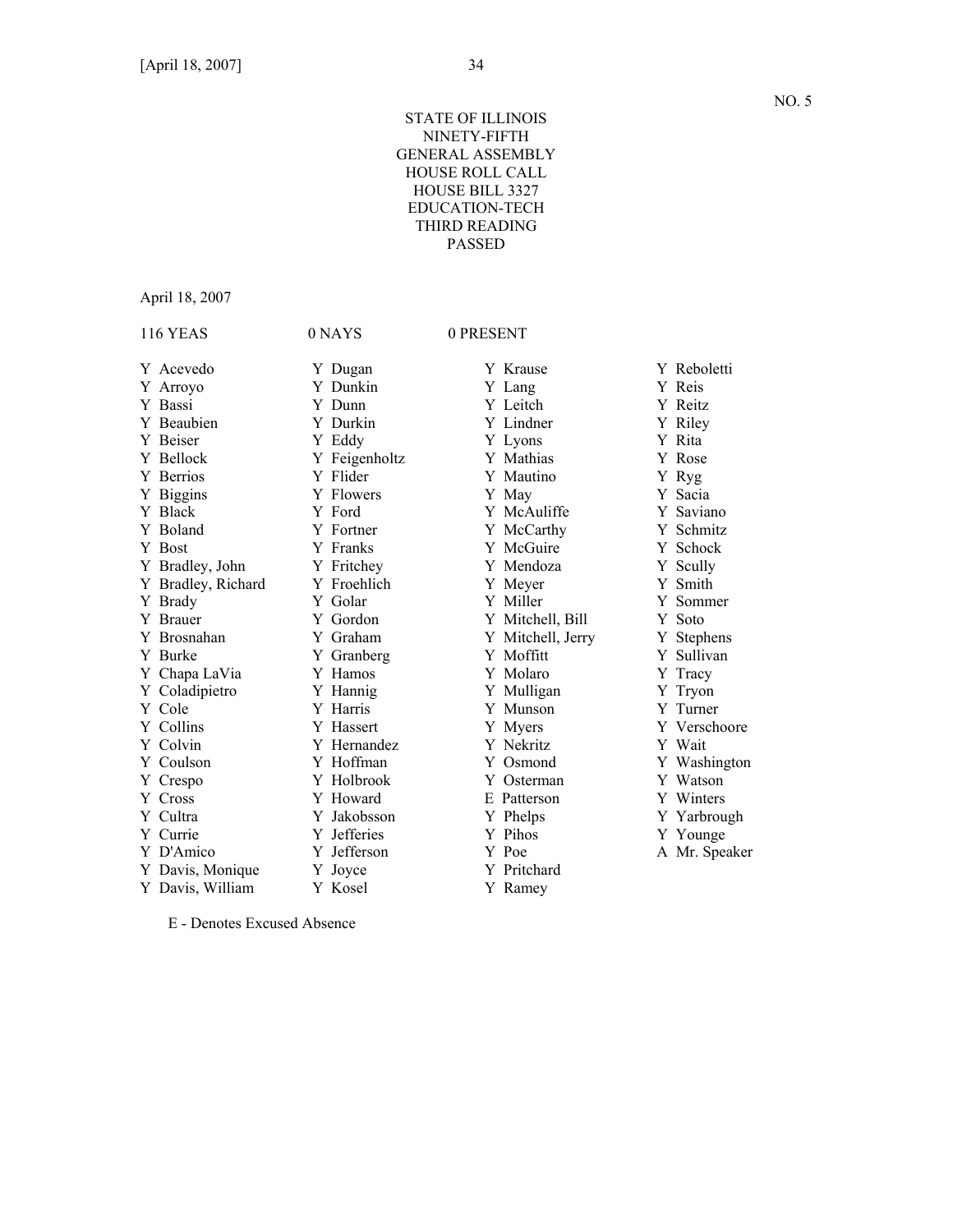# STATE OF ILLINOIS NINETY-FIFTH GENERAL ASSEMBLY HOUSE ROLL CALL HOUSE BILL 811 REVENUE-TECH THIRD READING PASSED

April 18, 2007

| 99 YEAS            | 8 NAYS        | <b>8 PRESENT</b>  |               |
|--------------------|---------------|-------------------|---------------|
| Y Acevedo          | Y Dugan       | Y Krause          | Y Reboletti   |
| Y Arroyo           | Y Dunkin      | Y Lang            | N Reis        |
| Y Bassi            | Y Dunn        | N Leitch          | Y Reitz       |
| Y Beaubien         | Y Durkin      | Y Lindner         | Y Riley       |
| Y Beiser           | Y Eddy        | Y Lyons           | Y Rita        |
| Y Bellock          | Y Feigenholtz | Y Mathias         | N Rose        |
| Y Berrios          | Y Flider      | Y Mautino         | Y Ryg         |
| Y Biggins          | Y Flowers     | Y May             | P Sacia       |
| P Black            | Y Ford        | Y McAuliffe       | Y Saviano     |
| Y Boland           | Y Fortner     | Y McCarthy        | Y Schmitz     |
| N Bost             | Y Franks      | Y McGuire         | Y Schock      |
| Y Bradley, John    | Y Fritchey    | Y Mendoza         | Y Scully      |
| Y Bradley, Richard | Y Froehlich   | Y Meyer           | Y Smith       |
| Y Brady            | Y Golar       | Y Miller          | P Sommer      |
| Y Brauer           | Y Gordon      | N Mitchell, Bill  | Y Soto        |
| Y Brosnahan        | Y Graham      | N Mitchell, Jerry | N Stephens    |
| Y Burke            | Y Granberg    | Y Moffitt         | Y Sullivan    |
| Y Chapa LaVia      | Y Hamos       | Y Molaro          | P Tracy       |
| Y Coladipietro     | Y Hannig      | Y Mulligan        | Y Tryon       |
| Y Cole             | Y Harris      | Y Munson          | Y Turner      |
| Y Collins          | Y Hassert     | P Myers           | Y Verschoore  |
| Y Colvin           | Y Hernandez   | Y Nekritz         | N Wait        |
| Y Coulson          | Y Hoffman     | P Osmond          | Y Washington  |
| Y Crespo           | Y Holbrook    | Y Osterman        | P Watson      |
| Y Cross            | Y Howard      | E Patterson       | Y Winters     |
| P Cultra           | Y Jakobsson   | Y Phelps          | Y Yarbrough   |
| A Currie           | Y Jefferies   | Y Pihos           | Y Younge      |
| Y D'Amico          | Y Jefferson   | Y Poe             | A Mr. Speaker |
| Y Davis, Monique   | Y Joyce       | Y Pritchard       |               |
| Y Davis, William   | Y Kosel       | Y Ramey           |               |
|                    |               |                   |               |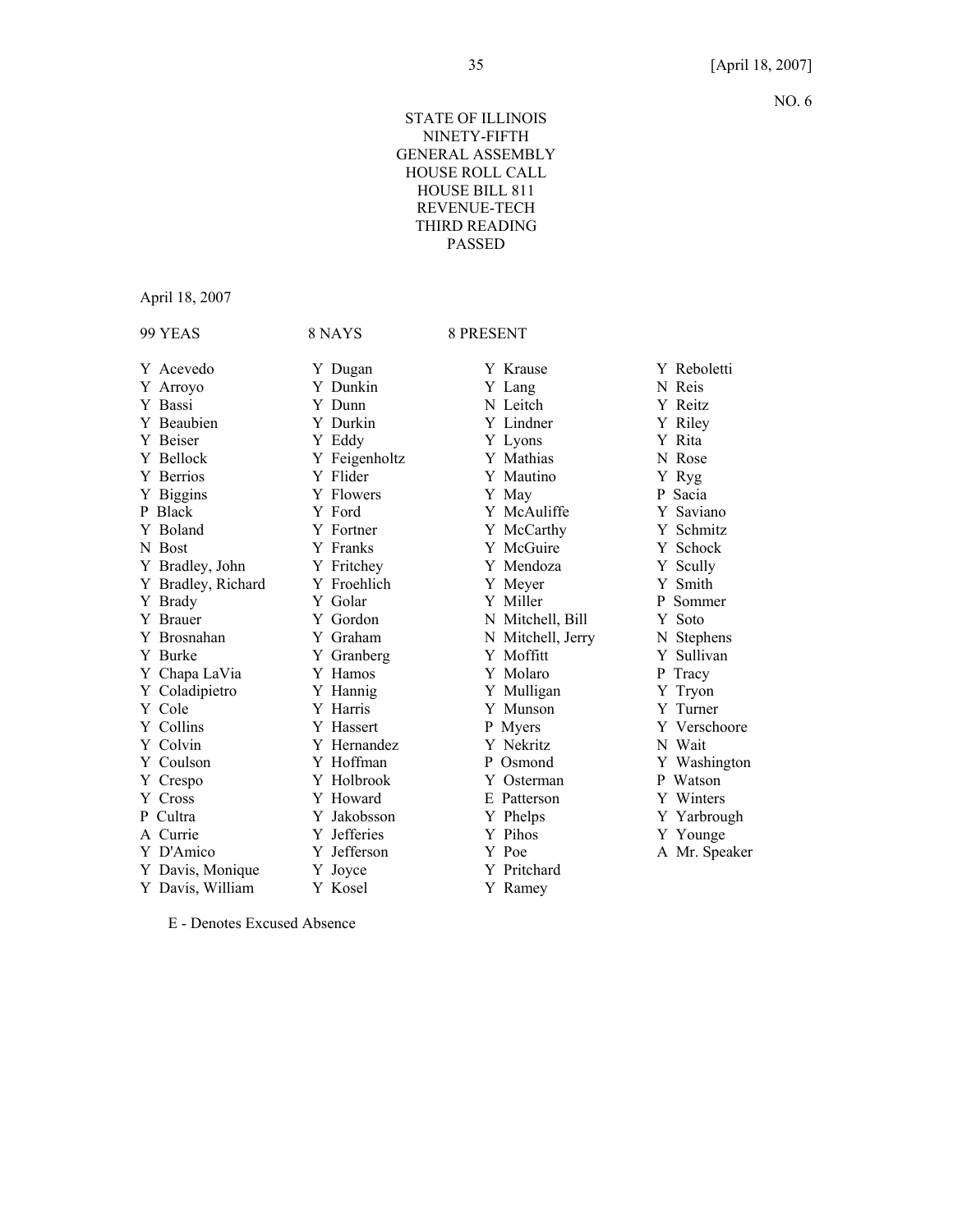# STATE OF ILLINOIS NINETY-FIFTH GENERAL ASSEMBLY HOUSE ROLL CALL HOUSE BILL 473 FUNDING TRANSPARENCY THIRD READING PASSED

April 18, 2007

| <b>116 YEAS</b>    | 0 NAYS        | 0 PRESENT         |               |
|--------------------|---------------|-------------------|---------------|
| Y Acevedo          | Y Dugan       | Y Krause          | Y Reboletti   |
| Y Arroyo           | Y Dunkin      | Y Lang            | Y Reis        |
| Y Bassi            | Y Dunn        | Y Leitch          | Y Reitz       |
| Y Beaubien         | Y Durkin      | Y Lindner         | Y Riley       |
| Y Beiser           | Y Eddy        | Y Lyons           | Y Rita        |
| Y Bellock          | Y Feigenholtz | Y Mathias         | Y Rose        |
| Y Berrios          | Y Flider      | Y Mautino         | Y Ryg         |
| Y Biggins          | Y Flowers     | Y May             | Y Sacia       |
| Y Black            | Y Ford        | Y McAuliffe       | Y Saviano     |
| Y Boland           | Y Fortner     | Y McCarthy        | Y Schmitz     |
| Y Bost             | Y Franks      | Y McGuire         | Y Schock      |
| Y Bradley, John    | Y Fritchey    | Y Mendoza         | Y Scully      |
| Y Bradley, Richard | Y Froehlich   | Y Meyer           | Y Smith       |
| Y Brady            | Y Golar       | Y Miller          | Y Sommer      |
| Y Brauer           | Y Gordon      | Y Mitchell, Bill  | Y Soto        |
| Y Brosnahan        | Y Graham      | Y Mitchell, Jerry | Y Stephens    |
| Y Burke            | Y Granberg    | Y Moffitt         | Y Sullivan    |
| Y Chapa LaVia      | Y Hamos       | Y Molaro          | Y Tracy       |
| Y Coladipietro     | Y Hannig      | Y Mulligan        | Y Tryon       |
| Y Cole             | Y Harris      | Y Munson          | Y Turner      |
| Y Collins          | Y Hassert     | Y Myers           | Y Verschoore  |
| Y Colvin           | Y Hernandez   | Y Nekritz         | Y Wait        |
| Y Coulson          | Y Hoffman     | Y Osmond          | Y Washington  |
| Y Crespo           | Y Holbrook    | Y Osterman        | Y Watson      |
| Y Cross            | Y Howard      | E Patterson       | Y Winters     |
| Y Cultra           | Y Jakobsson   | Y Phelps          | Y Yarbrough   |
| Y Currie           | Y Jefferies   | Y Pihos           | Y Younge      |
| Y D'Amico          | Y Jefferson   | Y Poe             | A Mr. Speaker |
| Y Davis, Monique   | Y Joyce       | Y Pritchard       |               |
| Y Davis, William   | Y Kosel       | Y Ramey           |               |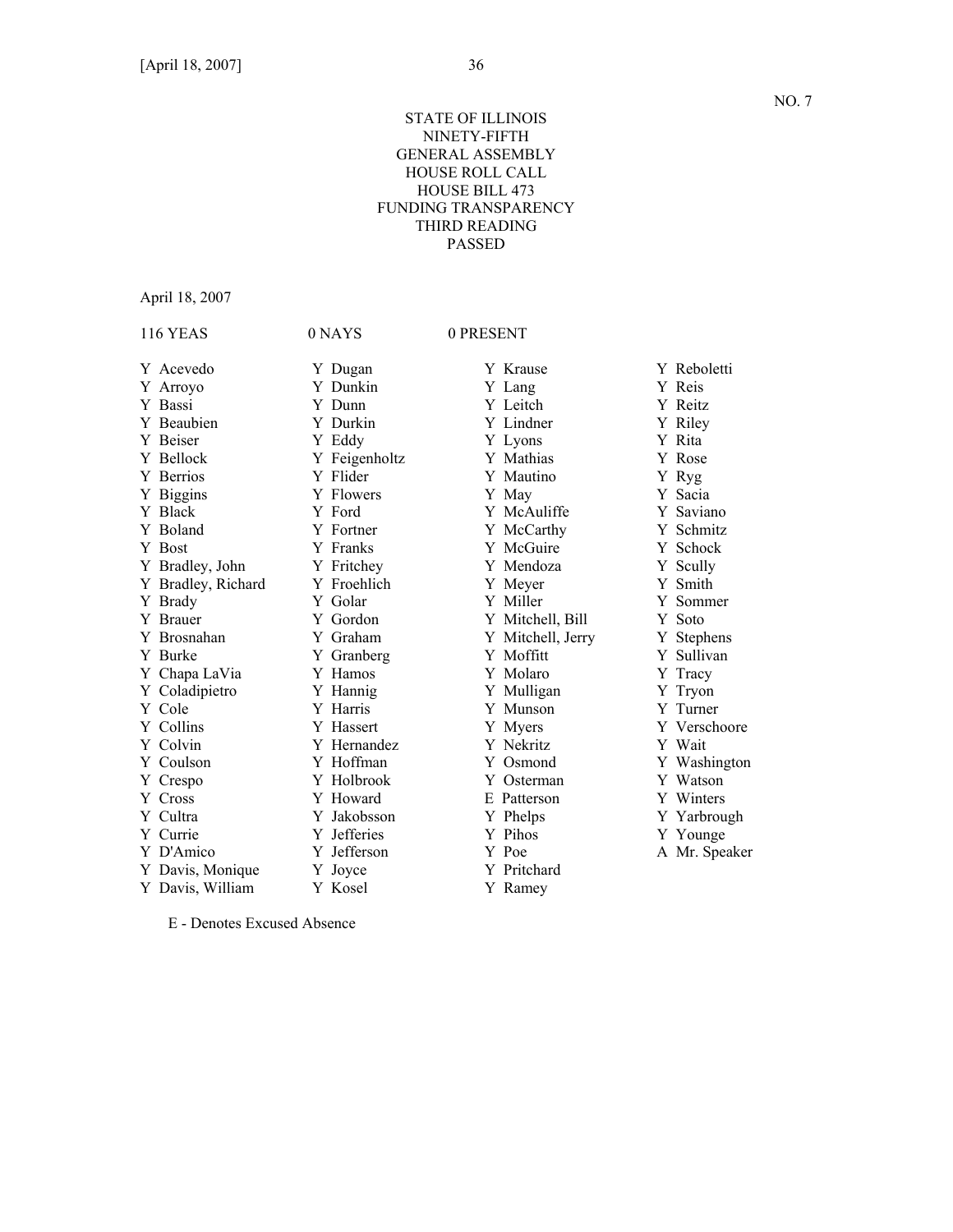# STATE OF ILLINOIS NINETY-FIFTH GENERAL ASSEMBLY HOUSE ROLL CALL HOUSE BILL 1718 OPEN MEET-3 MEMBER MAJORITY THIRD READING PASSED

April 18, 2007

| <b>116 YEAS</b>    | 0 NAYS        | 0 PRESENT         |               |
|--------------------|---------------|-------------------|---------------|
| Y Acevedo          | Y Dugan       | Y Krause          | Y Reboletti   |
| Y Arroyo           | Y Dunkin      | Y Lang            | Y Reis        |
| Y Bassi            | Y Dunn        | Y Leitch          | Y Reitz       |
| Y Beaubien         | Y Durkin      | Y Lindner         | Y Riley       |
| Y Beiser           | Y Eddy        | Y Lyons           | Y Rita        |
| Y Bellock          | Y Feigenholtz | Y Mathias         | Y Rose        |
| Y Berrios          | Y Flider      | Y Mautino         | Y Ryg         |
| Y Biggins          | Y Flowers     | Y May             | Y Sacia       |
| Y Black            | Y Ford        | Y McAuliffe       | Y Saviano     |
| Y Boland           | Y Fortner     | Y McCarthy        | Y Schmitz     |
| Y Bost             | Y Franks      | Y McGuire         | Y Schock      |
| Y Bradley, John    | Y Fritchey    | Y Mendoza         | Y Scully      |
| Y Bradley, Richard | Y Froehlich   | Y Meyer           | Y Smith       |
| Y Brady            | Y Golar       | Y Miller          | Y Sommer      |
| Y Brauer           | Y Gordon      | Y Mitchell, Bill  | Y Soto        |
| Y Brosnahan        | Y Graham      | Y Mitchell, Jerry | Y Stephens    |
| Y Burke            | Y Granberg    | Y Moffitt         | Y Sullivan    |
| Y Chapa LaVia      | Y Hamos       | Y Molaro          | Y Tracy       |
| Y Coladipietro     | Y Hannig      | Y Mulligan        | Y Tryon       |
| Y Cole             | Y Harris      | Y Munson          | Y Turner      |
| Y Collins          | Y Hassert     | Y Myers           | Y Verschoore  |
| Y Colvin           | Y Hernandez   | Y Nekritz         | Y Wait        |
| Y Coulson          | Y Hoffman     | Y Osmond          | Y Washington  |
| Y Crespo           | Y Holbrook    | Y Osterman        | Y Watson      |
| Y Cross            | Y Howard      | E Patterson       | Y Winters     |
| Y Cultra           | Y Jakobsson   | Y Phelps          | Y Yarbrough   |
| Y Currie           | Y Jefferies   | Y Pihos           | Y Younge      |
| Y D'Amico          | Y Jefferson   | Y Poe             | A Mr. Speaker |
| Y Davis, Monique   | Y Joyce       | Y Pritchard       |               |
| Y Davis, William   | Y Kosel       | Y Ramey           |               |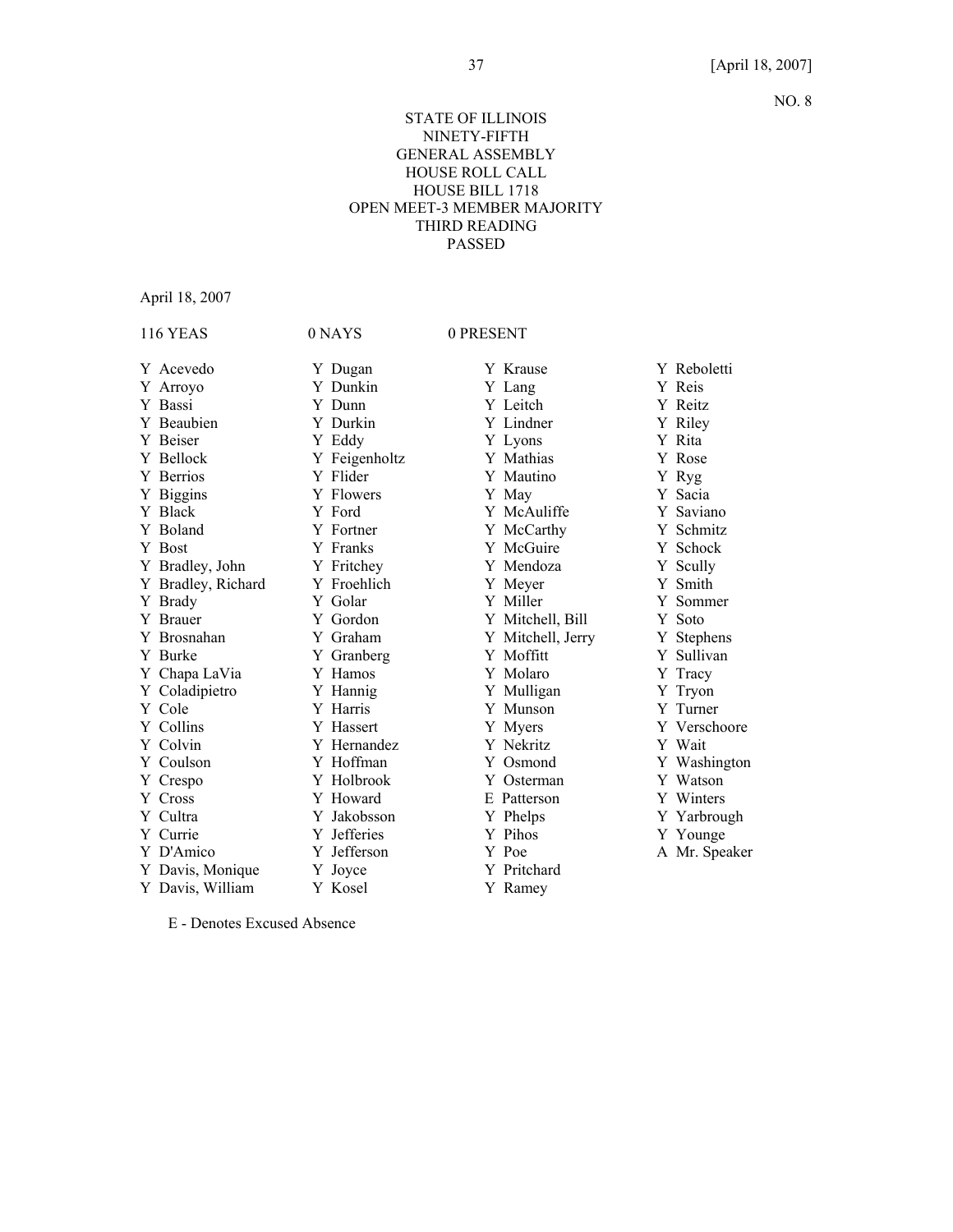# STATE OF ILLINOIS NINETY-FIFTH GENERAL ASSEMBLY HOUSE ROLL CALL HOUSE BILL 586 PROP TX-OPEN SPACE VALUATION THIRD READING PASSED

April 18, 2007

| <b>116 YEAS</b>    | 0 NAYS        | 0 PRESENT         |               |
|--------------------|---------------|-------------------|---------------|
| Y Acevedo          | Y Dugan       | Y Krause          | Y Reboletti   |
| Y Arroyo           | Y Dunkin      | Y Lang            | Y Reis        |
| Y Bassi            | Y Dunn        | Y Leitch          | Y Reitz       |
| Y Beaubien         | Y Durkin      | Y Lindner         | Y Riley       |
| Y Beiser           | Y Eddy        | Y Lyons           | Y Rita        |
| Y Bellock          | Y Feigenholtz | Y Mathias         | Y Rose        |
| Y Berrios          | Y Flider      | Y Mautino         | Y Ryg         |
| Y Biggins          | Y Flowers     | Y May             | Y Sacia       |
| Y Black            | Y Ford        | Y McAuliffe       | Y Saviano     |
| Y Boland           | Y Fortner     | Y McCarthy        | Y Schmitz     |
| Y Bost             | Y Franks      | Y McGuire         | Y Schock      |
| Y Bradley, John    | Y Fritchey    | Y Mendoza         | Y Scully      |
| Y Bradley, Richard | Y Froehlich   | Y Meyer           | Y Smith       |
| Y Brady            | Y Golar       | Y Miller          | Y Sommer      |
| Y Brauer           | Y Gordon      | Y Mitchell, Bill  | Y Soto        |
| Y Brosnahan        | Y Graham      | Y Mitchell, Jerry | Y Stephens    |
| Y Burke            | Y Granberg    | Y Moffitt         | Y Sullivan    |
| Y Chapa LaVia      | Y Hamos       | Y Molaro          | Y Tracy       |
| Y Coladipietro     | Y Hannig      | Y Mulligan        | Y Tryon       |
| Y Cole             | Y Harris      | Y Munson          | Y Turner      |
| Y Collins          | Y Hassert     | Y Myers           | Y Verschoore  |
| Y Colvin           | Y Hernandez   | Y Nekritz         | Y Wait        |
| Y Coulson          | Y Hoffman     | Y Osmond          | Y Washington  |
| Y Crespo           | Y Holbrook    | Y Osterman        | Y Watson      |
| Y Cross            | Y Howard      | E Patterson       | Y Winters     |
| Y Cultra           | Y Jakobsson   | Y Phelps          | Y Yarbrough   |
| Y Currie           | Y Jefferies   | Y Pihos           | Y Younge      |
| Y D'Amico          | Y Jefferson   | Y Poe             | A Mr. Speaker |
| Y Davis, Monique   | Y Joyce       | Y Pritchard       |               |
| Y Davis, William   | Y Kosel       | Y Ramey           |               |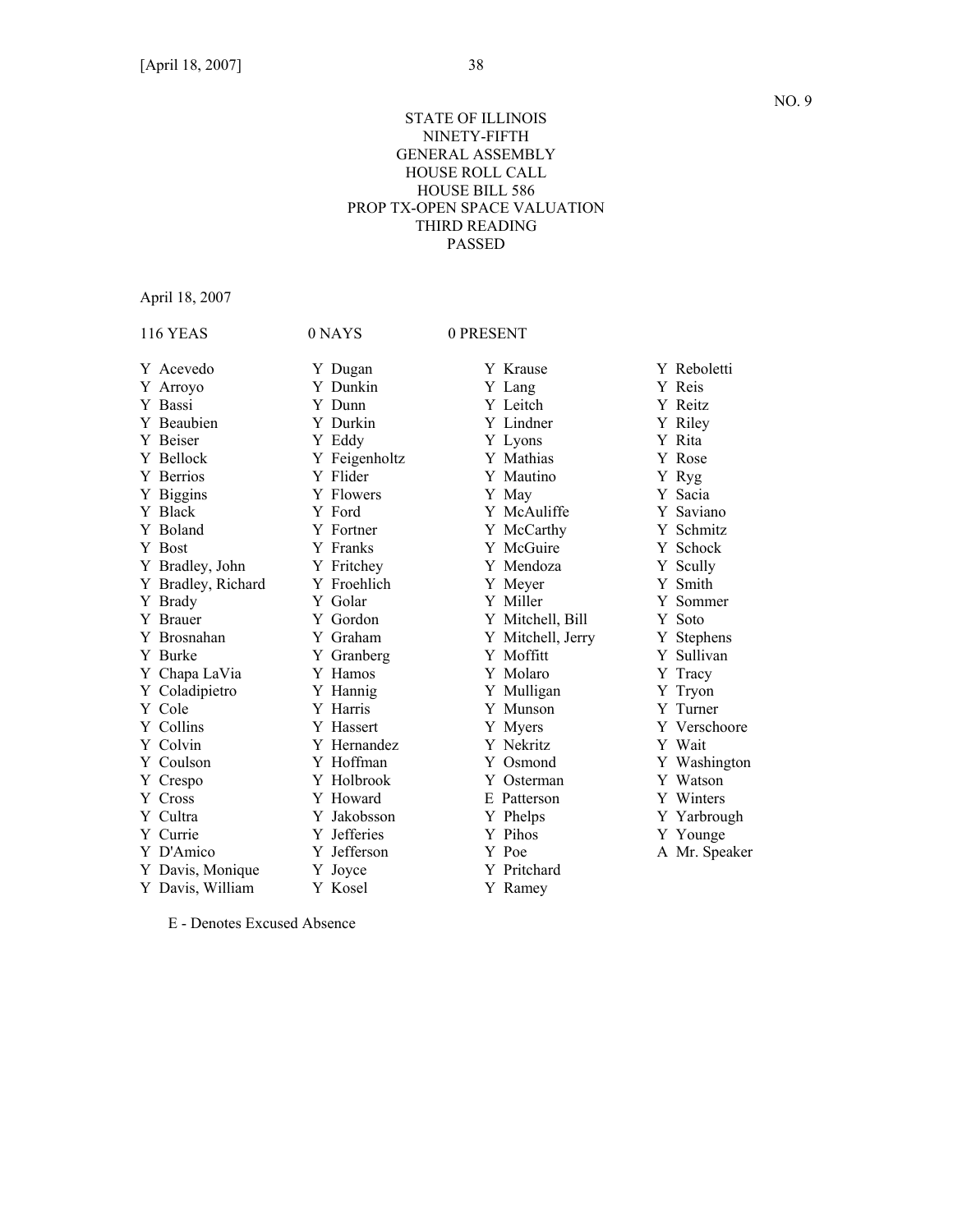# STATE OF ILLINOIS NINETY-FIFTH GENERAL ASSEMBLY HOUSE ROLL CALL HOUSE BILL 1382 CRIM CD-NEG VEHICULAR HOMICIDE THIRD READING PASSED

April 18, 2007

| <b>115 YEAS</b>    | 1 NAYS        | 0 PRESENT         |               |
|--------------------|---------------|-------------------|---------------|
| Y Acevedo          | Y Dugan       | Y Krause          | Y Reboletti   |
| Y Arroyo           | Y Dunkin      | Y Lang            | Y Reis        |
| Y Bassi            | Y Dunn        | Y Leitch          | Y Reitz       |
| Y Beaubien         | Y Durkin      | Y Lindner         | Y Riley       |
| Y Beiser           | Y Eddy        | Y Lyons           | Y Rita        |
| Y Bellock          | Y Feigenholtz | Y Mathias         | Y Rose        |
| Y Berrios          | Y Flider      | Y Mautino         | Y Ryg         |
| Y Biggins          | Y Flowers     | Y May             | Y Sacia       |
| Y Black            | Y Ford        | Y McAuliffe       | Y Saviano     |
| Y Boland           | Y Fortner     | Y McCarthy        | Y Schmitz     |
| Y Bost             | Y Franks      | Y McGuire         | Y Schock      |
| Y Bradley, John    | Y Fritchey    | Y Mendoza         | Y Scully      |
| Y Bradley, Richard | Y Froehlich   | Y Meyer           | Y Smith       |
| Y Brady            | Y Golar       | Y Miller          | Y Sommer      |
| Y Brauer           | Y Gordon      | Y Mitchell, Bill  | Y Soto        |
| Y Brosnahan        | Y Graham      | Y Mitchell, Jerry | Y Stephens    |
| Y Burke            | Y Granberg    | Y Moffitt         | Y Sullivan    |
| Y Chapa LaVia      | Y Hamos       | Y Molaro          | Y Tracy       |
| Y Coladipietro     | Y Hannig      | Y Mulligan        | Y Tryon       |
| Y Cole             | Y Harris      | Y Munson          | Y Turner      |
| N Collins          | Y Hassert     | Y Myers           | Y Verschoore  |
| Y Colvin           | Y Hernandez   | Y Nekritz         | Y Wait        |
| Y Coulson          | Y Hoffman     | Y Osmond          | Y Washington  |
| Y Crespo           | Y Holbrook    | Y Osterman        | Y Watson      |
| Y Cross            | Y Howard      | E Patterson       | Y Winters     |
| Y Cultra           | Y Jakobsson   | Y Phelps          | Y Yarbrough   |
| Y Currie           | Y Jefferies   | Y Pihos           | Y Younge      |
| Y D'Amico          | Y Jefferson   | Y Poe             | A Mr. Speaker |
| Y Davis, Monique   | Y Joyce       | Y Pritchard       |               |
| Y Davis, William   | Y Kosel       | Y Ramey           |               |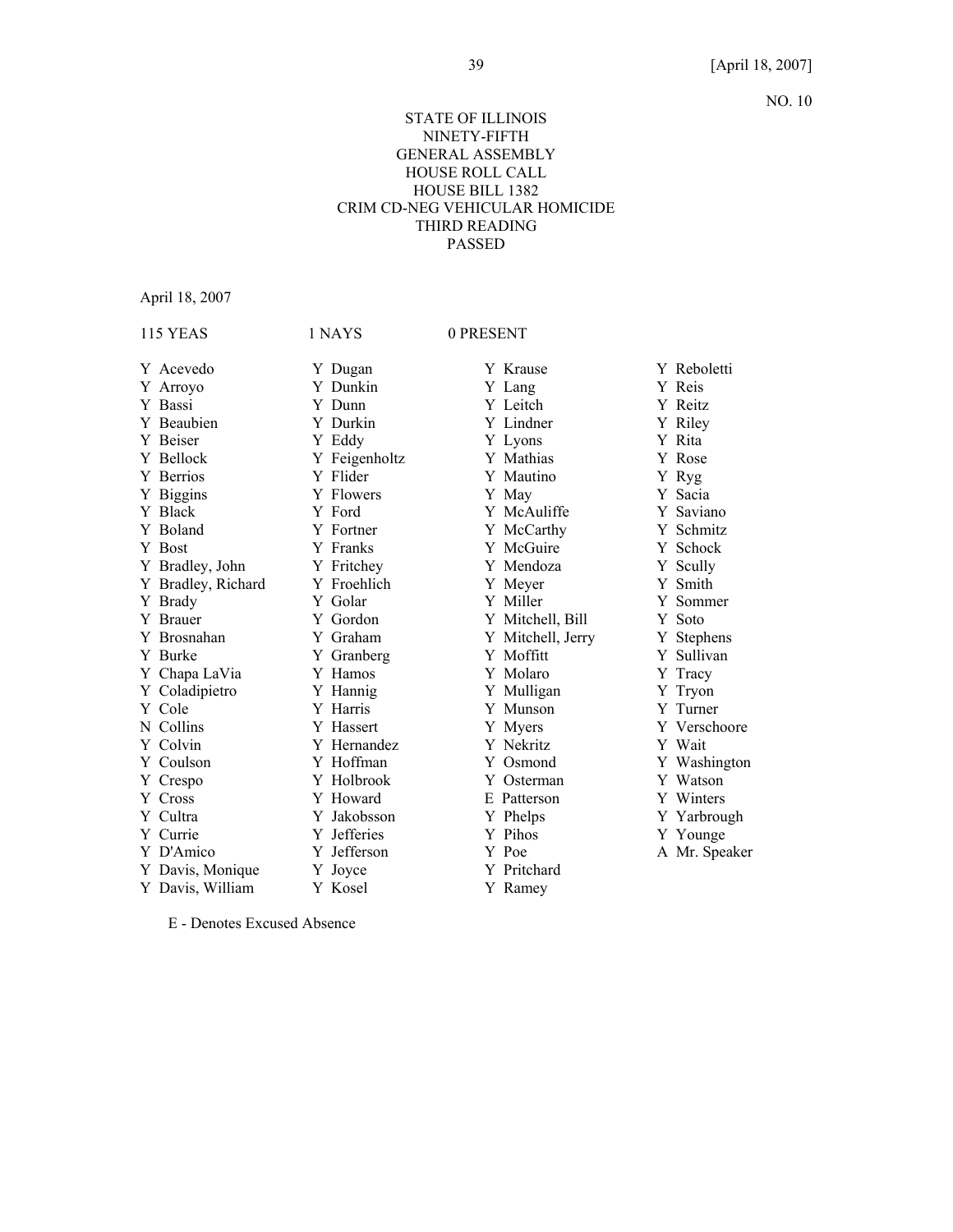# STATE OF ILLINOIS NINETY-FIFTH GENERAL ASSEMBLY HOUSE ROLL CALL HOUSE BILL 3455 MNTL HLTH-INVOLUNTARY TREATMNT THIRD READING PASSED

April 18, 2007

| <b>116 YEAS</b>    | 0 NAYS        | 0 PRESENT         |               |
|--------------------|---------------|-------------------|---------------|
| Y Acevedo          | Y Dugan       | Y Krause          | Y Reboletti   |
| Y Arroyo           | Y Dunkin      | Y Lang            | Y Reis        |
| Y Bassi            | Y Dunn        | Y Leitch          | Y Reitz       |
| Y Beaubien         | Y Durkin      | Y Lindner         | Y Riley       |
| Y Beiser           | Y Eddy        | Y Lyons           | Y Rita        |
| Y Bellock          | Y Feigenholtz | Y Mathias         | Y Rose        |
| Y Berrios          | Y Flider      | Y Mautino         | Y Ryg         |
| Y Biggins          | Y Flowers     | Y May             | Y Sacia       |
| Y Black            | Y Ford        | Y McAuliffe       | Y Saviano     |
| Y Boland           | Y Fortner     | Y McCarthy        | Y Schmitz     |
| Y Bost             | Y Franks      | Y McGuire         | Y Schock      |
| Y Bradley, John    | Y Fritchey    | Y Mendoza         | Y Scully      |
| Y Bradley, Richard | Y Froehlich   | Y Meyer           | Y Smith       |
| Y Brady            | Y Golar       | Y Miller          | Y Sommer      |
| Y Brauer           | Y Gordon      | Y Mitchell, Bill  | Y Soto        |
| Y Brosnahan        | Y Graham      | Y Mitchell, Jerry | Y Stephens    |
| Y Burke            | Y Granberg    | Y Moffitt         | Y Sullivan    |
| Y Chapa LaVia      | Y Hamos       | Y Molaro          | Y Tracy       |
| Y Coladipietro     | Y Hannig      | Y Mulligan        | Y Tryon       |
| Y Cole             | Y Harris      | Y Munson          | Y Turner      |
| Y Collins          | Y Hassert     | Y Myers           | Y Verschoore  |
| Y Colvin           | Y Hernandez   | Y Nekritz         | Y Wait        |
| Y Coulson          | Y Hoffman     | Y Osmond          | Y Washington  |
| Y Crespo           | Y Holbrook    | Y Osterman        | Y Watson      |
| Y Cross            | Y Howard      | E Patterson       | Y Winters     |
| Y Cultra           | Y Jakobsson   | Y Phelps          | Y Yarbrough   |
| Y Currie           | Y Jefferies   | Y Pihos           | Y Younge      |
| Y D'Amico          | Y Jefferson   | Y Poe             | A Mr. Speaker |
| Y Davis, Monique   | Y Joyce       | Y Pritchard       |               |
| Y Davis, William   | Y Kosel       | Y Ramey           |               |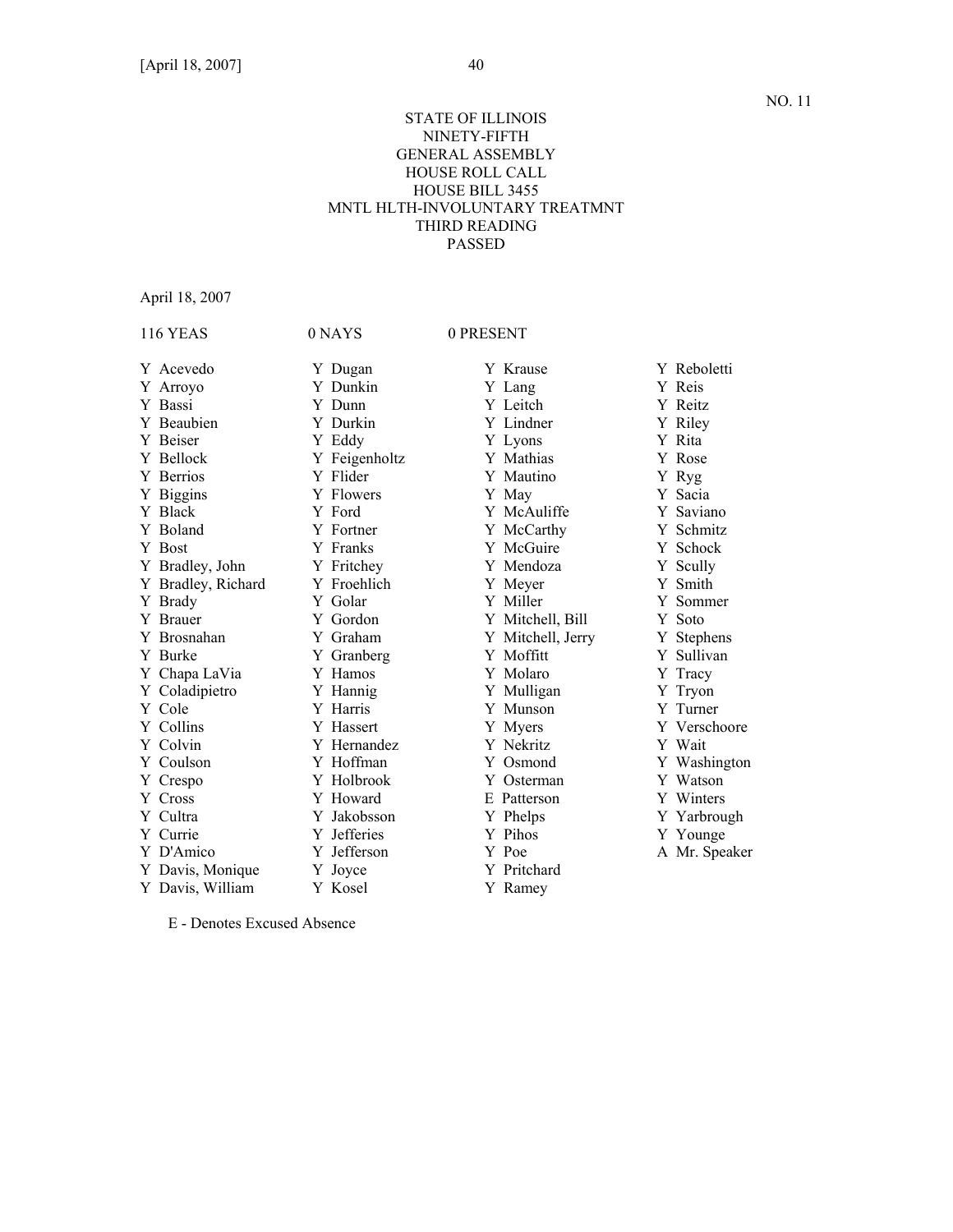# STATE OF ILLINOIS NINETY-FIFTH GENERAL ASSEMBLY HOUSE ROLL CALL HOUSE BILL 151 WILDLIFE CD-HUNTING LICENSE THIRD READING PASSED

April 18, 2007

| <b>115 YEAS</b>    | 0 NAYS        | 1 PRESENT         |               |
|--------------------|---------------|-------------------|---------------|
| Y Acevedo          | Y Dugan       | Y Krause          | Y Reboletti   |
| Y Arroyo           | Y Dunkin      | Y Lang            | Y Reis        |
| Y Bassi            | Y Dunn        | Y Leitch          | Y Reitz       |
| Y Beaubien         | Y Durkin      | Y Lindner         | Y Riley       |
| Y Beiser           | Y Eddy        | Y Lyons           | Y Rita        |
| Y Bellock          | Y Feigenholtz | Y Mathias         | Y Rose        |
| Y Berrios          | Y Flider      | Y Mautino         | Y Ryg         |
| Y Biggins          | Y Flowers     | Y May             | Y Sacia       |
| Y Black            | Y Ford        | Y McAuliffe       | Y Saviano     |
| Y Boland           | Y Fortner     | Y McCarthy        | Y Schmitz     |
| Y Bost             | Y Franks      | Y McGuire         | Y Schock      |
| Y Bradley, John    | Y Fritchey    | Y Mendoza         | Y Scully      |
| Y Bradley, Richard | Y Froehlich   | Y Meyer           | Y Smith       |
| Y Brady            | Y Golar       | Y Miller          | Y Sommer      |
| Y Brauer           | Y Gordon      | Y Mitchell, Bill  | Y Soto        |
| Y Brosnahan        | Y Graham      | Y Mitchell, Jerry | Y Stephens    |
| Y Burke            | Y Granberg    | Y Moffitt         | Y Sullivan    |
| Y Chapa LaVia      | Y Hamos       | Y Molaro          | Y Tracy       |
| Y Coladipietro     | Y Hannig      | Y Mulligan        | Y Tryon       |
| Y Cole             | Y Harris      | Y Munson          | Y Turner      |
| Y Collins          | Y Hassert     | Y Myers           | Y Verschoore  |
| Y Colvin           | Y Hernandez   | Y Nekritz         | Y Wait        |
| Y Coulson          | Y Hoffman     | Y Osmond          | Y Washington  |
| Y Crespo           | Y Holbrook    | Y Osterman        | Y Watson      |
| Y Cross            | Y Howard      | E Patterson       | Y Winters     |
| Y Cultra           | Y Jakobsson   | Y Phelps          | Y Yarbrough   |
| Y Currie           | Y Jefferies   | Y Pihos           | Y Younge      |
| Y D'Amico          | Y Jefferson   | Y Poe             | A Mr. Speaker |
| Y Davis, Monique   | Y Joyce       | Y Pritchard       |               |
| P Davis, William   | Y Kosel       | Y Ramey           |               |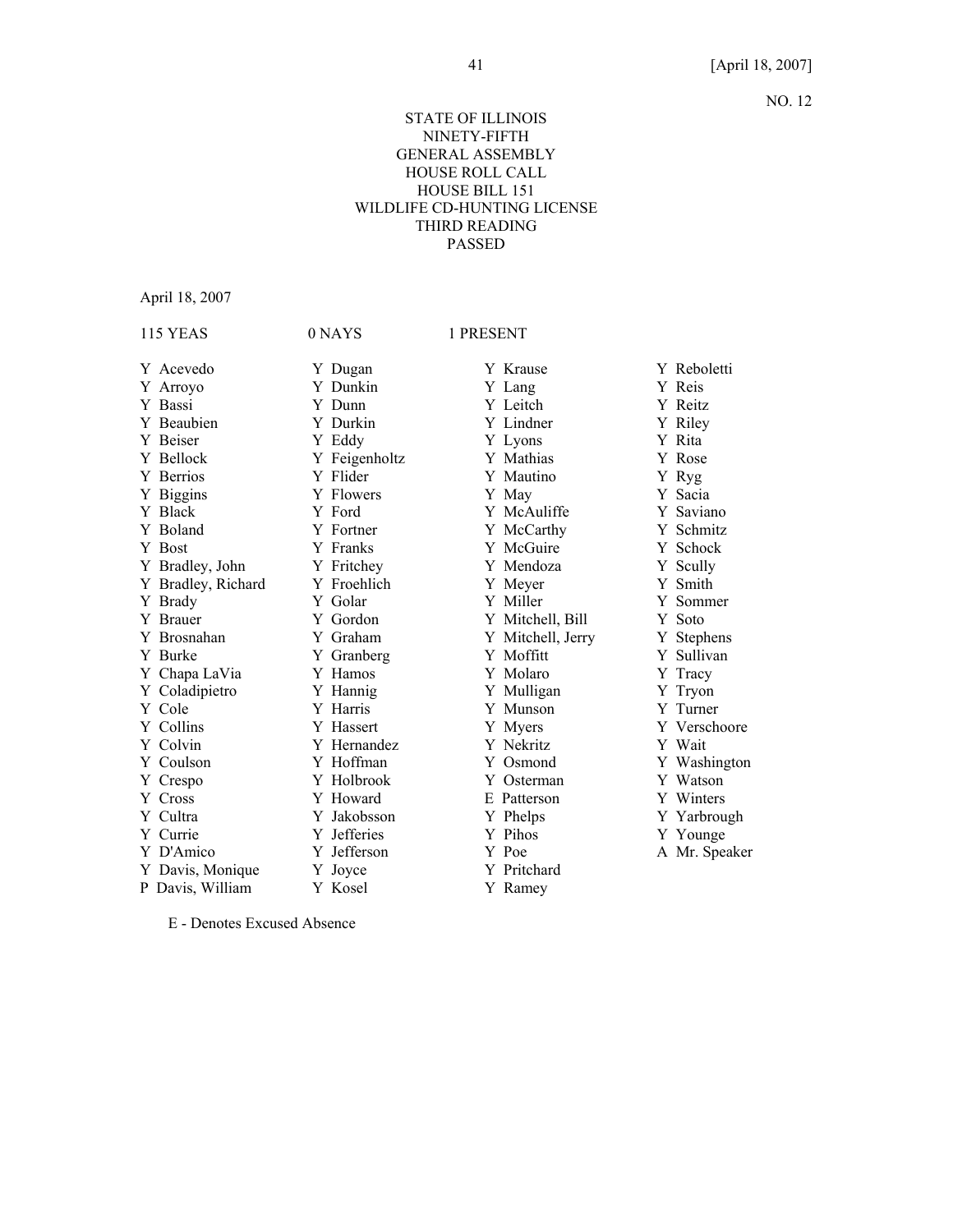# STATE OF ILLINOIS NINETY-FIFTH GENERAL ASSEMBLY HOUSE ROLL CALL HOUSE BILL 1656 HIGHER ED-PREPAID TUITION-TAX THIRD READING PASSED

April 18, 2007

| <b>116 YEAS</b>    | 0 NAYS        | 0 PRESENT         |               |
|--------------------|---------------|-------------------|---------------|
| Y Acevedo          | Y Dugan       | Y Krause          | Y Reboletti   |
| Y Arroyo           | Y Dunkin      | Y Lang            | Y Reis        |
| Y Bassi            | Y Dunn        | Y Leitch          | Y Reitz       |
| Y Beaubien         | Y Durkin      | Y Lindner         | Y Riley       |
| Y Beiser           | Y Eddy        | Y Lyons           | Y Rita        |
| Y Bellock          | Y Feigenholtz | Y Mathias         | Y Rose        |
| Y Berrios          | Y Flider      | Y Mautino         | Y Ryg         |
| Y Biggins          | Y Flowers     | Y May             | Y Sacia       |
| Y Black            | Y Ford        | Y McAuliffe       | Y Saviano     |
| Y Boland           | Y Fortner     | Y McCarthy        | Y Schmitz     |
| Y Bost             | Y Franks      | Y McGuire         | Y Schock      |
| Y Bradley, John    | Y Fritchey    | Y Mendoza         | Y Scully      |
| Y Bradley, Richard | Y Froehlich   | Y Meyer           | Y Smith       |
| Y Brady            | Y Golar       | Y Miller          | Y Sommer      |
| Y Brauer           | Y Gordon      | Y Mitchell, Bill  | Y Soto        |
| Y Brosnahan        | Y Graham      | Y Mitchell, Jerry | Y Stephens    |
| Y Burke            | Y Granberg    | Y Moffitt         | Y Sullivan    |
| Y Chapa LaVia      | Y Hamos       | Y Molaro          | Y Tracy       |
| Y Coladipietro     | Y Hannig      | Y Mulligan        | Y Tryon       |
| Y Cole             | Y Harris      | Y Munson          | Y Turner      |
| Y Collins          | Y Hassert     | Y Myers           | Y Verschoore  |
| Y Colvin           | Y Hernandez   | Y Nekritz         | Y Wait        |
| Y Coulson          | Y Hoffman     | Y Osmond          | Y Washington  |
| Y Crespo           | Y Holbrook    | Osterman<br>Y.    | Y Watson      |
| Y Cross            | Y Howard      | E Patterson       | Y Winters     |
| Y Cultra           | Y Jakobsson   | Y Phelps          | Y Yarbrough   |
| Y Currie           | Y Jefferies   | Y Pihos           | Y Younge      |
| Y D'Amico          | Y Jefferson   | Y Poe             | A Mr. Speaker |
| Y Davis, Monique   | Y Joyce       | Y Pritchard       |               |
| Y Davis, William   | Y Kosel       | Y Ramey           |               |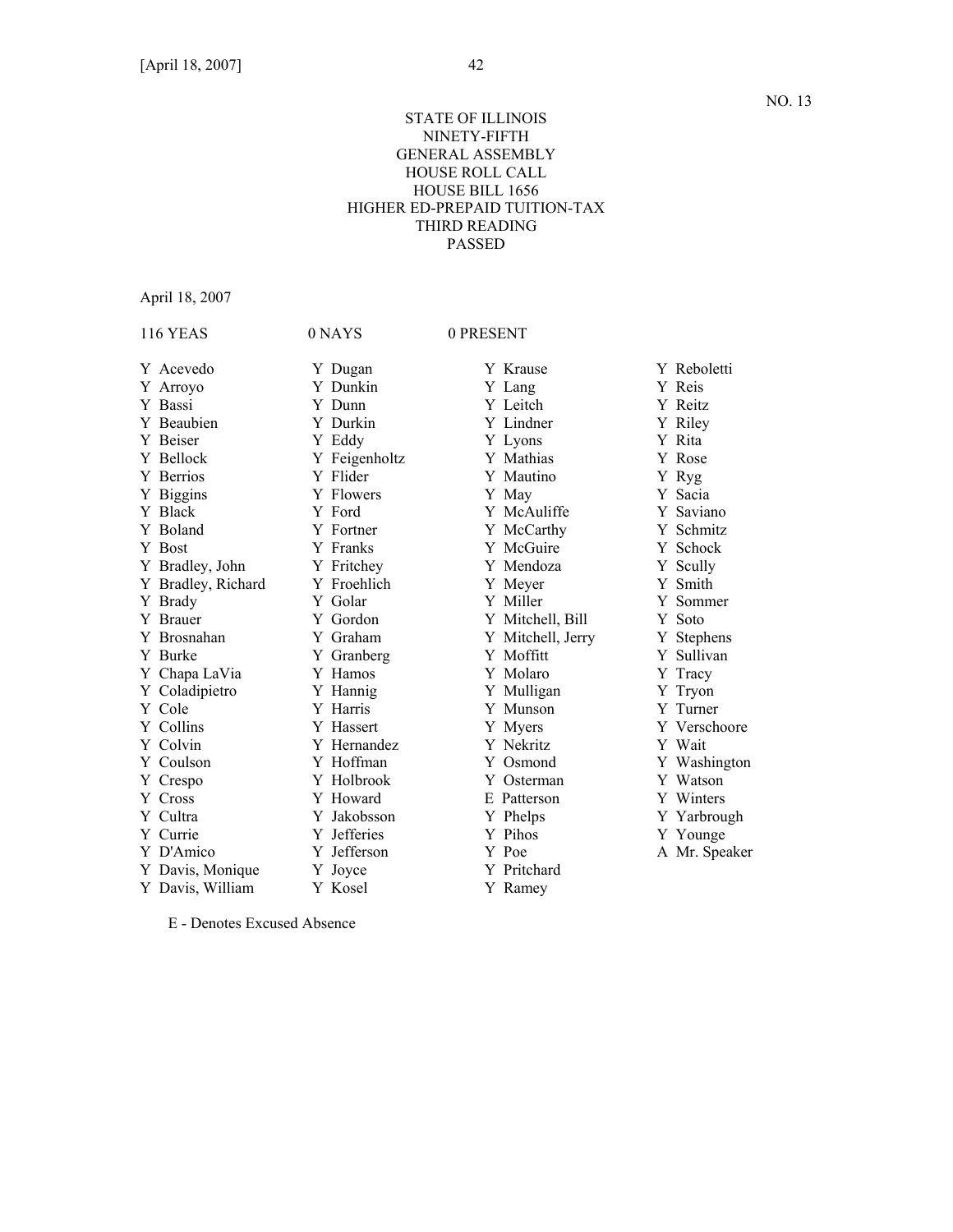# STATE OF ILLINOIS NINETY-FIFTH GENERAL ASSEMBLY HOUSE ROLL CALL HOUSE BILL 3512 PRIVACY CHILD VICT SEX OFFENSE THIRD READING PASSED

April 18, 2007

| <b>116 YEAS</b>    | 0 NAYS        | 0 PRESENT         |               |
|--------------------|---------------|-------------------|---------------|
| Y Acevedo          | Y Dugan       | Y Krause          | Y Reboletti   |
| Y Arroyo           | Y Dunkin      | Y Lang            | Y Reis        |
| Y Bassi            | Y Dunn        | Y Leitch          | Y Reitz       |
| Y Beaubien         | Y Durkin      | Y Lindner         | Y Riley       |
| Y Beiser           | Y Eddy        | Y Lyons           | Y Rita        |
| Y Bellock          | Y Feigenholtz | Y Mathias         | Y Rose        |
| Y Berrios          | Y Flider      | Y Mautino         | Y Ryg         |
| Y Biggins          | Y Flowers     | Y May             | Y Sacia       |
| Y Black            | Y Ford        | Y McAuliffe       | Y Saviano     |
| Y Boland           | Y Fortner     | Y McCarthy        | Y Schmitz     |
| Y Bost             | Y Franks      | Y McGuire         | Y Schock      |
| Y Bradley, John    | Y Fritchey    | Y Mendoza         | Y Scully      |
| Y Bradley, Richard | Y Froehlich   | Y Meyer           | Y Smith       |
| Y Brady            | Y Golar       | Y Miller          | Y Sommer      |
| Y Brauer           | Y Gordon      | Y Mitchell, Bill  | Y Soto        |
| Y Brosnahan        | Y Graham      | Y Mitchell, Jerry | Y Stephens    |
| Y Burke            | Y Granberg    | Y Moffitt         | Y Sullivan    |
| Y Chapa LaVia      | Y Hamos       | Y Molaro          | Y Tracy       |
| Y Coladipietro     | Y Hannig      | Y Mulligan        | Y Tryon       |
| Y Cole             | Y Harris      | Y Munson          | Y Turner      |
| Y Collins          | Y Hassert     | Y Myers           | Y Verschoore  |
| Y Colvin           | Y Hernandez   | Y Nekritz         | Y Wait        |
| Y Coulson          | Y Hoffman     | Y Osmond          | Y Washington  |
| Y Crespo           | Y Holbrook    | Y Osterman        | Y Watson      |
| Y Cross            | Y Howard      | E Patterson       | Y Winters     |
| Y Cultra           | Y Jakobsson   | Y Phelps          | Y Yarbrough   |
| Y Currie           | Y Jefferies   | Y Pihos           | Y Younge      |
| Y D'Amico          | Y Jefferson   | Y Poe             | A Mr. Speaker |
| Y Davis, Monique   | Y Joyce       | Y Pritchard       |               |
| Y Davis, William   | Y Kosel       | Y Ramey           |               |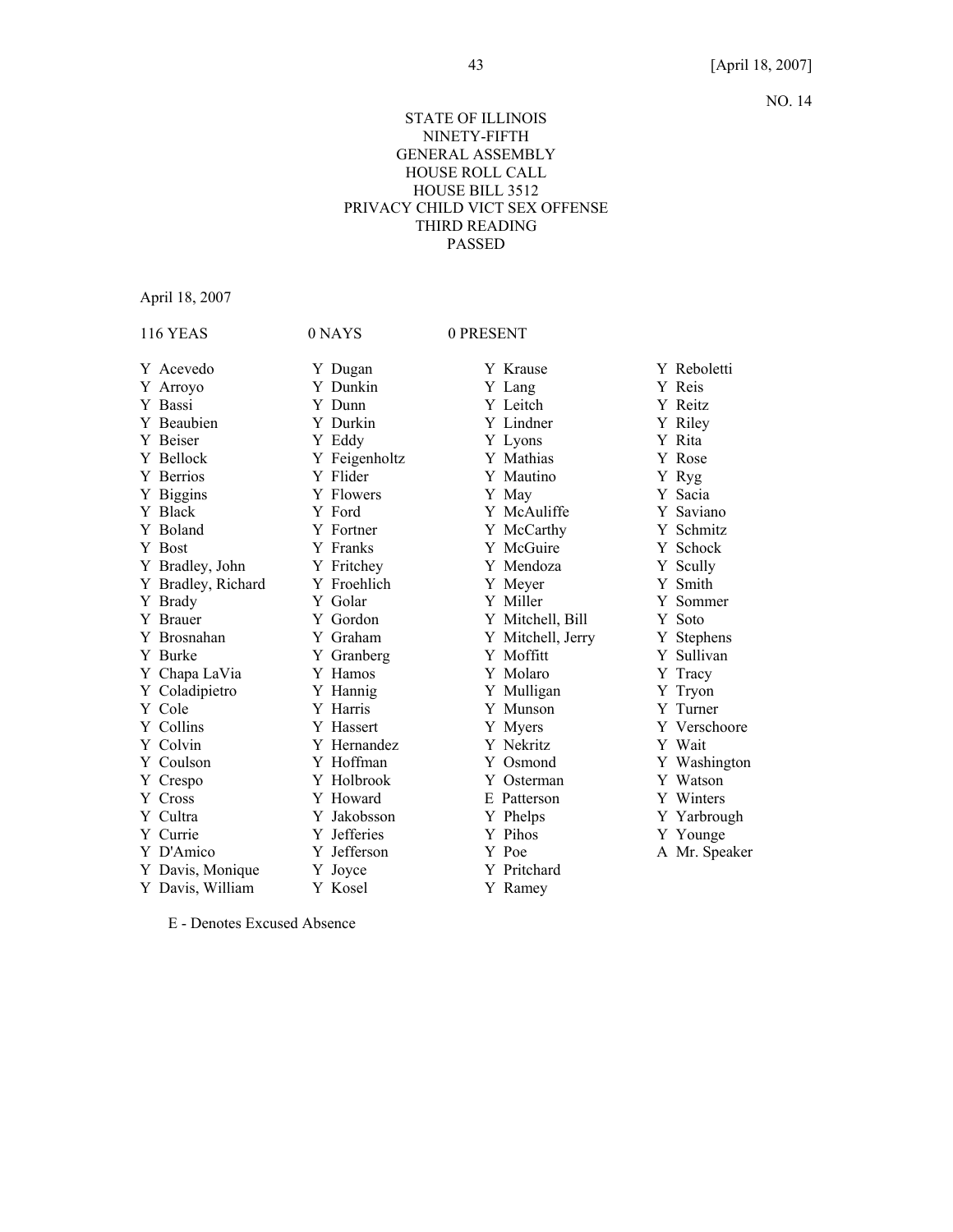# STATE OF ILLINOIS NINETY-FIFTH GENERAL ASSEMBLY HOUSE ROLL CALL HOUSE BILL 1362 HIGHER ED ASSIST-BEHAV ANALYST THIRD READING PASSED

April 18, 2007

| <b>116 YEAS</b>                                                                                                           | 0 NAYS                                                                                                                | 0 PRESENT                                                                                                    |                                                                                             |
|---------------------------------------------------------------------------------------------------------------------------|-----------------------------------------------------------------------------------------------------------------------|--------------------------------------------------------------------------------------------------------------|---------------------------------------------------------------------------------------------|
| Y Acevedo                                                                                                                 | Y Dugan                                                                                                               | Y Krause                                                                                                     | Y Reboletti                                                                                 |
| Y Arroyo                                                                                                                  | Y Dunkin                                                                                                              | Y Lang                                                                                                       | Y Reis                                                                                      |
| Y Bassi                                                                                                                   | Y Dunn                                                                                                                | Y Leitch                                                                                                     | Y Reitz                                                                                     |
| Y Beaubien                                                                                                                | Y Durkin                                                                                                              | Y Lindner                                                                                                    | Y Riley                                                                                     |
| Y Beiser                                                                                                                  | Y Eddy                                                                                                                | Y Lyons                                                                                                      | Y Rita                                                                                      |
| Y Bellock                                                                                                                 | Y Feigenholtz                                                                                                         | Y Mathias                                                                                                    | Y Rose                                                                                      |
| Y Berrios                                                                                                                 | Y Flider                                                                                                              | Y Mautino                                                                                                    | Y Ryg                                                                                       |
| Y Biggins                                                                                                                 | Y Flowers                                                                                                             | Y May                                                                                                        | Y Sacia                                                                                     |
| Y Black                                                                                                                   | Y Ford                                                                                                                | Y McAuliffe                                                                                                  | Y Saviano                                                                                   |
| Y Boland                                                                                                                  | Y Fortner                                                                                                             | Y McCarthy                                                                                                   | Y Schmitz                                                                                   |
| Y Bost                                                                                                                    | Y Franks                                                                                                              | Y McGuire                                                                                                    | Y Schock                                                                                    |
| Y Bradley, John                                                                                                           | Y Fritchey                                                                                                            | Y Mendoza                                                                                                    | Y Scully                                                                                    |
| Y Bradley, Richard                                                                                                        | Y Froehlich                                                                                                           | Y Meyer                                                                                                      | Y Smith                                                                                     |
| Y Brady                                                                                                                   | Y Golar                                                                                                               | Y Miller                                                                                                     | Y Sommer                                                                                    |
| Y Brauer                                                                                                                  | Y Gordon                                                                                                              | Y Mitchell, Bill                                                                                             | Y Soto                                                                                      |
| Y Brosnahan                                                                                                               | Y Graham                                                                                                              | Y Mitchell, Jerry                                                                                            | Y Stephens                                                                                  |
| Y Burke                                                                                                                   | Y Granberg                                                                                                            | Y Moffitt                                                                                                    | Y Sullivan                                                                                  |
| Y Chapa LaVia                                                                                                             | Y Hamos                                                                                                               | Y Molaro                                                                                                     | Y Tracy                                                                                     |
| Y Coladipietro                                                                                                            | Y Hannig                                                                                                              | Y Mulligan                                                                                                   | Y Tryon                                                                                     |
| Y Cole                                                                                                                    | Y Harris                                                                                                              | Y Munson                                                                                                     | Y Turner                                                                                    |
| Y Collins                                                                                                                 | Y Hassert                                                                                                             | Y Myers                                                                                                      | Y Verschoore                                                                                |
| Y Colvin<br>Y Coulson<br>Y Crespo<br>Y Cross<br>Y Cultra<br>Y Currie<br>Y D'Amico<br>Y Davis, Monique<br>Y Davis, William | Y Hernandez<br>Y Hoffman<br>Y Holbrook<br>Y Howard<br>Y Jakobsson<br>Y Jefferies<br>Y Jefferson<br>Y Joyce<br>Y Kosel | Y Nekritz<br>Y Osmond<br>Y Osterman<br>E Patterson<br>Y Phelps<br>Y Pihos<br>Y Poe<br>Y Pritchard<br>Y Ramey | Y Wait<br>Y Washington<br>Y Watson<br>Y Winters<br>Y Yarbrough<br>Y Younge<br>A Mr. Speaker |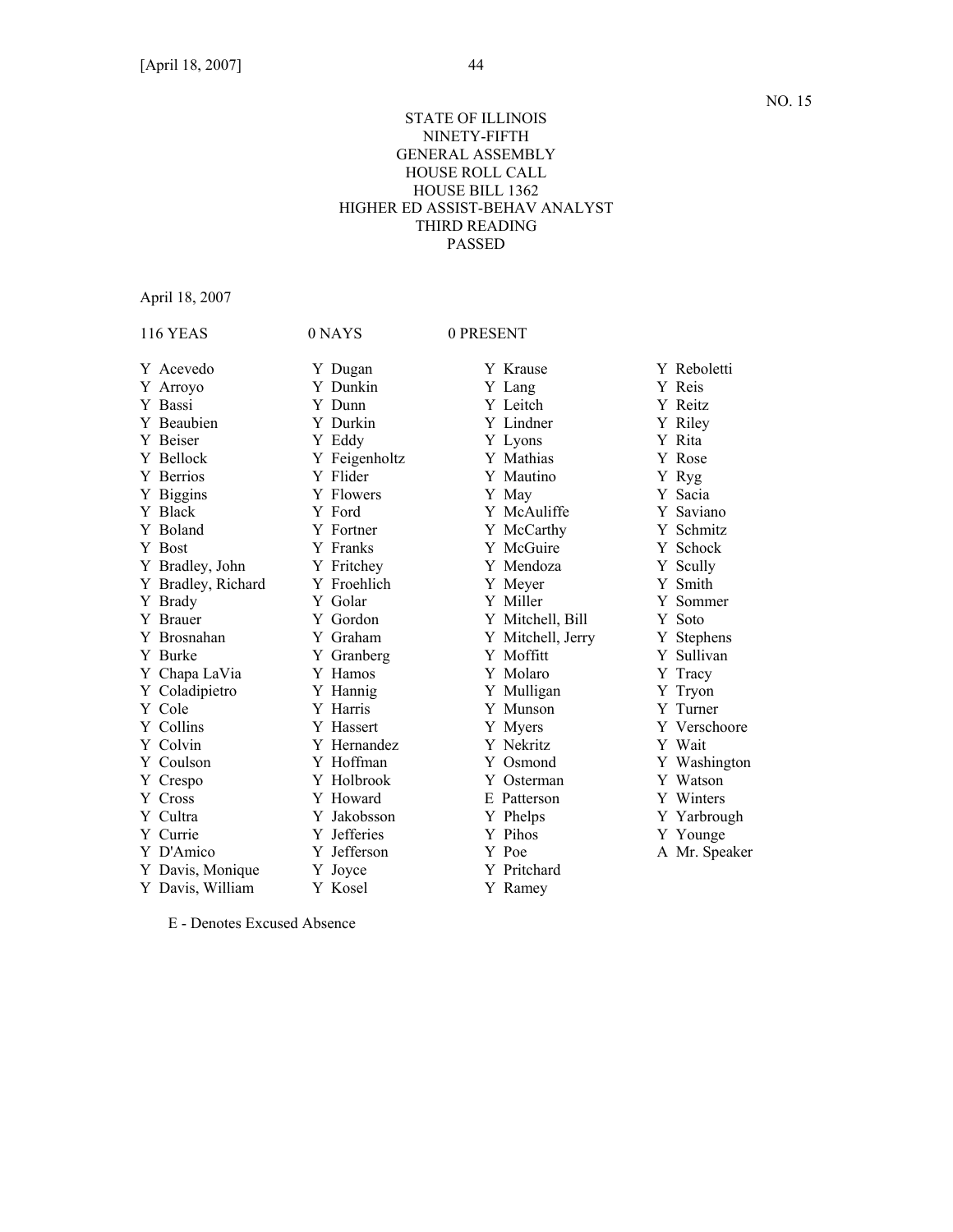# STATE OF ILLINOIS NINETY-FIFTH GENERAL ASSEMBLY HOUSE ROLL CALL HOUSE BILL 983 PTELL-RECOVERED VALUE THIRD READING PASSED

April 18, 2007

| <b>116 YEAS</b>    | 0 NAYS        | 0 PRESENT         |               |
|--------------------|---------------|-------------------|---------------|
| Y Acevedo          | Y Dugan       | Y Krause          | Y Reboletti   |
| Y Arroyo           | Y Dunkin      | Y Lang            | Y Reis        |
| Y Bassi            | Y Dunn        | Y Leitch          | Y Reitz       |
| Y Beaubien         | Y Durkin      | Y Lindner         | Y Riley       |
| Y Beiser           | Y Eddy        | Y Lyons           | Y Rita        |
| Y Bellock          | Y Feigenholtz | Y Mathias         | Y Rose        |
| Y Berrios          | Y Flider      | Y Mautino         | Y Ryg         |
| Y Biggins          | Y Flowers     | Y May             | Y Sacia       |
| Y Black            | Y Ford        | Y McAuliffe       | Y Saviano     |
| Y Boland           | Y Fortner     | Y McCarthy        | Y Schmitz     |
| Y Bost             | Y Franks      | Y McGuire         | Y Schock      |
| Y Bradley, John    | Y Fritchey    | Y Mendoza         | Y Scully      |
| Y Bradley, Richard | Y Froehlich   | Y Meyer           | Y Smith       |
| Y Brady            | Y Golar       | Y Miller          | Y Sommer      |
| Y Brauer           | Y Gordon      | Y Mitchell, Bill  | Y Soto        |
| Y Brosnahan        | Y Graham      | Y Mitchell, Jerry | Y Stephens    |
| Y Burke            | Y Granberg    | Y Moffitt         | Y Sullivan    |
| Y Chapa LaVia      | Y Hamos       | Y Molaro          | Y Tracy       |
| Y Coladipietro     | Y Hannig      | Y Mulligan        | Y Tryon       |
| Y Cole             | Y Harris      | Y Munson          | Y Turner      |
| Y Collins          | Y Hassert     | Y Myers           | Y Verschoore  |
| Y Colvin           | Y Hernandez   | Y Nekritz         | Y Wait        |
| Y Coulson          | Y Hoffman     | Y Osmond          | Y Washington  |
| Y Crespo           | Y Holbrook    | Y Osterman        | Y Watson      |
| Y Cross            | Y Howard      | E Patterson       | Y Winters     |
| Y Cultra           | Y Jakobsson   | Y Phelps          | Y Yarbrough   |
| Y Currie           | Y Jefferies   | Y Pihos           | Y Younge      |
| Y D'Amico          | Y Jefferson   | Y Poe             | A Mr. Speaker |
| Y Davis, Monique   | Y Joyce       | Y Pritchard       |               |
| Y Davis, William   | Y Kosel       | Y Ramey           |               |
|                    |               |                   |               |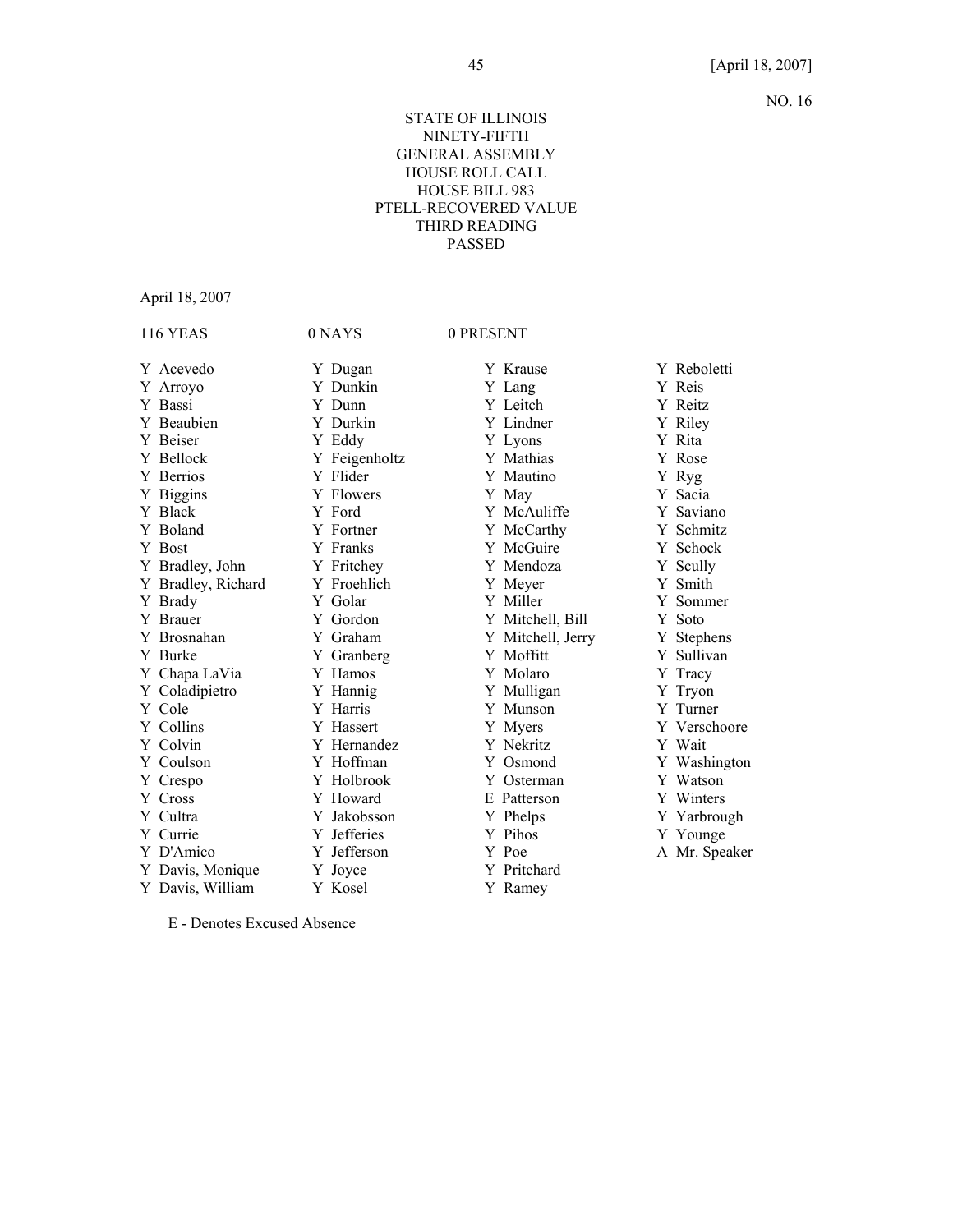# STATE OF ILLINOIS NINETY-FIFTH GENERAL ASSEMBLY HOUSE ROLL CALL HOUSE BILL 1400 ALTERNATE FUELS-NOTICE THIRD READING PASSED

April 18, 2007

| <b>116 YEAS</b>    | 0 NAYS        | 0 PRESENT         |               |
|--------------------|---------------|-------------------|---------------|
| Y Acevedo          | Y Dugan       | Y Krause          | Y Reboletti   |
| Y Arroyo           | Y Dunkin      | Y Lang            | Y Reis        |
| Y Bassi            | Y Dunn        | Y Leitch          | Y Reitz       |
| Y Beaubien         | Y Durkin      | Y Lindner         | Y Riley       |
| Y Beiser           | Y Eddy        | Y Lyons           | Y Rita        |
| Y Bellock          | Y Feigenholtz | Y Mathias         | Y Rose        |
| Y Berrios          | Y Flider      | Y Mautino         | Y Ryg         |
| Y Biggins          | Y Flowers     | Y May             | Y Sacia       |
| Y Black            | Y Ford        | Y McAuliffe       | Y Saviano     |
| Y Boland           | Y Fortner     | Y McCarthy        | Y Schmitz     |
| Y Bost             | Y Franks      | Y McGuire         | Y Schock      |
| Y Bradley, John    | Y Fritchey    | Y Mendoza         | Y Scully      |
| Y Bradley, Richard | Y Froehlich   | Y Meyer           | Y Smith       |
| Y Brady            | Y Golar       | Y Miller          | Y Sommer      |
| Y Brauer           | Y Gordon      | Y Mitchell, Bill  | Y Soto        |
| Y Brosnahan        | Y Graham      | Y Mitchell, Jerry | Y Stephens    |
| Y Burke            | Y Granberg    | Y Moffitt         | Y Sullivan    |
| Y Chapa LaVia      | Y Hamos       | Y Molaro          | Y Tracy       |
| Y Coladipietro     | Y Hannig      | Y Mulligan        | Y Tryon       |
| Y Cole             | Y Harris      | Y Munson          | Y Turner      |
| Y Collins          | Y Hassert     | Y Myers           | Y Verschoore  |
| Y Colvin           | Y Hernandez   | Y Nekritz         | Y Wait        |
| Y Coulson          | Y Hoffman     | Y Osmond          | Y Washington  |
| Y Crespo           | Y Holbrook    | Y Osterman        | Y Watson      |
| Y Cross            | Y Howard      | E Patterson       | Y Winters     |
| Y Cultra           | Y Jakobsson   | Y Phelps          | Y Yarbrough   |
| Y Currie           | Y Jefferies   | Y Pihos           | Y Younge      |
| Y D'Amico          | Y Jefferson   | Y Poe             | A Mr. Speaker |
| Y Davis, Monique   | Y Joyce       | Y Pritchard       |               |
| Y Davis, William   | Y Kosel       | Y Ramey           |               |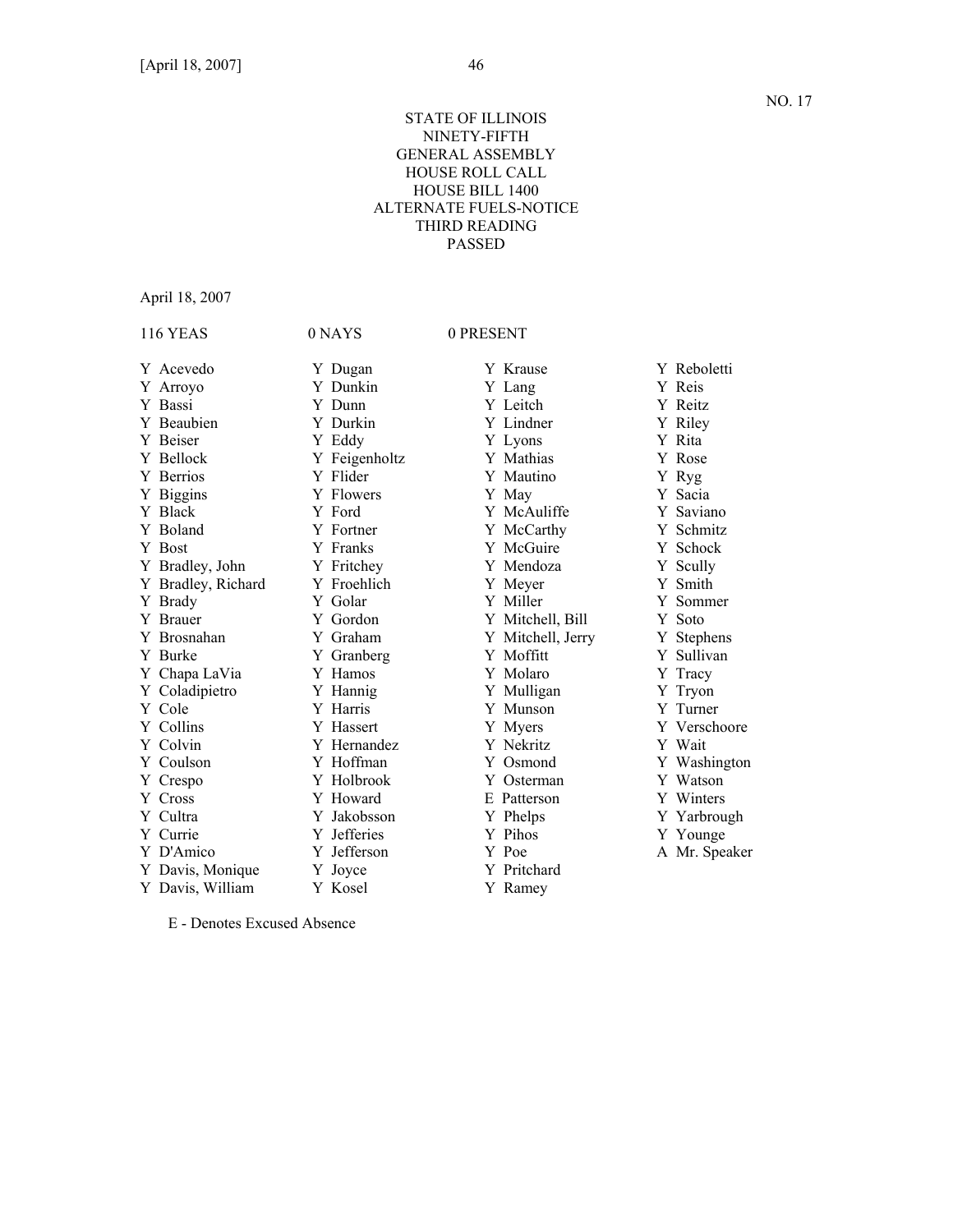# STATE OF ILLINOIS NINETY-FIFTH GENERAL ASSEMBLY HOUSE ROLL CALL HOUSE BILL 1080 VEH CD & JUV CT-GANGS THIRD READING PASSED

April 18, 2007

| 81 YEAS            | 35 NAYS       | 0 PRESENT         |               |
|--------------------|---------------|-------------------|---------------|
| Y Acevedo          | Y Dugan       | Y Krause          | Y Reboletti   |
| Y Arroyo           | N Dunkin      | N Lang            | Y Reis        |
| Y Bassi            | N Dunn        | Y Leitch          | Y Reitz       |
| Y Beaubien         | Y Durkin      | Y Lindner         | N Riley       |
| N Beiser           | Y Eddy        | Y Lyons           | N Rita        |
| Y Bellock          | N Feigenholtz | Y Mathias         | Y Rose        |
| Y Berrios          | Y Flider      | Y Mautino         | N Ryg         |
| Y Biggins          | N Flowers     | N May             | Y Sacia       |
| Y Black            | N Ford        | Y McAuliffe       | Y Saviano     |
| Y Boland           | Y Fortner     | N McCarthy        | Y Schmitz     |
| Y Bost             | Y Franks      | Y McGuire         | Y Schock      |
| Y Bradley, John    | N Fritchey    | Y Mendoza         | Y Scully      |
| Y Bradley, Richard | Y Froehlich   | Y Meyer           | N Smith       |
| Y Brady            | Y Golar       | N Miller          | Y Sommer      |
| Y Brauer           | Y Gordon      | Y Mitchell, Bill  | Y Soto        |
| Y Brosnahan        | N Graham      | Y Mitchell, Jerry | Y Stephens    |
| Y Burke            | Y Granberg    | Y Moffitt         | Y Sullivan    |
| Y Chapa LaVia      | N Hamos       | Y Molaro          | Y Tracy       |
| Y Coladipietro     | Y Hannig      | Y Mulligan        | Y Tryon       |
| Y Cole             | N Harris      | Y Munson          | N Turner      |
| N Collins          | Y Hassert     | Y Myers           | N Verschoore  |
| N Colvin           | Y Hernandez   | N Nekritz         | Y Wait        |
| Y Coulson          | Y Hoffman     | Y Osmond          | N Washington  |
| Y Crespo           | N Holbrook    | N Osterman        | Y Watson      |
| Y Cross            | N Howard      | E Patterson       | Y Winters     |
| Y Cultra           | N Jakobsson   | Y Phelps          | N Yarbrough   |
| N Currie           | N Jefferies   | Y Pihos           | N Younge      |
| Y D'Amico          | N Jefferson   | Y Poe             | A Mr. Speaker |
| N Davis, Monique   | Y Joyce       | Y Pritchard       |               |
| N Davis, William   | Y Kosel       | Y Ramey           |               |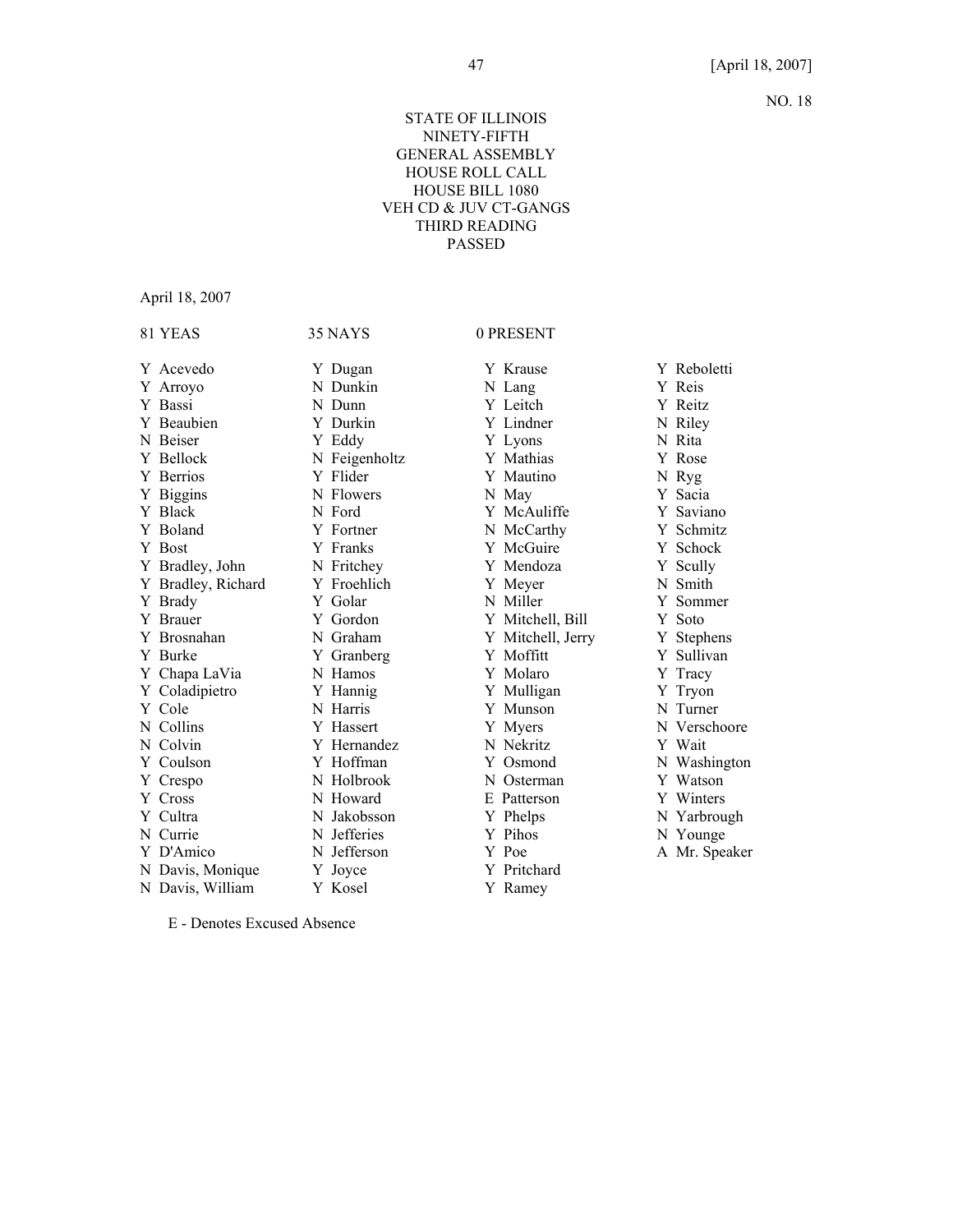# STATE OF ILLINOIS NINETY-FIFTH GENERAL ASSEMBLY HOUSE ROLL CALL HOUSE BILL 1711 HORSE MEAT-HUMAN CONSUMPTION THIRD READING PASSED

April 18, 2007

| 74 YEAS            | 41 NAYS       | 0 PRESENT         |               |
|--------------------|---------------|-------------------|---------------|
| Y Acevedo          | N Dugan       | Y Krause          | Y Reboletti   |
| Y Arroyo           | Y Dunkin      | Y Lang            | N Reis        |
| Y Bassi            | N Dunn        | N Leitch          | N Reitz       |
| Y Beaubien         | Y Durkin      | Y Lindner         | Y Riley       |
| Y Beiser           | N Eddy        | Y Lyons           | Y Rita        |
| Y Bellock          | Y Feigenholtz | Y Mathias         | N Rose        |
| Y Berrios          | N Flider      | N Mautino         | Y Ryg         |
| Y Biggins          | Y Flowers     | Y May             | N Sacia       |
| N Black            | Y Ford        | Y McAuliffe       | N Saviano     |
| Y Boland           | Y Fortner     | N McCarthy        | Y Schmitz     |
| N Bost             | Y Franks      | Y McGuire         | N Schock      |
| N Bradley, John    | Y Fritchey    | Y Mendoza         | Y Scully      |
| Y Bradley, Richard | Y Froehlich   | N Meyer           | N Smith       |
| N Brady            | Y Golar       | Y Miller          | N Sommer      |
| N Brauer           | N Gordon      | N Mitchell, Bill  | Y Soto        |
| Y Brosnahan        | Y Graham      | N Mitchell, Jerry | N Stephens    |
| Y Burke            | Y Granberg    | N Moffitt         | Y Sullivan    |
| N Chapa LaVia      | Y Hamos       | Y Molaro          | N Tracy       |
| Y Coladipietro     | N Hannig      | Y Mulligan        | N Tryon       |
| Y Cole             | Y Harris      | Y Munson          | N Turner      |
| A Collins          | N Hassert     | N Myers           | N Verschoore  |
| Y Colvin           | Y Hernandez   | Y Nekritz         | N Wait        |
| Y Coulson          | Y Hoffman     | Y Osmond          | Y Washington  |
| Y Crespo           | Y Holbrook    | Y Osterman        | N Watson      |
| Y Cross            | Y Howard      | E Patterson       | N Winters     |
| N Cultra           | Y Jakobsson   | N Phelps          | Y Yarbrough   |
| Y Currie           | Y Jefferies   | Y Pihos           | Y Younge      |
| Y D'Amico          | Y Jefferson   | N Poe             | A Mr. Speaker |
| Y Davis, Monique   | Y Joyce       | N Pritchard       |               |
| Y Davis, William   | Y Kosel       | Y Ramey           |               |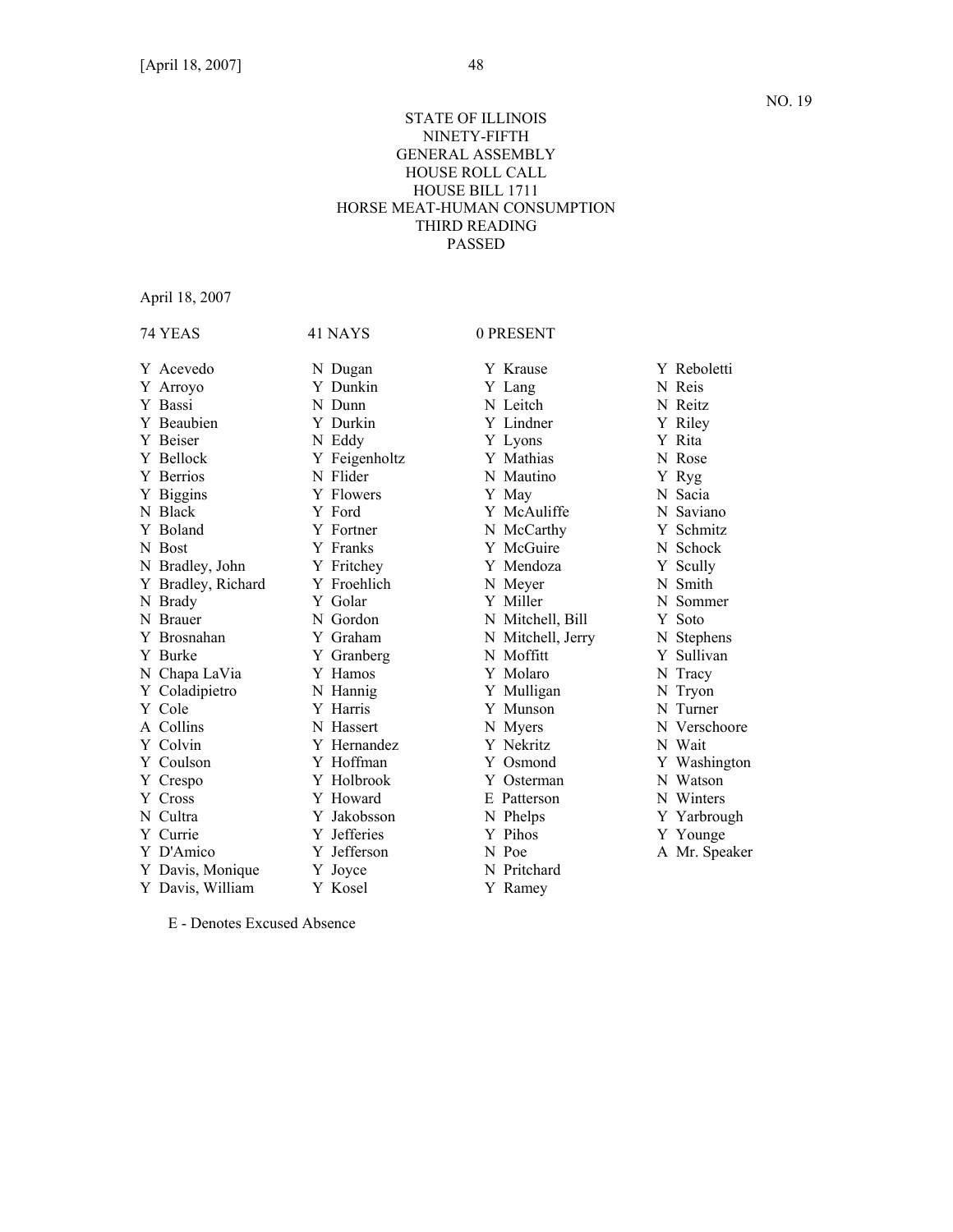# STATE OF ILLINOIS NINETY-FIFTH GENERAL ASSEMBLY HOUSE ROLL CALL HOUSE BILL 950 USE/OCC TAX- HORSES- EXEMPTION THIRD READING PASSED

April 18, 2007

| <b>114 YEAS</b>    | 2 NAYS        | 0 PRESENT         |               |
|--------------------|---------------|-------------------|---------------|
| Y Acevedo          | Y Dugan       | Y Krause          | Y Reboletti   |
| Y Arroyo           | Y Dunkin      | Y Lang            | Y Reis        |
| Y Bassi            | Y Dunn        | Y Leitch          | Y Reitz       |
| Y Beaubien         | Y Durkin      | Y Lindner         | Y Riley       |
| Y Beiser           | N Eddy        | Y Lyons           | Y Rita        |
| Y Bellock          | Y Feigenholtz | Y Mathias         | Y Rose        |
| Y Berrios          | Y Flider      | Y Mautino         | Y Ryg         |
| Y Biggins          | Y Flowers     | Y May             | Y Sacia       |
| N Black            | Y Ford        | Y McAuliffe       | Y Saviano     |
| Y Boland           | Y Fortner     | Y McCarthy        | Y Schmitz     |
| Y Bost             | Y Franks      | Y McGuire         | Y Schock      |
| Y Bradley, John    | Y Fritchey    | Y Mendoza         | Y Scully      |
| Y Bradley, Richard | Y Froehlich   | Y Meyer           | Y Smith       |
| Y Brady            | Y Golar       | Y Miller          | Y Sommer      |
| Y Brauer           | Y Gordon      | Y Mitchell, Bill  | Y Soto        |
| Y Brosnahan        | Y Graham      | Y Mitchell, Jerry | Y Stephens    |
| Y Burke            | Y Granberg    | Y Moffitt         | Y Sullivan    |
| Y Chapa LaVia      | Y Hamos       | Y Molaro          | Y Tracy       |
| Y Coladipietro     | Y Hannig      | Y Mulligan        | Y Tryon       |
| Y Cole             | Y Harris      | Y Munson          | Y Turner      |
| Y Collins          | Y Hassert     | Y Myers           | Y Verschoore  |
| Y Colvin           | Y Hernandez   | Y Nekritz         | Y Wait        |
| Y Coulson          | Y Hoffman     | Y Osmond          | Y Washington  |
| Y Crespo           | Y Holbrook    | Y Osterman        | Y Watson      |
| Y Cross            | Y Howard      | E Patterson       | Y Winters     |
| Y Cultra           | Y Jakobsson   | Y Phelps          | Y Yarbrough   |
| Y Currie           | Y Jefferies   | Y Pihos           | Y Younge      |
| Y D'Amico          | Y Jefferson   | Y Poe             | A Mr. Speaker |
| Y Davis, Monique   | Y Joyce       | Y Pritchard       |               |
| Y Davis, William   | Y Kosel       | Y Ramey           |               |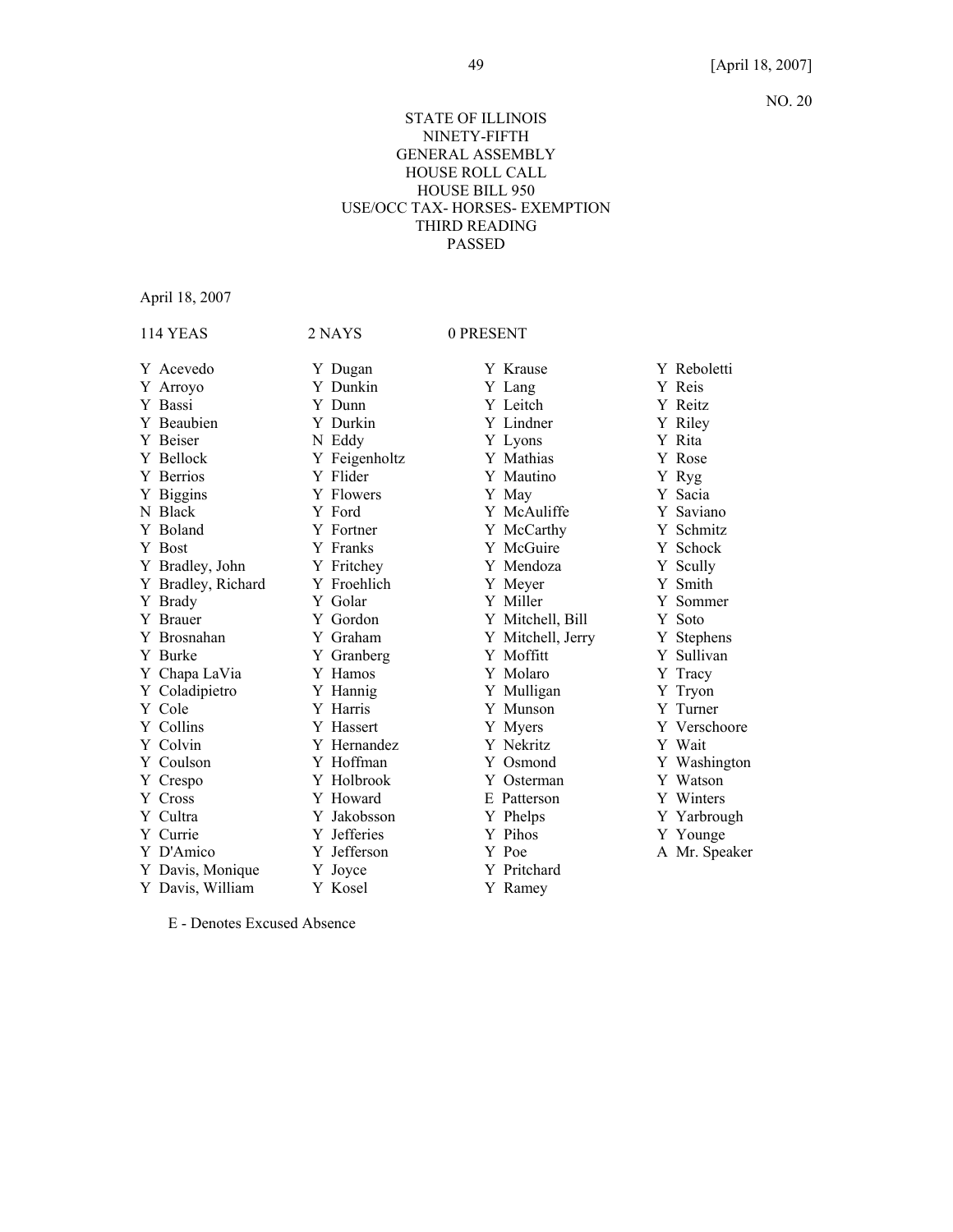# STATE OF ILLINOIS NINETY-FIFTH GENERAL ASSEMBLY HOUSE ROLL CALL HOUSE BILL 2787 SCH CD-CIVIC EDUC ADVANCEMENT THIRD READING PASSED

April 18, 2007

| <b>116 YEAS</b>    | 0 NAYS        | 0 PRESENT         |               |
|--------------------|---------------|-------------------|---------------|
| Y Acevedo          | Y Dugan       | Y Krause          | Y Reboletti   |
| Y Arroyo           | Y Dunkin      | Y Lang            | Y Reis        |
| Y Bassi            | Y Dunn        | Y Leitch          | Y Reitz       |
| Y Beaubien         | Y Durkin      | Y Lindner         | Y Riley       |
| Y Beiser           | Y Eddy        | Y Lyons           | Y Rita        |
| Y Bellock          | Y Feigenholtz | Y Mathias         | Y Rose        |
| Y Berrios          | Y Flider      | Y Mautino         | Y Ryg         |
| Y Biggins          | Y Flowers     | Y May             | Y Sacia       |
| Y Black            | Y Ford        | Y McAuliffe       | Y Saviano     |
| Y Boland           | Y Fortner     | Y McCarthy        | Y Schmitz     |
| Y Bost             | Y Franks      | Y McGuire         | Y Schock      |
| Y Bradley, John    | Y Fritchey    | Y Mendoza         | Y Scully      |
| Y Bradley, Richard | Y Froehlich   | Y Meyer           | Y Smith       |
| Y Brady            | Y Golar       | Y Miller          | Y Sommer      |
| Y Brauer           | Y Gordon      | Y Mitchell, Bill  | Y Soto        |
| Y Brosnahan        | Y Graham      | Y Mitchell, Jerry | Y Stephens    |
| Y Burke            | Y Granberg    | Y Moffitt         | Y Sullivan    |
| Y Chapa LaVia      | Y Hamos       | Y Molaro          | Y Tracy       |
| Y Coladipietro     | Y Hannig      | Y Mulligan        | Y Tryon       |
| Y Cole             | Y Harris      | Y Munson          | Y Turner      |
| Y Collins          | Y Hassert     | Y Myers           | Y Verschoore  |
| Y Colvin           | Y Hernandez   | Y Nekritz         | Y Wait        |
| Y Coulson          | Y Hoffman     | Y Osmond          | Y Washington  |
| Y Crespo           | Y Holbrook    | Y Osterman        | Y Watson      |
| Y Cross            | Y Howard      | E Patterson       | Y Winters     |
| Y Cultra           | Y Jakobsson   | Y Phelps          | Y Yarbrough   |
| Y Currie           | Y Jefferies   | Y Pihos           | Y Younge      |
| Y D'Amico          | Y Jefferson   | Y Poe             | A Mr. Speaker |
| Y Davis, Monique   | Y Joyce       | Y Pritchard       |               |
| Y Davis, William   | Y Kosel       | Y Ramey           |               |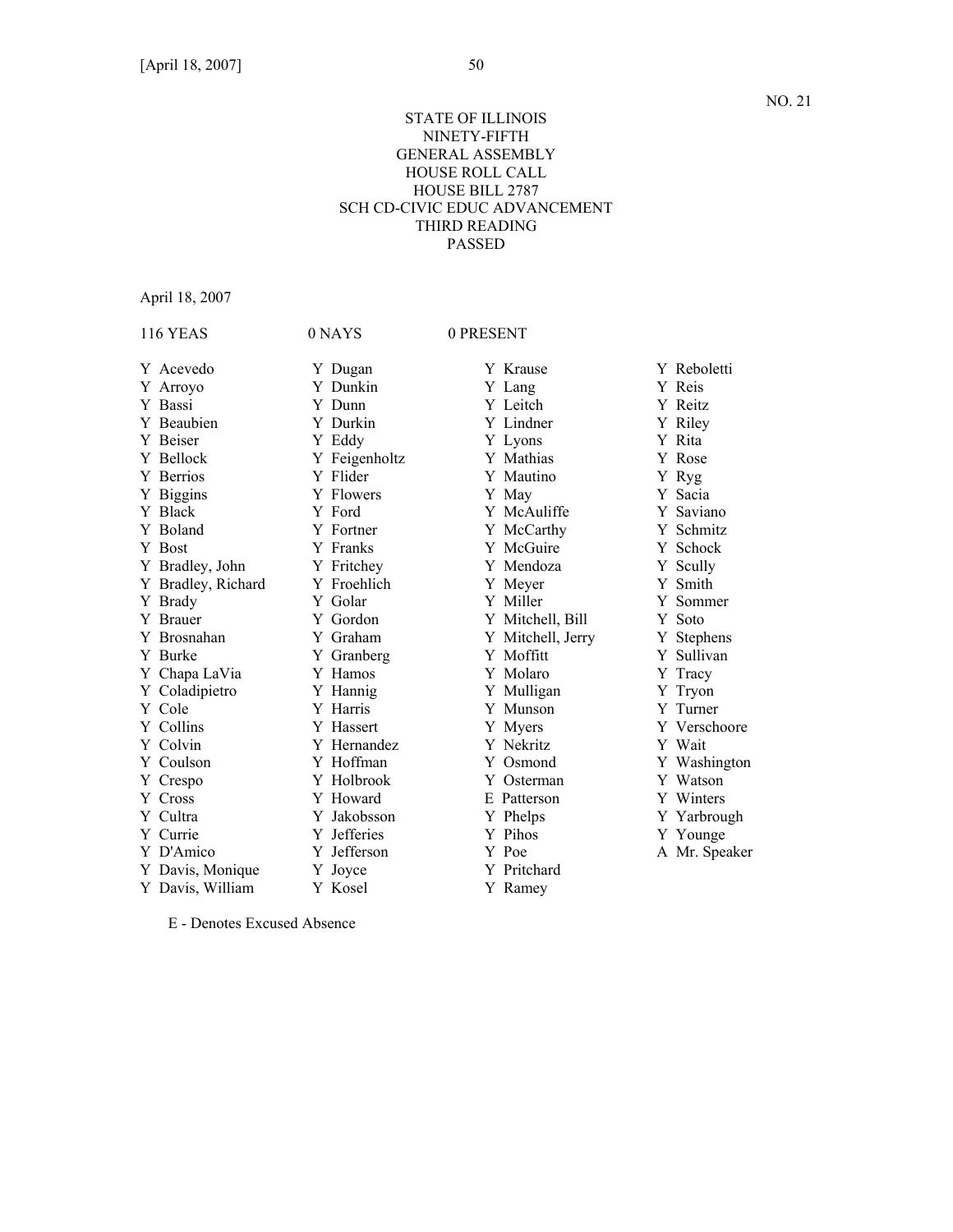# STATE OF ILLINOIS NINETY-FIFTH GENERAL ASSEMBLY HOUSE ROLL CALL HOUSE BILL 3022 COURTS-TECH THIRD READING PASSED

April 18, 2007

| <b>116 YEAS</b>    | 0 NAYS        | 0 PRESENT         |               |
|--------------------|---------------|-------------------|---------------|
| Y Acevedo          | Y Dugan       | Y Krause          | Y Reboletti   |
| Y Arroyo           | Y Dunkin      | Y Lang            | Y Reis        |
| Y Bassi            | Y Dunn        | Y Leitch          | Y Reitz       |
| Y Beaubien         | Y Durkin      | Y Lindner         | Y Riley       |
| Y Beiser           | Y Eddy        | Y Lyons           | Y Rita        |
| Y Bellock          | Y Feigenholtz | Y Mathias         | Y Rose        |
| Y Berrios          | Y Flider      | Y Mautino         | Y Ryg         |
| Y Biggins          | Y Flowers     | Y May             | Y Sacia       |
| Y Black            | Y Ford        | Y McAuliffe       | Y Saviano     |
| Y Boland           | Y Fortner     | Y McCarthy        | Y Schmitz     |
| Y Bost             | Y Franks      | Y McGuire         | Y Schock      |
| Y Bradley, John    | Y Fritchey    | Y Mendoza         | Y Scully      |
| Y Bradley, Richard | Y Froehlich   | Y Meyer           | Y Smith       |
| Y Brady            | Y Golar       | Y Miller          | Y Sommer      |
| Y Brauer           | Y Gordon      | Y Mitchell, Bill  | Y Soto        |
| Y Brosnahan        | Y Graham      | Y Mitchell, Jerry | Y Stephens    |
| Y Burke            | Y Granberg    | Y Moffitt         | Y Sullivan    |
| Y Chapa LaVia      | Y Hamos       | Y Molaro          | Y Tracy       |
| Y Coladipietro     | Y Hannig      | Y Mulligan        | Y Tryon       |
| Y Cole             | Y Harris      | Y Munson          | Y Turner      |
| Y Collins          | Y Hassert     | Y Myers           | Y Verschoore  |
| Y Colvin           | Y Hernandez   | Y Nekritz         | Y Wait        |
| Y Coulson          | Y Hoffman     | Y Osmond          | Y Washington  |
| Y Crespo           | Y Holbrook    | Y Osterman        | Y Watson      |
| Y Cross            | Y Howard      | E Patterson       | Y Winters     |
| Y Cultra           | Y Jakobsson   | Y Phelps          | Y Yarbrough   |
| Y Currie           | Y Jefferies   | Y Pihos           | Y Younge      |
| Y D'Amico          | Y Jefferson   | Y Poe             | A Mr. Speaker |
| Y Davis, Monique   | Y Joyce       | Y Pritchard       |               |
| Y Davis, William   | Y Kosel       | Y Ramey           |               |
|                    |               |                   |               |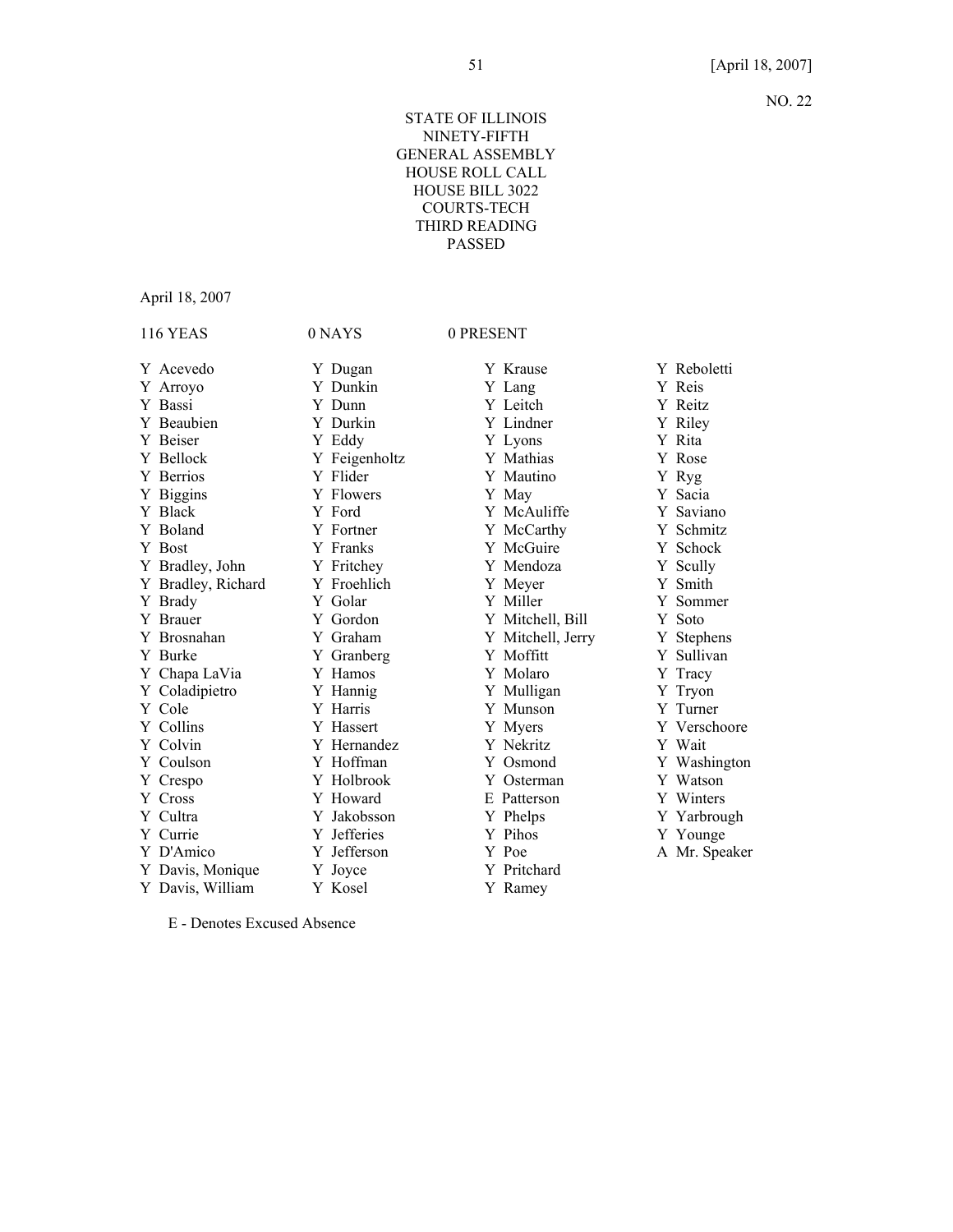# STATE OF ILLINOIS NINETY-FIFTH GENERAL ASSEMBLY HOUSE ROLL CALL HOUSE BILL 1963 HWY CD-BRIDGE REPAIR PRIORITY THIRD READING PASSED

April 18, 2007

| 107 YEAS                                                                                                                          | 8 NAYS                                                                                                                       | 1 PRESENT                                                                                                                                      |                                                                                                                            |
|-----------------------------------------------------------------------------------------------------------------------------------|------------------------------------------------------------------------------------------------------------------------------|------------------------------------------------------------------------------------------------------------------------------------------------|----------------------------------------------------------------------------------------------------------------------------|
| Y Acevedo<br>Y Arroyo<br>Y Bassi<br>N Beaubien<br>Y Beiser<br>Y Bellock<br>Y Berrios<br>Y Biggins                                 | Y Dugan<br>Y Dunkin<br>N Dunn<br>Y Durkin<br>Y Eddy<br>Y Feigenholtz<br>Y Flider<br>Y Flowers                                | N Krause<br>Y Lang<br>Y Leitch<br>Y Lindner<br>Y Lyons<br>Y Mathias<br>Y Mautino<br>P May                                                      | Y Reboletti<br>Y Reis<br>Y Reitz<br>Y Riley<br>Y Rita<br>Y Rose<br>Y Ryg<br>Y Sacia                                        |
| Y Black<br>Y Boland<br>Y Bost<br>Y Bradley, John<br>Y Bradley, Richard<br>Y Brady                                                 | Y Ford<br>Y Fortner<br>Y Franks<br>Y Fritchey<br>Y Froehlich<br>Y Golar                                                      | Y McAuliffe<br>Y McCarthy<br>Y McGuire<br>Y Mendoza<br>Y Meyer<br>Y Miller                                                                     | Y Saviano<br>Y Schmitz<br>Y Schock<br>Y Scully<br>Y Smith<br>Y Sommer                                                      |
| Y Brauer<br>Y Brosnahan<br>Y Burke<br>Y Chapa LaVia<br>Y Coladipietro<br>Y Cole<br>Y Collins<br>Y Colvin<br>N Coulson<br>Y Crespo | Y Gordon<br>Y Graham<br>Y Granberg<br>Y Hamos<br>Y Hannig<br>Y Harris<br>Y Hassert<br>Y Hernandez<br>Y Hoffman<br>Y Holbrook | Y Mitchell, Bill<br>Y Mitchell, Jerry<br>Y Moffitt<br>Y Molaro<br>N Mulligan<br>Y Munson<br>Y Myers<br>Y Nekritz<br>Y Osmond<br>Osterman<br>Y. | Y Soto<br>Y Stephens<br>N Sullivan<br>Y Tracy<br>Y Tryon<br>Y Turner<br>Y Verschoore<br>Y Wait<br>Y Washington<br>Y Watson |
| Y Cross<br>Y Cultra<br>Y Currie<br>Y D'Amico<br>Y Davis, Monique<br>Y Davis, William                                              | Y Howard<br>Y Jakobsson<br>Y Jefferies<br>Y Jefferson<br>Y Joyce<br>N Kosel                                                  | E Patterson<br>Y Phelps<br>N Pihos<br>Y Poe<br>Y Pritchard<br>Y Ramey                                                                          | Y Winters<br>Y Yarbrough<br>Y Younge<br>A Mr. Speaker                                                                      |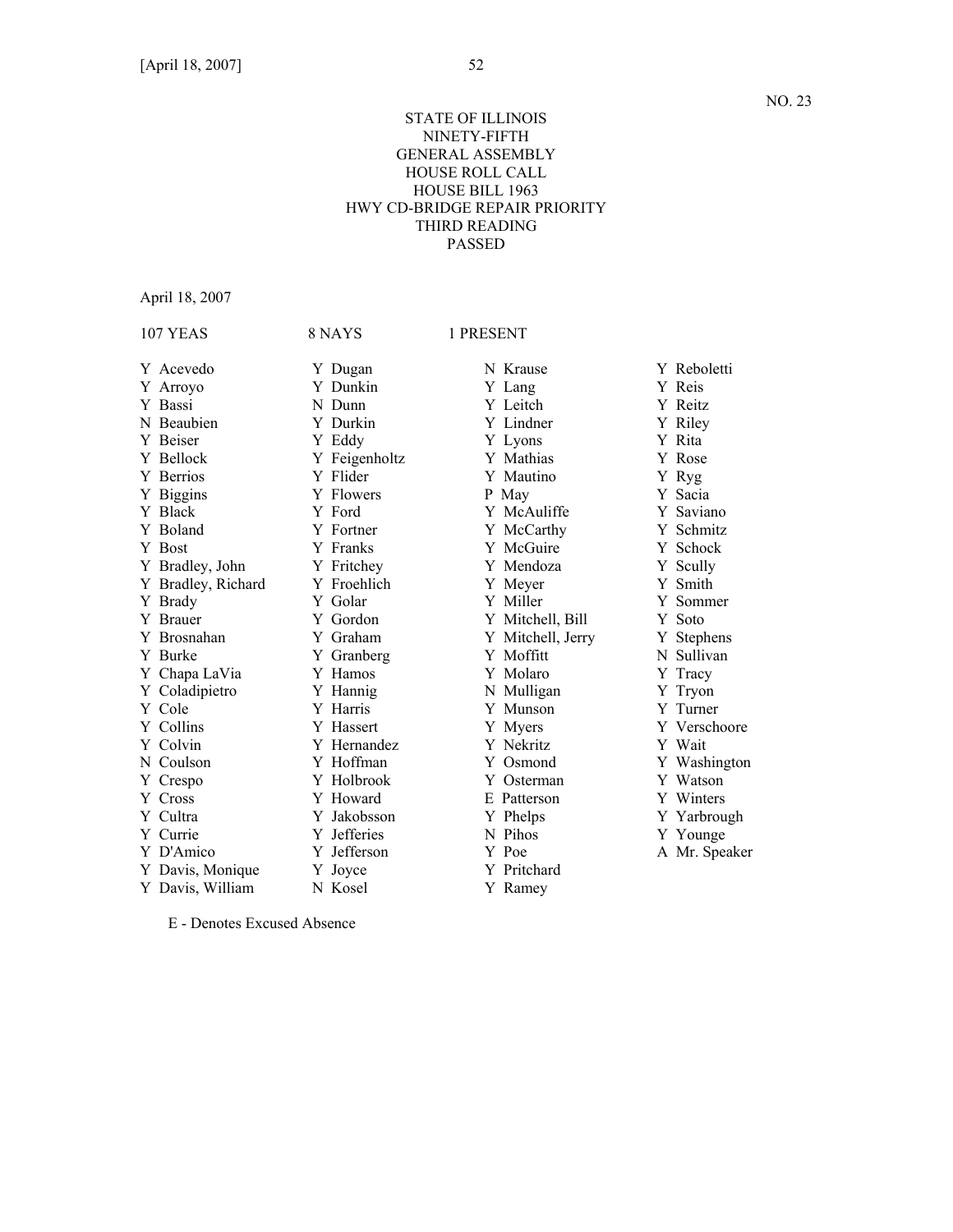# STATE OF ILLINOIS NINETY-FIFTH GENERAL ASSEMBLY HOUSE ROLL CALL HOUSE BILL 2786 INS CD-LAWFUL TRAVEL DISCRIMIN THIRD READING PASSED

April 18, 2007

| <b>114 YEAS</b>    | 1 NAYS        | 1 PRESENT         |               |
|--------------------|---------------|-------------------|---------------|
| Y Acevedo          | Y Dugan       | Y Krause          | Y Reboletti   |
| Y Arroyo           | Y Dunkin      | Y Lang            | Y Reis        |
| Y Bassi            | Y Dunn        | Y Leitch          | Y Reitz       |
| Y Beaubien         | Y Durkin      | Y Lindner         | Y Riley       |
| Y Beiser           | Y Eddy        | Y Lyons           | Y Rita        |
| Y Bellock          | Y Feigenholtz | Y Mathias         | Y Rose        |
| Y Berrios          | Y Flider      | Y Mautino         | Y Ryg         |
| Y Biggins          | Y Flowers     | Y May             | Y Sacia       |
| N Black            | Y Ford        | Y McAuliffe       | Y Saviano     |
| Y Boland           | Y Fortner     | Y McCarthy        | Y Schmitz     |
| Y Bost             | Y Franks      | Y McGuire         | Y Schock      |
| Y Bradley, John    | Y Fritchey    | Y Mendoza         | Y Scully      |
| Y Bradley, Richard | Y Froehlich   | Y Meyer           | Y Smith       |
| Y Brady            | Y Golar       | Y Miller          | Y Sommer      |
| Y Brauer           | Y Gordon      | Y Mitchell, Bill  | Y Soto        |
| Y Brosnahan        | Y Graham      | Y Mitchell, Jerry | Y Stephens    |
| Y Burke            | Y Granberg    | Y Moffitt         | P Sullivan    |
| Y Chapa LaVia      | Y Hamos       | Y Molaro          | Y Tracy       |
| Y Coladipietro     | Y Hannig      | Y Mulligan        | Y Tryon       |
| Y Cole             | Y Harris      | Y Munson          | Y Turner      |
| Y Collins          | Y Hassert     | Y Myers           | Y Verschoore  |
| Y Colvin           | Y Hernandez   | Y Nekritz         | Y Wait        |
| Y Coulson          | Y Hoffman     | Y Osmond          | Y Washington  |
| Y Crespo           | Y Holbrook    | Y Osterman        | Y Watson      |
| Y Cross            | Y Howard      | E Patterson       | Y Winters     |
| Y Cultra           | Y Jakobsson   | Y Phelps          | Y Yarbrough   |
| Y Currie           | Y Jefferies   | Y Pihos           | Y Younge      |
| Y D'Amico          | Y Jefferson   | Y Poe             | A Mr. Speaker |
| Y Davis, Monique   | Y Joyce       | Y Pritchard       |               |
| Y Davis, William   | Y Kosel       | Y Ramey           |               |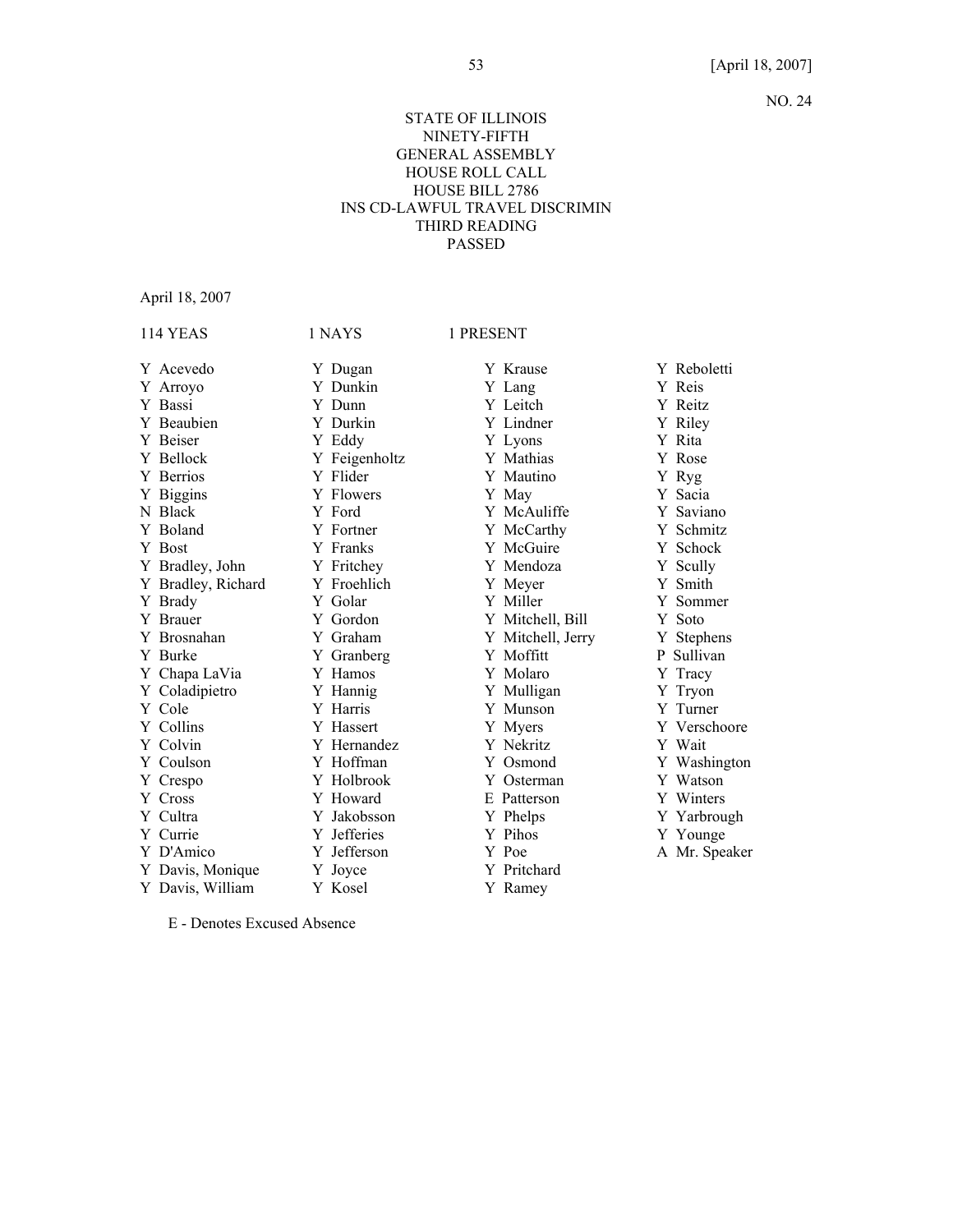# STATE OF ILLINOIS NINETY-FIFTH GENERAL ASSEMBLY HOUSE ROLL CALL HOUSE BILL 1648 SCH CD-P-20 COUNCIL THIRD READING PASSED

April 18, 2007

| <b>116 YEAS</b>    | 0 NAYS        | 0 PRESENT         |               |
|--------------------|---------------|-------------------|---------------|
| Y Acevedo          | Y Dugan       | Y Krause          | Y Reboletti   |
| Y Arroyo           | Y Dunkin      | Y Lang            | Y Reis        |
| Y Bassi            | Y Dunn        | Y Leitch          | Y Reitz       |
| Y Beaubien         | Y Durkin      | Y Lindner         | Y Riley       |
| Y Beiser           | Y Eddy        | Y Lyons           | Y Rita        |
| Y Bellock          | Y Feigenholtz | Y Mathias         | Y Rose        |
| Y Berrios          | Y Flider      | Y Mautino         | Y Ryg         |
| Y Biggins          | Y Flowers     | Y May             | Y Sacia       |
| Y Black            | Y Ford        | Y McAuliffe       | Y Saviano     |
| Y Boland           | Y Fortner     | Y McCarthy        | Y Schmitz     |
| Y Bost             | Y Franks      | Y McGuire         | Y Schock      |
| Y Bradley, John    | Y Fritchey    | Y Mendoza         | Y Scully      |
| Y Bradley, Richard | Y Froehlich   | Y Meyer           | Y Smith       |
| Y Brady            | Y Golar       | Y Miller          | Y Sommer      |
| Y Brauer           | Y Gordon      | Y Mitchell, Bill  | Y Soto        |
| Y Brosnahan        | Y Graham      | Y Mitchell, Jerry | Y Stephens    |
| Y Burke            | Y Granberg    | Y Moffitt         | Y Sullivan    |
| Y Chapa LaVia      | Y Hamos       | Y Molaro          | Y Tracy       |
| Y Coladipietro     | Y Hannig      | Y Mulligan        | Y Tryon       |
| Y Cole             | Y Harris      | Y Munson          | Y Turner      |
| Y Collins          | Y Hassert     | Y Myers           | Y Verschoore  |
| Y Colvin           | Y Hernandez   | Y Nekritz         | Y Wait        |
| Y Coulson          | Y Hoffman     | Y Osmond          | Y Washington  |
| Y Crespo           | Y Holbrook    | Y Osterman        | Y Watson      |
| Y Cross            | Y Howard      | E Patterson       | Y Winters     |
| Y Cultra           | Y Jakobsson   | Y Phelps          | Y Yarbrough   |
| Y Currie           | Y Jefferies   | Y Pihos           | Y Younge      |
| Y D'Amico          | Y Jefferson   | Y Poe             | A Mr. Speaker |
| Y Davis, Monique   | Y Joyce       | Y Pritchard       |               |
| Y Davis, William   | Y Kosel       | Y Ramey           |               |
|                    |               |                   |               |